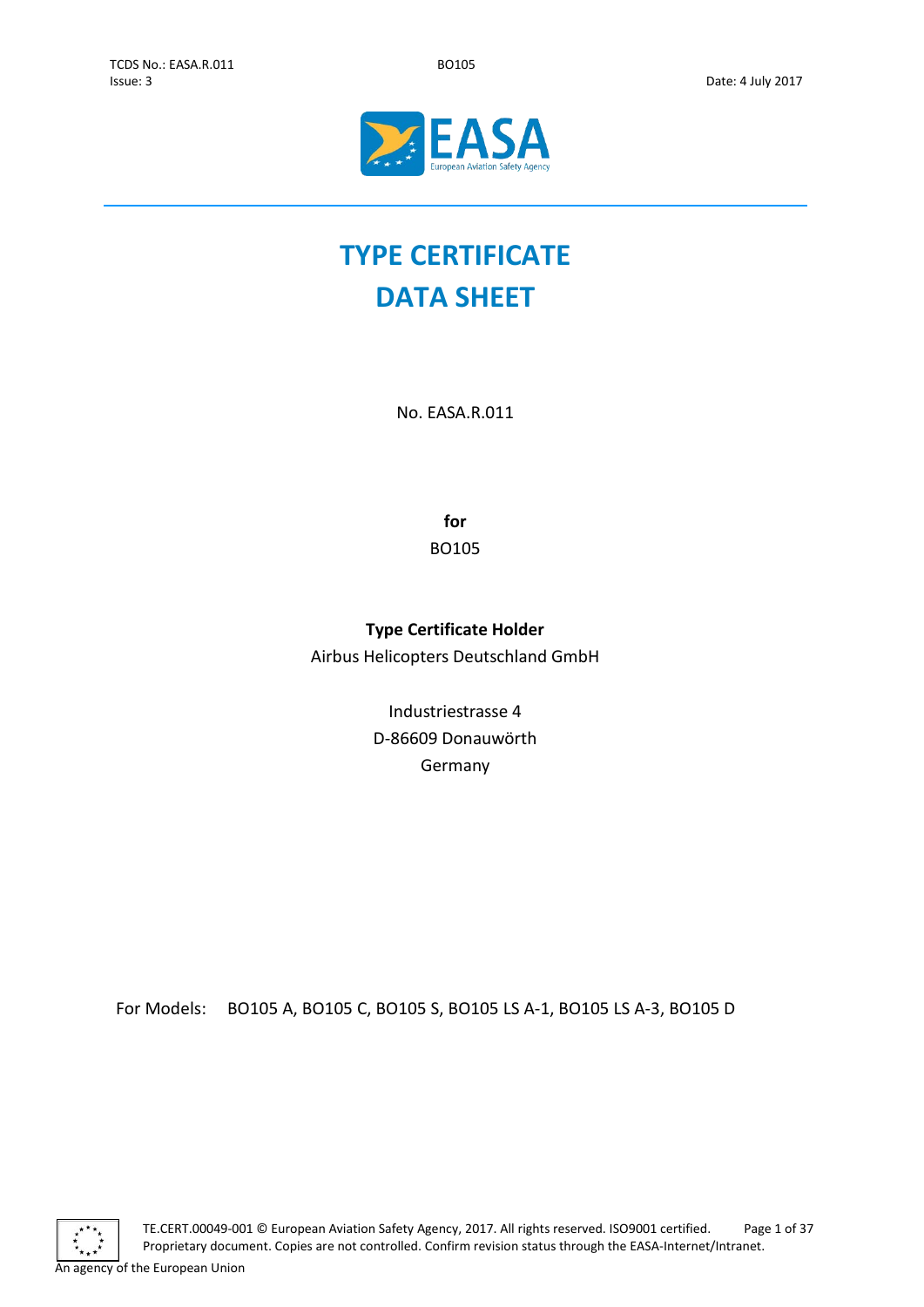| <b>TABLE OF CONTENTS</b> |  |
|--------------------------|--|
|                          |  |
|                          |  |
|                          |  |
|                          |  |
|                          |  |
|                          |  |
|                          |  |
|                          |  |
|                          |  |
|                          |  |
|                          |  |
|                          |  |
|                          |  |
|                          |  |
|                          |  |
|                          |  |
|                          |  |
|                          |  |
|                          |  |
|                          |  |
|                          |  |
|                          |  |
|                          |  |
|                          |  |
|                          |  |
|                          |  |
|                          |  |
|                          |  |
|                          |  |
|                          |  |
|                          |  |
|                          |  |
|                          |  |
|                          |  |
|                          |  |
|                          |  |
|                          |  |
|                          |  |
|                          |  |
|                          |  |
|                          |  |

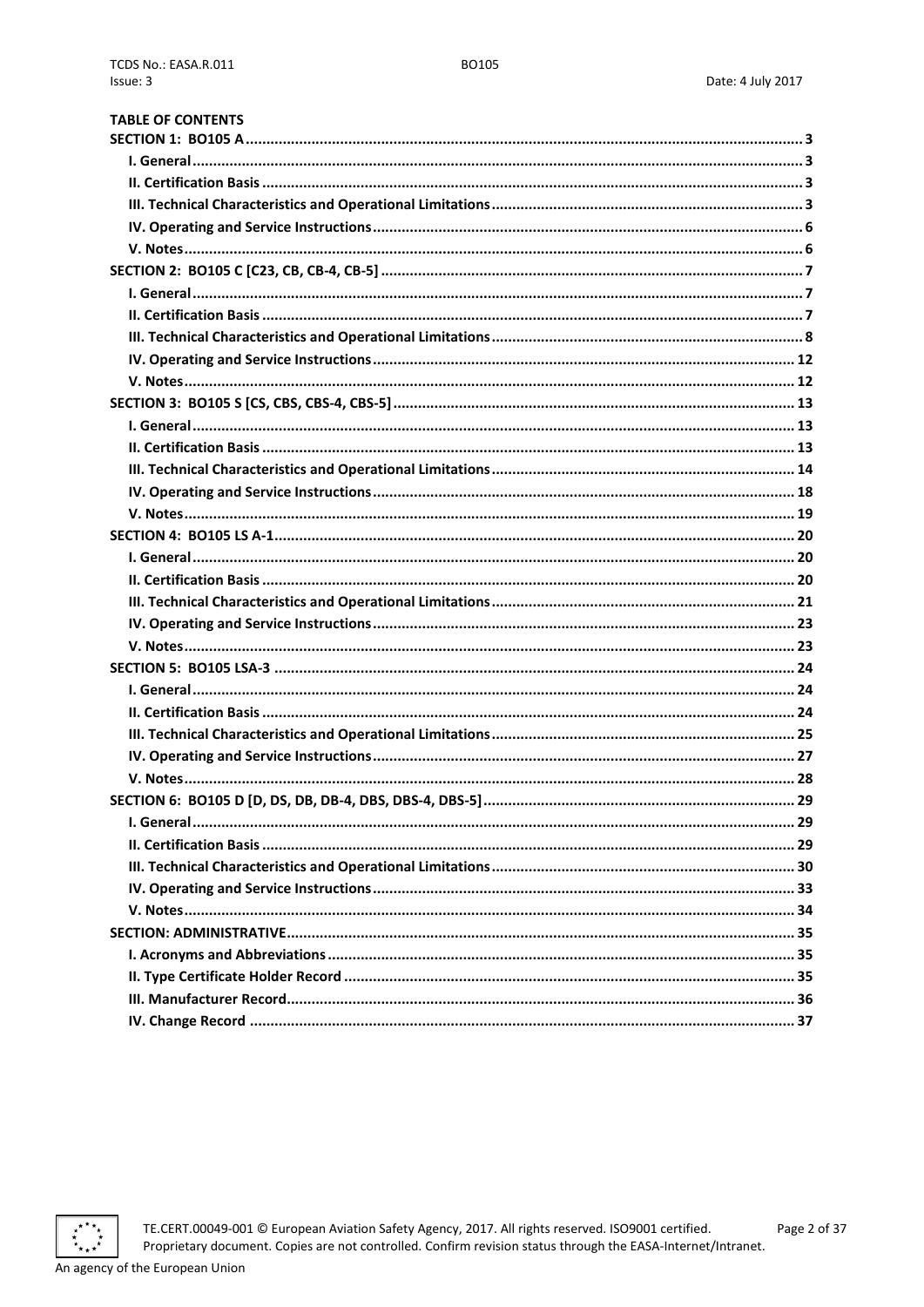## <span id="page-2-0"></span>**SECTION 1: BO105 A**

<span id="page-2-1"></span>

|    | SECTION 1: BO105 A                                            |                                                                                                                                                                                        |
|----|---------------------------------------------------------------|----------------------------------------------------------------------------------------------------------------------------------------------------------------------------------------|
|    | I. General                                                    |                                                                                                                                                                                        |
| 1. | Type/ Model/ Variant                                          |                                                                                                                                                                                        |
|    | 1.1 Type                                                      | BO105                                                                                                                                                                                  |
|    | 1.2 Model                                                     | <b>BO105 A</b>                                                                                                                                                                         |
|    | 1.3 Variant                                                   | - - -                                                                                                                                                                                  |
| 2. | Airworthiness Category                                        | Small Rotorcraft (Normal Category)                                                                                                                                                     |
| 3. | Manufacturer                                                  | Airbus Helicopters Deutschland GmbH<br>Industriestrasse 4<br>86609 Donauwörth, Germany                                                                                                 |
| 4. | Type Certification Application Date to LBA                    | not recorded                                                                                                                                                                           |
| 5. | <b>State of Design Authority</b>                              | EASA                                                                                                                                                                                   |
| 6. | Type Certificate Date by LBA                                  | 13 October 1970                                                                                                                                                                        |
| 7. | Type Certificate n°                                           | LBA:<br>3025<br>EASA.R.011<br>EASA:                                                                                                                                                    |
| 8. | Type Certificate Data Sheet n°                                | LBA:<br>3025 until issue 25, dated 15 March 2004<br>EASA:<br>EASA.R.011 since 1 July 2009                                                                                              |
| 9. | <b>EASA Type Certification Date</b>                           | 28 September 2003,<br>in accordance with CR (EU) 1702/2003, Article 2, 3., (a),<br>(i), $2^{nd}$ bullet, $1^{st}$ indented bullet.                                                     |
|    | <b>II. Certification Basis</b>                                |                                                                                                                                                                                        |
| 1. | Reference Date for determining the<br>applicable requirements | not recorded                                                                                                                                                                           |
| 2. | Airworthiness Requirements                                    | FAR 27, first issue 1 February 1965,<br>including Amdts. 27-1 through 27-3                                                                                                             |
| 3. | <b>Special Conditions</b>                                     | none                                                                                                                                                                                   |
| 4. | Exemptions                                                    | none                                                                                                                                                                                   |
| 5. | Deviations                                                    | none                                                                                                                                                                                   |
| 6. | <b>Equivalent Safety Findings</b>                             | none                                                                                                                                                                                   |
| 7. | Requirements elected to comply                                | none                                                                                                                                                                                   |
| 8. | <b>Environmental Protection Requirements</b>                  |                                                                                                                                                                                        |
|    | <b>Noise Requirements</b><br>8.1                              | See TCDSN EASA.R.011                                                                                                                                                                   |
|    | 8.2 Emission Requirements                                     | n/a                                                                                                                                                                                    |
| 9. | Operational Suitability Data (OSD)                            | Not required for rotorcraft that are no longer in production.<br>CR (EU) 748/2012, as amended by CR (EU) 69/2014 does not<br>require OSD elements for this model (see Article 7a, 1.). |
|    |                                                               |                                                                                                                                                                                        |

## <span id="page-2-3"></span><span id="page-2-2"></span>III. Technical Characteristics and Operational Limitations

| Type Design Definition | 105-A1.11   |                                                                                    |
|------------------------|-------------|------------------------------------------------------------------------------------|
| Description            | Main rotor: | Hingeless four-bladed main rotor, blades<br>made of fibreglass reinforced plastics |
|                        | Tail rotor: | two-bladed tail rotor, blades made of<br>fibreglass reinforced plastics            |
|                        | Fuselage:   | airframe of semi-monocoque design                                                  |

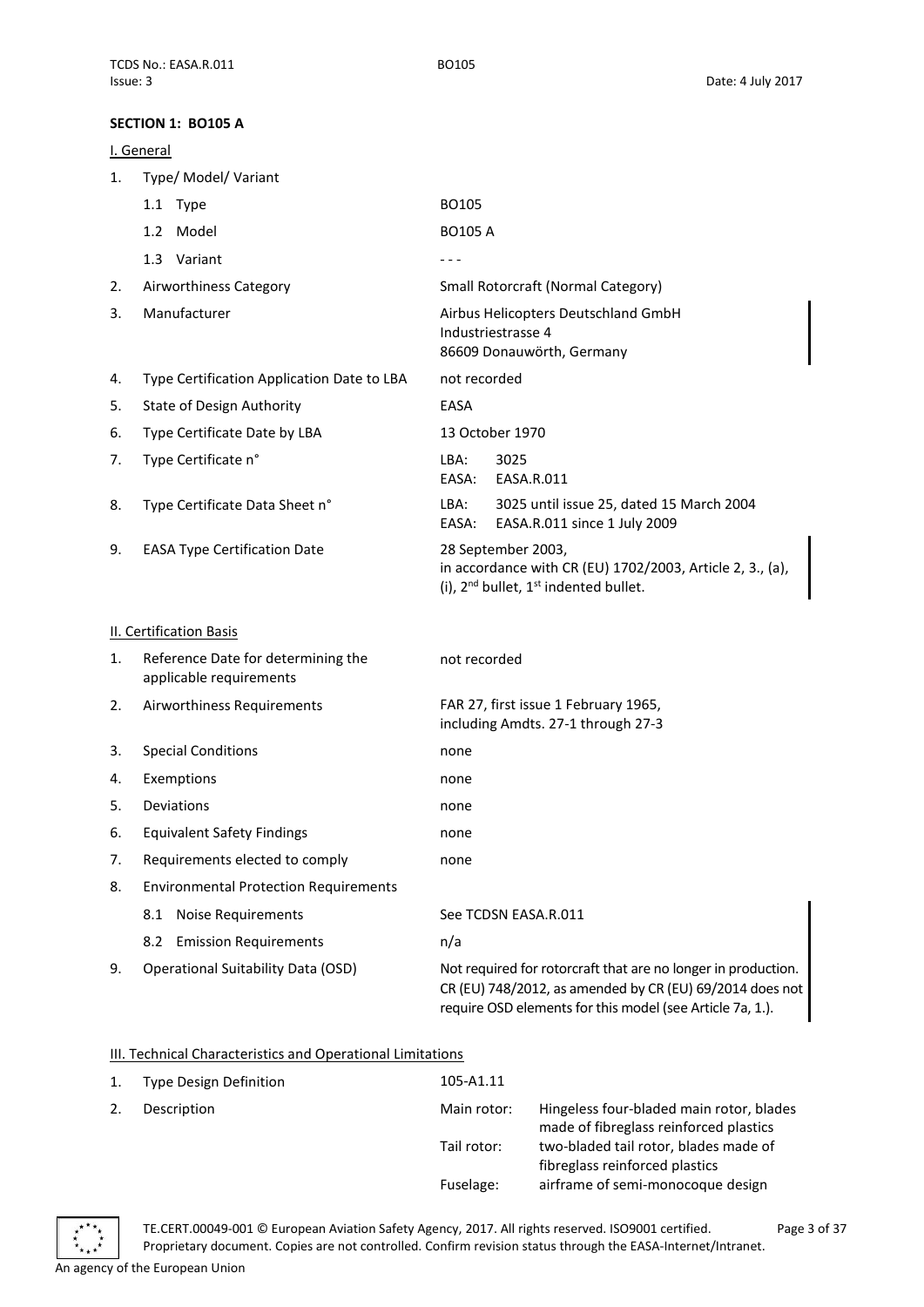|                |                          | Landing gear:                     | partly using honeycomb components<br>skid landing gear<br>Powerplant: two freewheel turbines<br>Additional info: horizontal stabiliser with end plates,<br>five seat interior |
|----------------|--------------------------|-----------------------------------|-------------------------------------------------------------------------------------------------------------------------------------------------------------------------------|
| 3.             | Equipment                |                                   | Basic equipment must be installed and operational prior<br>to registration of the helicopter                                                                                  |
| $\mathbf{4}$ . | Dimensions               |                                   |                                                                                                                                                                               |
|                | Fuselage<br>4.1          | Length:<br>Width hull:<br>Height: | 4.30 m<br>1.58 <sub>m</sub><br>3.00 m                                                                                                                                         |
|                | Main Rotor<br>4.2        | Diameter:                         | $9.84 \text{ m}$                                                                                                                                                              |
|                | <b>Tail Rotor</b><br>4.3 | Diameter:                         | 1.90 <sub>m</sub>                                                                                                                                                             |
| -              | For a firm of            |                                   |                                                                                                                                                                               |

5. Engine 5.1 Model Rolls-Royce Corporation (former: Allison) 2 x Model 250-C18 5.2 Type Certificate EASA TC/TCDS n°: EASA.IM.E.052 FAA TC/TCDS n°: E4CE (State of Design) LBA TC/TCDS n°: 7007

- 5.3 Limitations
	- 5.3.1 Installed Engine Limitations and Transmission Torque Limits

|                         | PWR/TQ limits<br>[kW (%)] | Gas generator<br>rpm $[{\rm min}^{-1} (%)]$ | PWR turbine<br>rpm $[{\rm min}^{-1} (%)]$ | Temperature<br>TOT [°C] |
|-------------------------|---------------------------|---------------------------------------------|-------------------------------------------|-------------------------|
|                         | All engine Operation:     |                                             |                                           |                         |
| AEO-TOP (5 min)         | 2 x 317 (100)             | 51 600 (101)                                | 6 000 (100)                               | 749                     |
| AEO-MCP                 | 2 x 270 (85)              | 49 760 (97)                                 | 6 000 (100)                               | 693                     |
| Transient (6 sec)       |                           |                                             |                                           | 843                     |
| Start-up (10 sec)       |                           |                                             |                                           | 927                     |
| One engine inoperative: |                           |                                             |                                           |                         |
| OEI-TOP (30 min)        | $1 \times 317(100)$       | 51 600 (101)                                | 6 000 (100)                               | 749                     |
| OEI-MCP                 | 1 x 270 (85)              | 49 760 (97)                                 | 6 000 (100)                               | 693                     |

Note: Engine limits at standard atmosphere and sea level

5.3.2 Other Engine and Transmission Torque Limits

Refer to approved FM

6. Fluids (Fuel/ Oil/ Additives)

|    | 6.1 Fuel                    | Refer to approved FM                                                |
|----|-----------------------------|---------------------------------------------------------------------|
|    | 6.2 Oil                     | Refer to approved FM                                                |
|    | Additives<br>6.3            | Refer to approved FM                                                |
| 7. | Fluid capacities            |                                                                     |
|    | 7.1 Fuel                    | Fuel tank capacity:<br>580.0 litres<br>Usable fuel:<br>570.0 litres |
|    | 7.2 Oil                     | Engine oil reservoir capacity per engine: 4.5 litres                |
|    | 7.3 Coolant System Capacity | n/a                                                                 |
|    |                             |                                                                     |



TE.CERT.00049-001 © European Aviation Safety Agency, 2017. All rights reserved. ISO9001 certified. Page 4 of 37 Proprietary document. Copies are not controlled. Confirm revision status through the EASA-Internet/Intranet. An agency of the European Union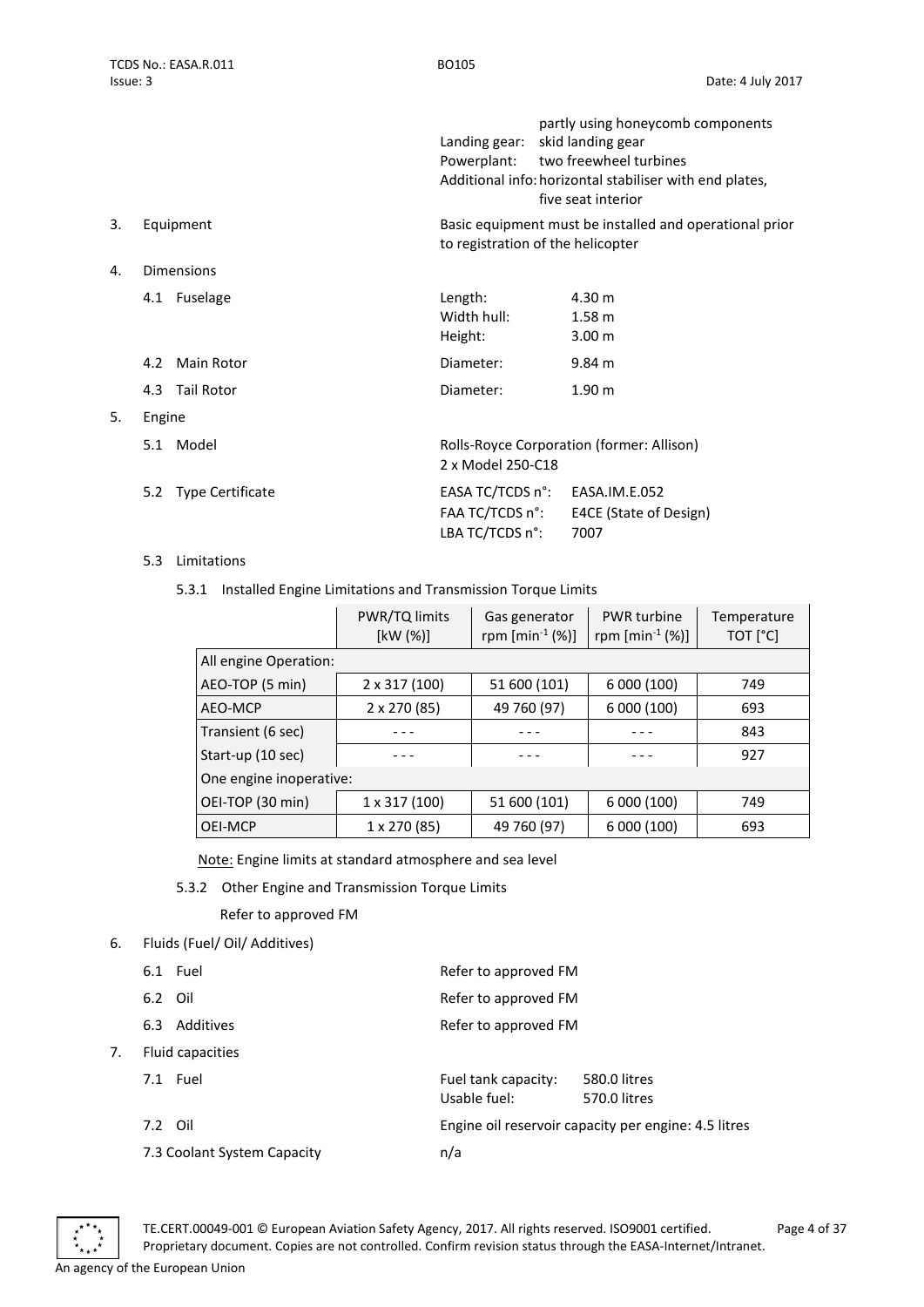| 8.  | Air Speed Limitations                      | V <sub>NE</sub> : 135 KIAS (250 km/h) at MSL                                                                                                                                                                                                         |  |  |  |
|-----|--------------------------------------------|------------------------------------------------------------------------------------------------------------------------------------------------------------------------------------------------------------------------------------------------------|--|--|--|
|     |                                            | Refer to approved FM for reduction in V <sub>NE</sub> with altitude<br>and other speed limitations.                                                                                                                                                  |  |  |  |
| 9.  | <b>Rotor Speed Limitations</b>             | Power on:<br>Maximum<br>102 %<br>$(433$ rpm)<br>95 %<br>$(403$ rpm)<br>Minimum<br>Power off:<br>Maximum<br>110 %<br>$(467$ rpm)<br>85%<br>$(361$ rpm $)$<br>Minimum<br>Transient: Refer to approved FM                                               |  |  |  |
| 10. | Maximum Operating Altitude and Temperature |                                                                                                                                                                                                                                                      |  |  |  |
|     | 10.1 Altitude                              | 17 000 ft (5 182 m) PA                                                                                                                                                                                                                               |  |  |  |
|     |                                            | For variation see approved FM                                                                                                                                                                                                                        |  |  |  |
|     | 10.2 Temperature                           | Refer to approved FM                                                                                                                                                                                                                                 |  |  |  |
|     | 11. Operating Limitations                  | VFR day and night                                                                                                                                                                                                                                    |  |  |  |
|     |                                            | No flight into known icing condition<br>Additional limitations for TO/LDG refer to approved FM                                                                                                                                                       |  |  |  |
| 12. | Maximum Mass                               | 2 100 kg                                                                                                                                                                                                                                             |  |  |  |
|     | 13. Centre of Gravity Range                | Longitudinal C.G. limits<br>maximum forward limit:<br>3 081 mm aft of DP at 1 800 kg<br>3 102 mm aft of DP at 2 100 kg<br>maximum rearward limit:<br>3 395 mm aft of DP at 2 100 kg<br>Lateral C.G Limits<br>maximum deviation on right/left: 100 mm |  |  |  |
|     | 14. Datum                                  | Longitudinal:<br>3 000 mm in front of levelling point, frame 7<br>Lateral:<br>fuselage median plane                                                                                                                                                  |  |  |  |
|     | 15. Levelling Means                        | See Maintenance Manual, Chapter 103.                                                                                                                                                                                                                 |  |  |  |
| 16. | Minimum Flight Crew                        | one pilot (on right seat)                                                                                                                                                                                                                            |  |  |  |
| 17. | Maximum Passenger Seating Capacity         | four                                                                                                                                                                                                                                                 |  |  |  |
|     |                                            | Refer to FM for the approved seat configurations                                                                                                                                                                                                     |  |  |  |
| 18. | Passenger Emergency Exit                   | two (one on each side of the passengers cabin)                                                                                                                                                                                                       |  |  |  |
| 19. | Maximum Baggage/ Cargo Loads               | Maximum loading of 600 kg/m <sup>2</sup><br>Small baggage compartment: 20 kg                                                                                                                                                                         |  |  |  |
| 20. | Rotor Blade Control Movement               | For rigging information refer to the Maintenance Manual                                                                                                                                                                                              |  |  |  |
| 21. | Auxiliary Power Unit (APU)                 | n/a                                                                                                                                                                                                                                                  |  |  |  |
| 22. | Life-limited Parts                         | The periods specified in the latest EASA approved<br>revision of the Airworthiness Limitations Section in<br>Chapter 101 of the Maintenance Manual must not be<br>exceeded.                                                                          |  |  |  |

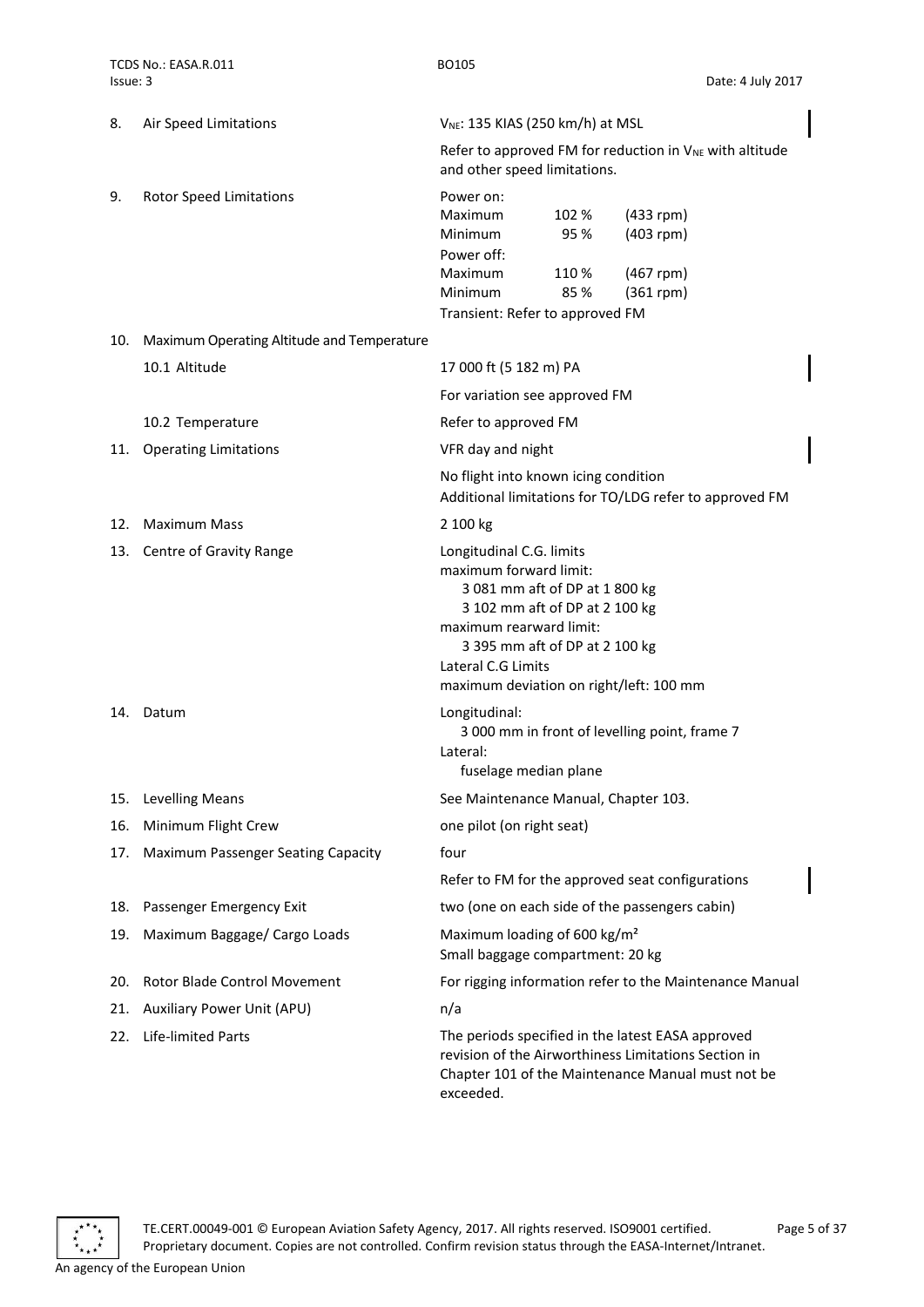approved revisions.

1 December 1990

EASA.IM.E.052

revisions

approved on 1 November 1978, and subsequent

2. BO105 A, Flight Manual, 3<sup>rd</sup> issue, initially approved on 1 November 1978, and subsequent approved

2. Wartung- und Überholhandbuch, Hubschrauber BO105, Zweitausgabe vom 1 Dezember 1990

Engine documents as per Engine TCDS N°

onwards, before: Alert Service Information), - Information Notice (from October 2008 onwards,

operations as defined in the approved Flight Manual

before: Service Information),

Alert Service Bulletin, Service Bulletin

are required.

## <span id="page-5-0"></span>IV. Operating and Service Instructions

- 1. Flight Manual (FM) 1. BO105 A Flughandbuch, Drittausgabe, initially LBA
- 2. Maintenance Manual 1. Maintenance Manual BO105,  $2<sup>nd</sup>$  issue, dated
- 3. Structural Repair Manual Repair Manual BO105
- 4. Weight and Balance Manual **Refer to approved FM**
- 5. Illustrated Parts Catalogue **Illustrated Parts Catalogue BO105**
- 6. Miscellaneous Manuals Wiring Diagram Manual BO105
- 7. Service Letters and Service Bulletins Safety Information Notice (from October 2008
- 8. Required Equipment Special equipment and kits necessary for intended kind of

## <span id="page-5-1"></span>V. Notes

1. Manufacturer's eligible serial numbers: s/n 05, 06, 18, 19, 22, 24, 30, 53, 54.

\* \* \*

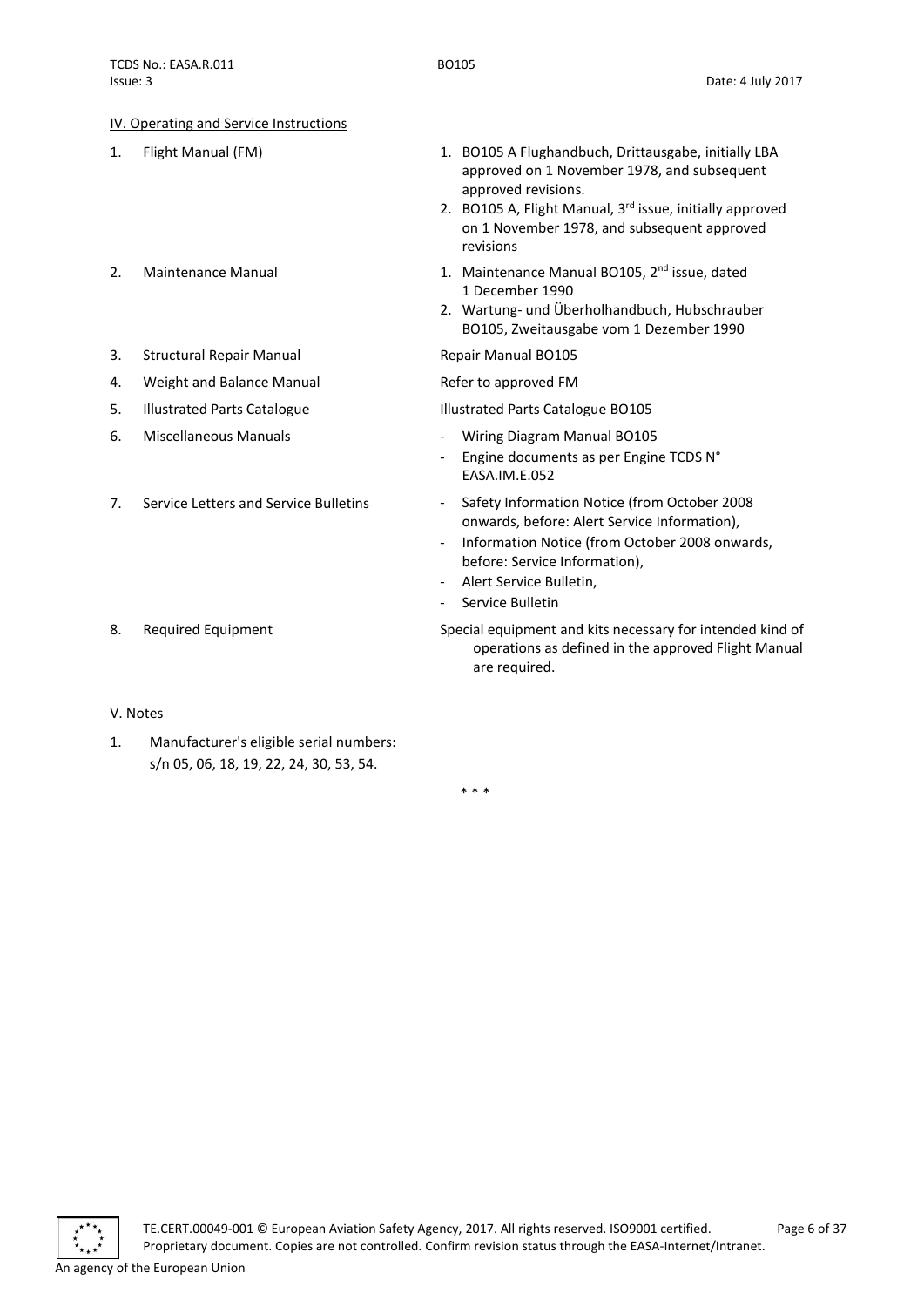## <span id="page-6-0"></span>**SECTION 2: BO105 C [C23, CB, CB-4, CB-5]**

## <span id="page-6-1"></span>I. General

1. Type/ Model/ Variant

|    | 1.1 Type                                   | <b>BO105</b>                                                                                                                         |  |
|----|--------------------------------------------|--------------------------------------------------------------------------------------------------------------------------------------|--|
|    | 1.2 Model                                  | <b>BO105 C</b>                                                                                                                       |  |
|    | 1.3 Variant                                | C23, CB, CB-4, CB-5                                                                                                                  |  |
| 2. | Airworthiness Category                     | Small Rotorcraft (Normal Category)                                                                                                   |  |
| 3. | Manufacturer                               | Airbus Helicopters Deutschland GmbH<br>Industriestrasse 4<br>86609 Donauwörth, Germany                                               |  |
| 4. | Type Certification Application Date to LBA | not recorded                                                                                                                         |  |
| 5. | <b>State of Design Authority</b>           | EASA                                                                                                                                 |  |
| 6. | Type Certificate Date by LBA               | 31 August 1971                                                                                                                       |  |
| 7. | Type Certificate n°                        | 3025<br>LBA:<br>EASA:<br>EASA.R.011                                                                                                  |  |
| 8. | Type Certificate Data Sheet n°             | 3025 until issue 25 dated 15 March 2004<br>LBA:<br>EASA:<br>EASA.R.011 since 1 July 2009                                             |  |
| 9. | <b>EASA Type Certification Date</b>        | 28 September 2003,<br>in accordance with CR (EU) $1702/2003$ , Article 2, 3., (a),<br>(i), $2^{nd}$ bullet, $1^{st}$ indented bullet |  |

## <span id="page-6-2"></span>II. Certification Basis

- 1. Reference Date for determining the applicable requirements not recorded
- 2. Airworthiness Requirements
	- FAR 27 (first issue 1 February 1965 including Amdts. 27-1 through 27-3)
	- Additionally for the variants CB-4 and CB-5:
		- FAR 27.1501 and 27.1581 including Amdts. 27-1 through 27-8
		- JAR 29.45 to 29.87, first issue dated 6 September 1993
	- Additionally for IFR operations:
		- FAR 29.51, 29.53, 29.59, 29.67, 29.75, 29.77, 29.141 (c), 29.1309, 29.1333 including Amdts. 29-1 through 29-3
		- FAA EU-100 Acceptable Criteria for Compliance with FAR 27.141 and FAR 29.141, Instrument Flight (Acceptable Means of Compliance) dated 15 February 1971, Revision dated 9 May 1975
	- Additionally for VTOL operation for variants CB, CB-4, CB-5:
		- FAR 29.45 to 29.79 including Amdts. 29-1 through 29-17
	- Additionally for Category A Operation (Equivalent) in accordance with IEM OPS 3.480 (a)(1) and (a)(2) for variants CB-4 and CB-5:
		- FAR 29 Engine Isolation in accordance with AC27-1B, MG-3
		- JAR-29.1027 (a), 29.1187 (e), 29.1195 (a), (b), (d), 29.1197, 29.1199, 29.1201, 29.1323 (c)(1) first issue dated 5 November 1993
- 3. Special Conditions none

| 4. | Exemptions                     | none |
|----|--------------------------------|------|
| 5. | Deviations                     | none |
| 6. | Equivalent Safety Findings     | none |
| 7. | Requirements elected to comply | none |



TE.CERT.00049-001 © European Aviation Safety Agency, 2017. All rights reserved. ISO9001 certified. Page 7 of 37 Proprietary document. Copies are not controlled. Confirm revision status through the EASA-Internet/Intranet.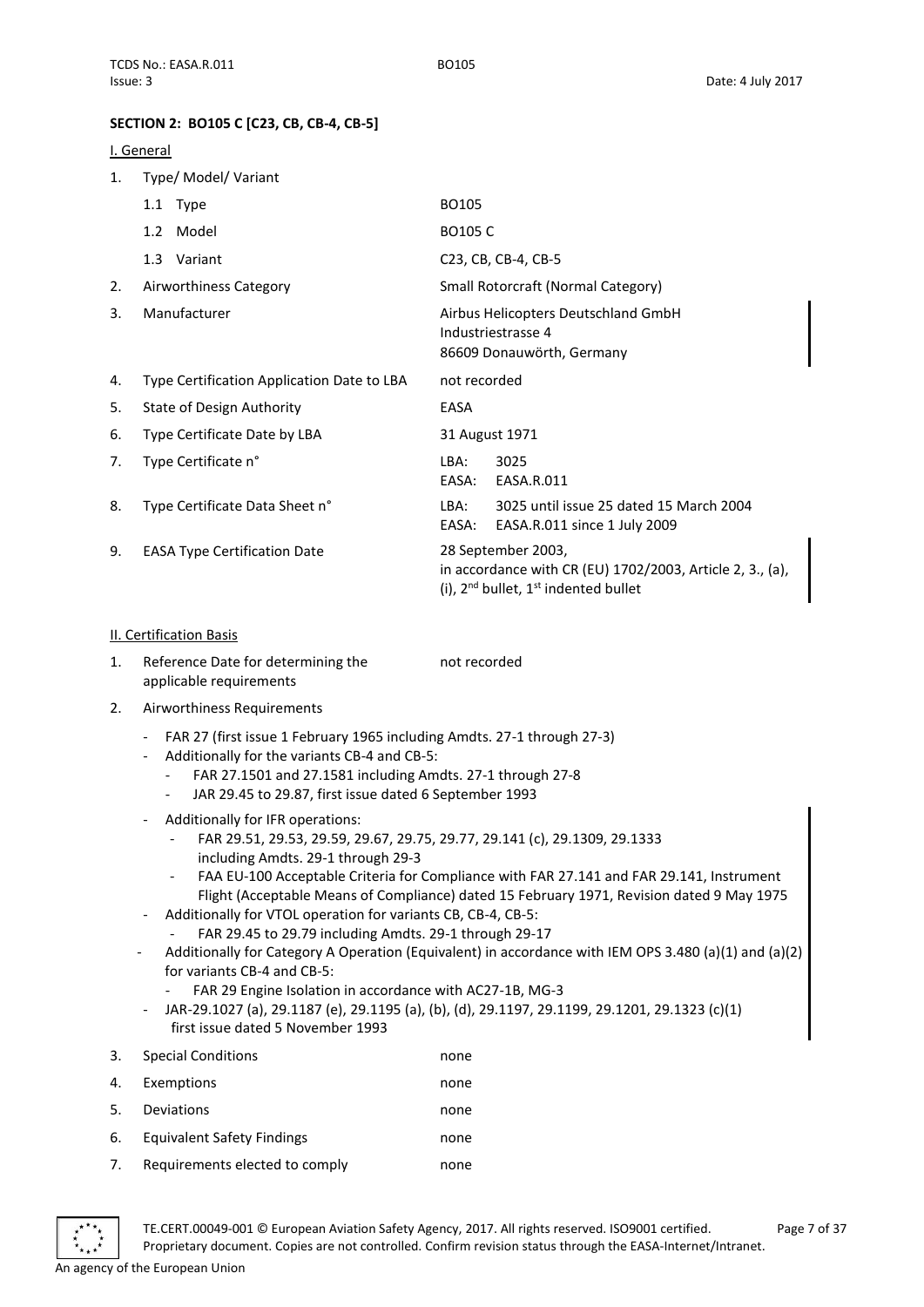CR (EU) 748/2012, as amended by CR (EU) 69/2014 does not require OSD elements for this model (see Article 7a, 1.).

## 8. Environmental Protection Requirements

| 8.1 Noise Requirements             | See TCDSN EASA.R.011.                                         |
|------------------------------------|---------------------------------------------------------------|
| 8.2 Emission Requirements          | n/a                                                           |
| Operational Suitability Data (OSD) | Not required for rotorcraft that are no longer in production. |

## <span id="page-7-0"></span>**III. Technical Characteristics and Operational Limitations**

| 1. | Type Design Definition | 105-C1.01                                                    |                                                                                                                                             |
|----|------------------------|--------------------------------------------------------------|---------------------------------------------------------------------------------------------------------------------------------------------|
| 2. | Description            | Main rotor:                                                  | Hingeless four-bladed main rotor, blades<br>made of fibreglass reinforced plastics                                                          |
|    |                        | Tail rotor:                                                  | two-bladed tail rotor, blades made of<br>fibreglass reinforced plastics                                                                     |
|    |                        | Fuselage:                                                    | airframe of semi-monocoque design<br>partly using honeycomb components                                                                      |
|    |                        | Landing gear:                                                | skid landing gear                                                                                                                           |
|    |                        | Powerplant:                                                  | propulsion by two freewheel turbines                                                                                                        |
|    |                        |                                                              | Additional info: horizontal stabiliser with end plates,<br>five seat interior                                                               |
|    |                        | Differences:                                                 | The BO105 C differs from the BO105 A in<br>having more powerful engines, higher<br>all-up (take-off) mass and extended<br>operating limits. |
| 3. | Equipment              | to registration of the helicopter.                           | Basic equipment must be installed and operational prior                                                                                     |
| 4. | <b>Dimensions</b>      |                                                              |                                                                                                                                             |
|    | 4.1 Fuselage           | Length:                                                      | 4.30 m                                                                                                                                      |
|    |                        | Width hull:                                                  | 1.58 <sub>m</sub>                                                                                                                           |
|    |                        | Height:                                                      | 3.00 <sub>m</sub>                                                                                                                           |
|    | Main Rotor<br>4.2      | Diameter:                                                    | $9.84 \text{ m}$                                                                                                                            |
|    | Tail Rotor<br>4.3      | Diameter:                                                    | 1.90 <sub>m</sub>                                                                                                                           |
| 5. | Engine                 |                                                              |                                                                                                                                             |
|    | 5.1 Model              | Variant C23:<br>2 x Model 250-C20, or,<br>2 x Model 250-C20B | Rolls-Royce Corporation (former: Allison)                                                                                                   |
|    |                        | Variants CB, CB-4, CB-5:<br>2 x Model 250-C20B               |                                                                                                                                             |
|    | 5.2 Type Certificate   | EASA TC/TCDS n°:<br>FAA TC/TCDS n°:<br>LBA TC/TCDS n°:       | EASA.IM.E.052<br>E4CE (State of Design)<br>7007                                                                                             |

## 5.3 Limitations

5.3.1 Installed Engine Limitations and Transmission Torque Limits

| Engine: 250-C20       | PWR/TQ limits<br>[kW(%)] | Gas generator rpm<br>$[min^{-1}(%)]$ | PWR turbine rpm<br>$[min^{-1}(%)]$ | Temperature<br>TOT [°C] |
|-----------------------|--------------------------|--------------------------------------|------------------------------------|-------------------------|
| All engine operation: |                          |                                      |                                    |                         |
| AEO-TOP (5 min)       | $2 \times 235 (79)$      | 52 000 (102)                         | 6 0 16 (100)                       | 793                     |
| AEO-MCP               | $2 \times 235 (79)$      | 51 490 (101)                         | 6 0 16 (100)                       | 777                     |

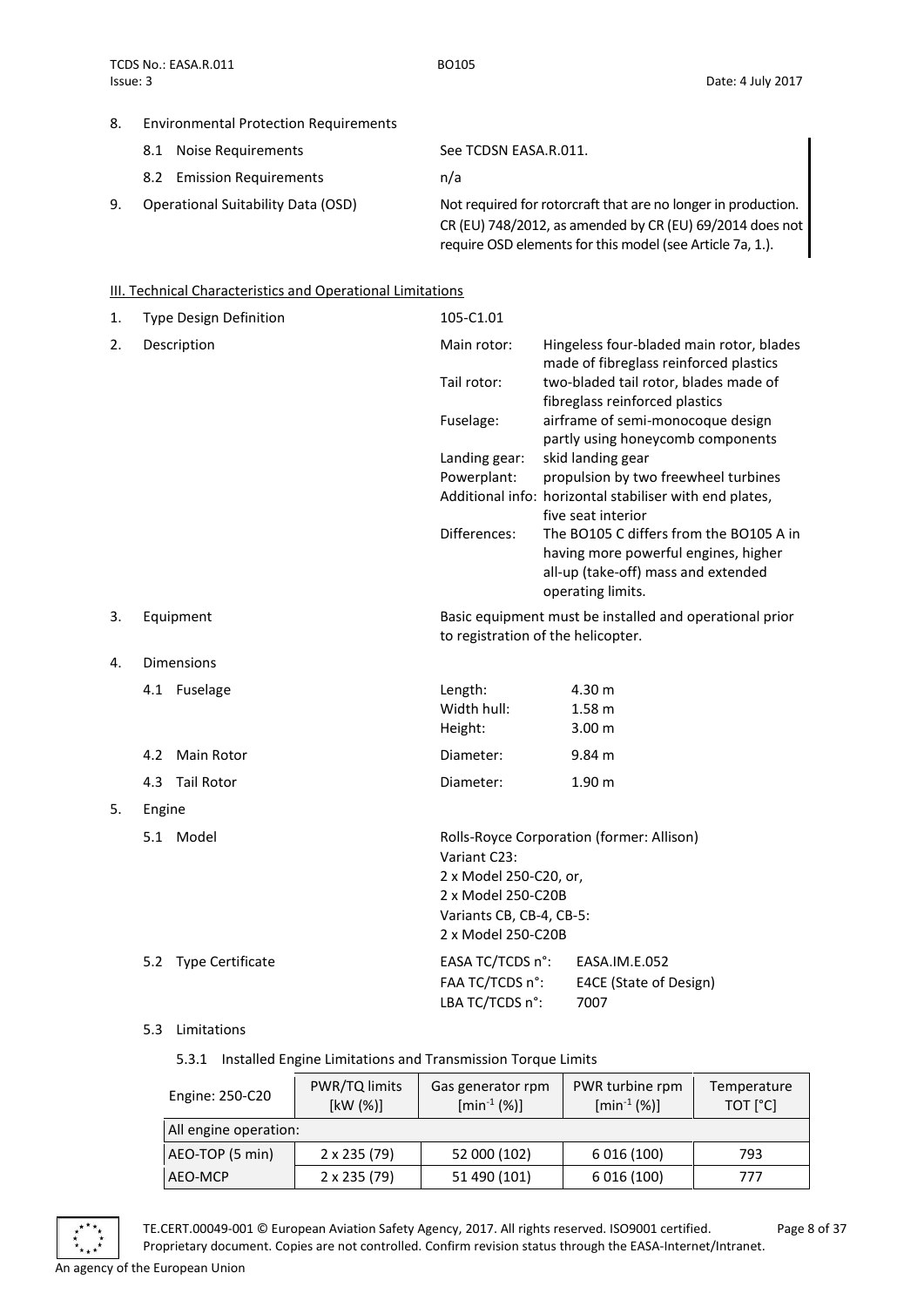| One engine Inoperative: |              |              |              |      |  |  |
|-------------------------|--------------|--------------|--------------|------|--|--|
| <b>Emergency Power</b>  | 1 x 277 (93) | 52 000 (102) | 6 0 16 (100) | 793. |  |  |

| Engine: 250-C20B                                                                                    | PWR/TQ limits<br>[kW (%)]    | Gas generator rpm<br>$[min^{-1}(%)]$ | PWR turbine rpm<br>$[min^{-1}(%)]$ | Temperature<br>TOT [°C] |  |
|-----------------------------------------------------------------------------------------------------|------------------------------|--------------------------------------|------------------------------------|-------------------------|--|
| All engine operation:                                                                               |                              |                                      |                                    |                         |  |
| AEO-TOP (5 min)<br>Variant C23 <sup>a)</sup> :<br>Variants<br>$CB^{b}$ , CB-4 <sup>c</sup> ), CB-5: | 2 x 235 (79)<br>2 x 257 (86) | 53 000 (104)                         | 6 0 16 (100)                       | 810                     |  |
| AEO-MCP<br>Variant C23 <sup>a)</sup> :<br>Variants CBb), CB-<br>$4^{c}$ , CB-5:                     | 2 x 235 [79]<br>2 x 257 [86] | 52 220 (102)                         | 6 0 16 (100)                       | 779                     |  |
| One engine inoperative:                                                                             |                              |                                      |                                    |                         |  |
| <b>Emergency PWR</b><br>Variant C23 <sup>a)</sup> :                                                 | 1 x 277 [93]                 | 53 000 (104)                         | 6 016 (100)                        | 810                     |  |
| Variants<br>$CB^{b}$ , CB-4 <sup>c</sup> ), CB-5:                                                   | 1 x 283 [95]                 |                                      |                                    |                         |  |
| One engine inoperatived):                                                                           |                              |                                      |                                    |                         |  |
| OEI-MCP                                                                                             | 1 x 313 (105)                | 53 510 (105)                         | 6 0 16 (100)                       | 810                     |  |
| 2.5 min PWR                                                                                         | 1 x 328 (110)                | 53 510 (105)                         | 6 0 16 (100)                       | 810                     |  |

- Engine limits are at standard atmosphere and sea level, for temperature and RPM transients refer to the FM.

Footnotes:

- a) Helicopters equipped with ZF FS72B main transmission and modified in accordance with MBB Service Bulletin N° 60-44 are subject to the same operating limits as Variant CB.
- b) Applicable to helicopters with equipment cited in the Service Bulletin N° 60-33 or according to drawings 105-80020 and 105-80019 or 105-80021 and 105-80019 (valid for helicopters s/n S 1 to S 320). This is also applicable for series configuration starting from s/n S 321 onward.
- $c)$  Applicable to helicopters that fulfil the requirements of the Variant CB and is additionally fitted with optional equipment according to the MBB Service Bulletin N° 80-77 or with Kit 105- 80026 by the manufacturer (valid for helicopters s/n S 1 to S 750). The CB-4 is also valid for s/n S 751 and higher.
- d) Applicable for the power transmission of the BO105 CB, CB-4 and CB-5 variants with ZF FS72E main transmission and other equipment according to SB-BO-105-80-110 or to MBB/ED engineering drawing 105-84521.
- 5.3.2 Other Engine and Transmission Torque Limits

Refer to approved FM

6. Fluids (Fuel/ Oil/ Additives)

|    | 6.1 Fuel                    | Refer to approved FM                                                |  |  |
|----|-----------------------------|---------------------------------------------------------------------|--|--|
|    | 6.2 Oil                     | Refer to approved FM                                                |  |  |
|    | Additives<br>6.3            | Refer to approved FM                                                |  |  |
| 7. | Fluid capacities            |                                                                     |  |  |
|    | 7.1 Fuel                    | Fuel tank capacity:<br>580.0 litres<br>Usable fuel:<br>570.0 litres |  |  |
|    | 7.2 Oil                     | Engine oil reservoir capacity (per engine): 4.5 litres              |  |  |
|    | 7.3 Coolant System Capacity | n/a                                                                 |  |  |



TE.CERT.00049-001 © European Aviation Safety Agency, 2017. All rights reserved. ISO9001 certified. Page 9 of 37 Proprietary document. Copies are not controlled. Confirm revision status through the EASA-Internet/Intranet. An agency of the European Union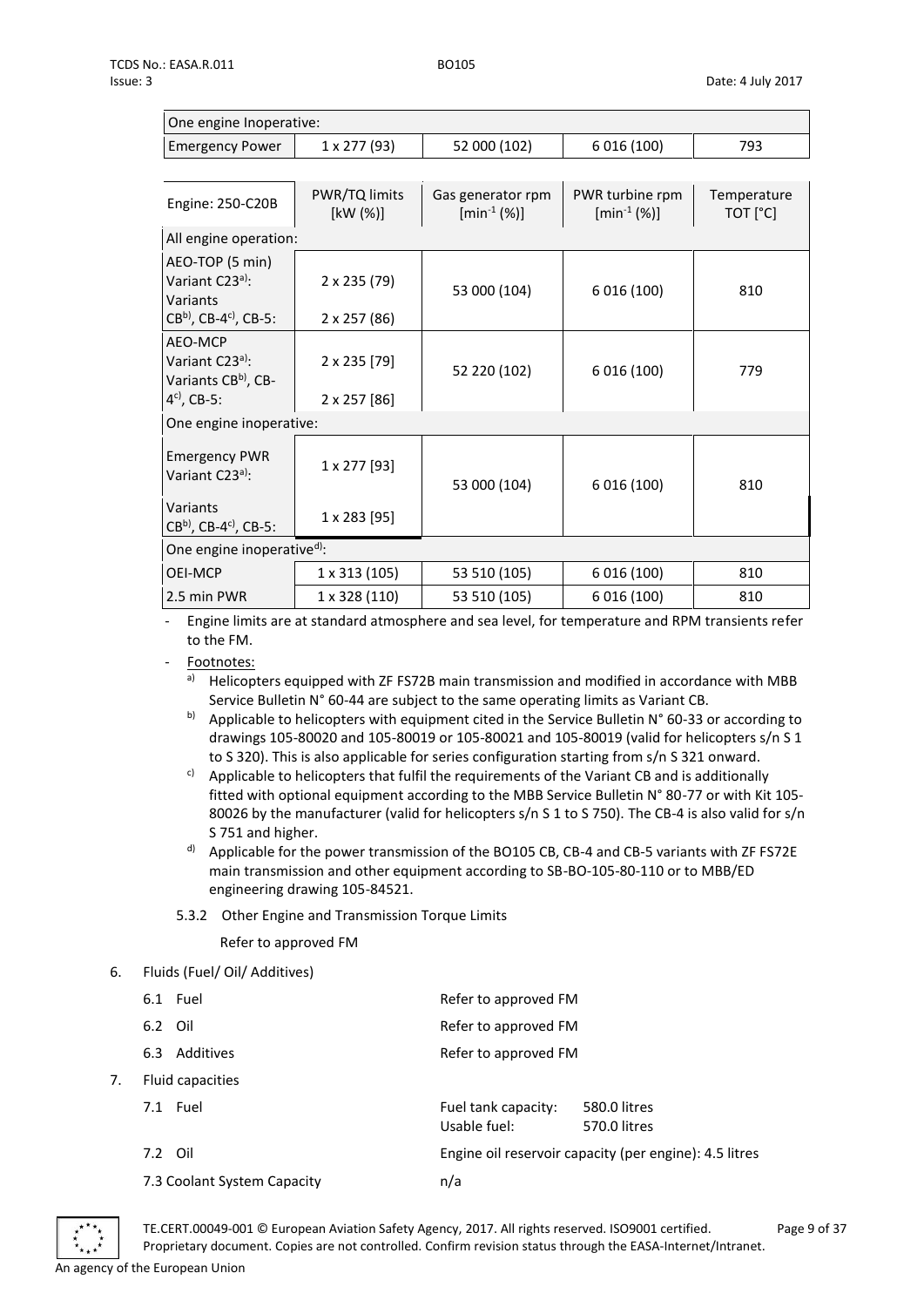| 8.  | Air Speed Limitations                      | Reference: MSL, unless specified otherwise                                                                                                                                                                                                                                                                                                                                                                                                                                 |                                                                                                    |                                                                                  |                                                                                                                                                                                                                                           |
|-----|--------------------------------------------|----------------------------------------------------------------------------------------------------------------------------------------------------------------------------------------------------------------------------------------------------------------------------------------------------------------------------------------------------------------------------------------------------------------------------------------------------------------------------|----------------------------------------------------------------------------------------------------|----------------------------------------------------------------------------------|-------------------------------------------------------------------------------------------------------------------------------------------------------------------------------------------------------------------------------------------|
|     |                                            | Variants C23, CB, CB-4:<br>$V_{NE}$ = 145 knots (268 km/h)<br>up to 2 400 kg<br>$V_{NE}$ = 130 knots (240 km/h)<br>above 2 400 kg<br>Refer to approved FM for reduction in V <sub>NE</sub> with<br>altitude and other speed limitations.<br>Variant CB-5:<br>$V_{NE}$ = 145 knots (268 km/h)<br>up to 2 300 kg<br>$V_{NE}$ = 130 knots (240 km/h)<br>above 2 300 kg<br>Refer to approved FM for reduction in V <sub>NE</sub> with altitude<br>and other speed limitations. |                                                                                                    |                                                                                  |                                                                                                                                                                                                                                           |
| 9.  | <b>Rotor Speed Limitations</b>             | Power on:<br>Maximum<br>Minimum<br>Power off:<br>Maximum<br>Minimum<br>Transient:<br>Note:                                                                                                                                                                                                                                                                                                                                                                                 | 102 %<br>98%<br>110%<br>85%                                                                        | $(433$ rpm)<br>$(416$ rpm)<br>$(467$ rpm)<br>$(361$ rpm)<br>Refer to approved FM | For helicopters with a maximum certified mass of up to<br>2 400 kg a minimum power on rotor rpm of 95% is<br>permissible at airspeeds of less than V <sub>NE</sub> -20 knots if the<br>triple tachometer indicator is marked accordingly. |
| 10. | Maximum Operating Altitude and Temperature |                                                                                                                                                                                                                                                                                                                                                                                                                                                                            |                                                                                                    |                                                                                  |                                                                                                                                                                                                                                           |
|     | 10.1 Altitude                              | 17 000 ft (5 181.6 m) PA                                                                                                                                                                                                                                                                                                                                                                                                                                                   |                                                                                                    |                                                                                  |                                                                                                                                                                                                                                           |
|     |                                            | For variation see approved FM                                                                                                                                                                                                                                                                                                                                                                                                                                              |                                                                                                    |                                                                                  |                                                                                                                                                                                                                                           |
|     | 10.2 Temperature                           | Refer to approved FM                                                                                                                                                                                                                                                                                                                                                                                                                                                       |                                                                                                    |                                                                                  |                                                                                                                                                                                                                                           |
| 11. | <b>Operating Limitations</b>               | VFR day and night                                                                                                                                                                                                                                                                                                                                                                                                                                                          |                                                                                                    |                                                                                  |                                                                                                                                                                                                                                           |
|     |                                            | No flight into known icing condition                                                                                                                                                                                                                                                                                                                                                                                                                                       |                                                                                                    |                                                                                  |                                                                                                                                                                                                                                           |
|     |                                            | FMS 11-2                                                                                                                                                                                                                                                                                                                                                                                                                                                                   |                                                                                                    |                                                                                  | IFR, when equipped and operated in accordance with                                                                                                                                                                                        |
|     |                                            |                                                                                                                                                                                                                                                                                                                                                                                                                                                                            |                                                                                                    |                                                                                  | Additional limitations for TO/LDG refer to approved FM                                                                                                                                                                                    |
|     |                                            | Variants CB-4/CB-5:<br>operated in accordance with FMS 11-4                                                                                                                                                                                                                                                                                                                                                                                                                |                                                                                                    |                                                                                  | Category A (Equivalent) Operation, when equipped and                                                                                                                                                                                      |
| 12. | <b>Maximum Mass</b>                        | Variant C23:<br>Variant CB:<br>Variant CB:<br>Variant CB-4: 2 500 kg                                                                                                                                                                                                                                                                                                                                                                                                       | 2 300 kg<br>2 400 kg<br>in accordance with OPT 49)                                                 |                                                                                  | 2 500 kg (if the helicopter has been<br>converted per SB n° 80-77 and is operated                                                                                                                                                         |
|     |                                            | Variant CB-5: 2 500 kg                                                                                                                                                                                                                                                                                                                                                                                                                                                     |                                                                                                    |                                                                                  |                                                                                                                                                                                                                                           |
|     | 13. Centre of Gravity Range                |                                                                                                                                                                                                                                                                                                                                                                                                                                                                            |                                                                                                    |                                                                                  |                                                                                                                                                                                                                                           |
|     | 13.1 Longitudinal                          | Variant C23:<br>maximum forward limit<br>maximum rearward limit                                                                                                                                                                                                                                                                                                                                                                                                            | 3 081 mm aft of DP at 1 800 kg<br>3 102 mm aft of DP at 2 100 kg<br>3 125 mm aft of DP at 2 300 kg |                                                                                  |                                                                                                                                                                                                                                           |

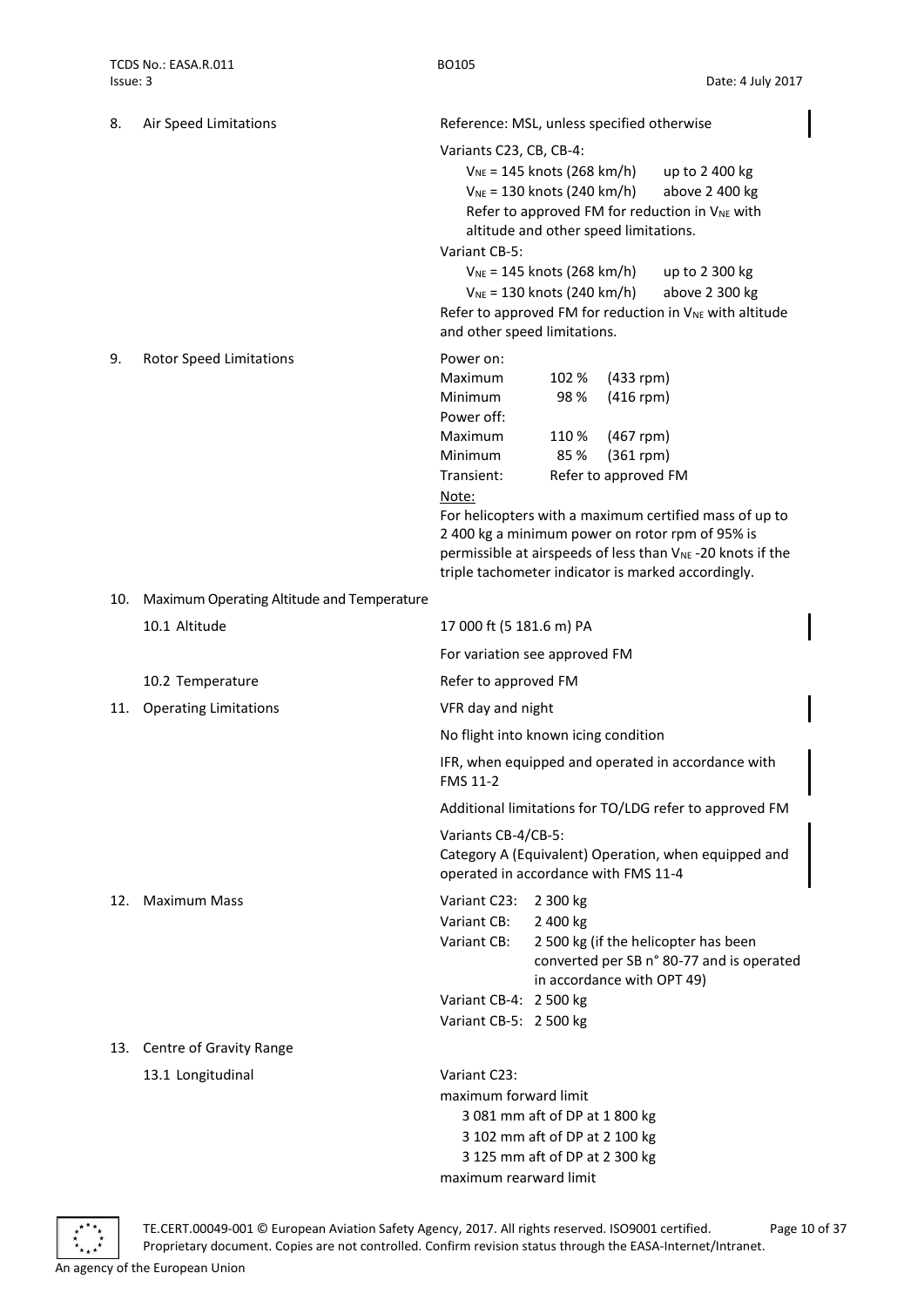|     |                                    | 3 395 mm aft of DP at 2 100 kg<br>3 295 mm aft of DP at 2 300 kg                                                                                                                                                                                                                                                                                                                                                                                                                                                                                                                                                                                                             |
|-----|------------------------------------|------------------------------------------------------------------------------------------------------------------------------------------------------------------------------------------------------------------------------------------------------------------------------------------------------------------------------------------------------------------------------------------------------------------------------------------------------------------------------------------------------------------------------------------------------------------------------------------------------------------------------------------------------------------------------|
|     |                                    | other values: straight line between the points given.                                                                                                                                                                                                                                                                                                                                                                                                                                                                                                                                                                                                                        |
|     |                                    | Variant CB:                                                                                                                                                                                                                                                                                                                                                                                                                                                                                                                                                                                                                                                                  |
|     |                                    | maximum forward limit<br>3 081 mm aft of DP at 1 800 kg<br>3 125 mm aft of DP at 2 400 kg                                                                                                                                                                                                                                                                                                                                                                                                                                                                                                                                                                                    |
|     |                                    | maximum rearward limit<br>3 395 mm aft of DP at 2 000 kg<br>3 295 mm aft of DP at 2 400 kg<br>other values: straight line between the points given.                                                                                                                                                                                                                                                                                                                                                                                                                                                                                                                          |
|     |                                    | Variant CB (for extended centre of gravity range<br>according to Flight Manual OPT 48):<br>maximum forward limit<br>3 081 mm aft of DP at 1 140 kg<br>3 038 mm aft of DP at 1 900 kg<br>3 075 mm aft of DP at 2 400 kg<br>maximum rearward limit<br>3 395 mm aft of DP at 2 000 kg<br>3 295 mm aft of DP at 2 400 kg<br>other values: straight line between the points given.<br>Variant CB (for take-off mass between 2 400 kg and<br>2 500 kg according to Flight Manual OPT 49), Variants<br>$CB-4$ and $CB-5$ :<br>maximum forward limit<br>3 081 mm aft of DP at 1 140 kg<br>3 038 mm aft of DP at 1 900 kg<br>3 082 mm aft of DP at 2 500 kg<br>maximum rearward limit |
|     |                                    | 3 395 mm aft of DP at 2 000 kg<br>3 270 mm aft of DP at 2 500 kg<br>other values: straight line between the points given.                                                                                                                                                                                                                                                                                                                                                                                                                                                                                                                                                    |
|     | 13.2 Lateral                       | Maximum deviation on right/left<br>100 mm up to 2 400 kg<br>80 mm above 2 400 kg                                                                                                                                                                                                                                                                                                                                                                                                                                                                                                                                                                                             |
| 14. | Datum                              | Longitudinal:<br>3 000 mm in front of levelling point, frame 7<br>Lateral:<br>fuselage median plane                                                                                                                                                                                                                                                                                                                                                                                                                                                                                                                                                                          |
| 15. | <b>Levelling Means</b>             | See Maintenance Manual, Chapter 103                                                                                                                                                                                                                                                                                                                                                                                                                                                                                                                                                                                                                                          |
| 16. | Minimum Flight Crew                | one pilot (on right seat)                                                                                                                                                                                                                                                                                                                                                                                                                                                                                                                                                                                                                                                    |
| 17. | Maximum Passenger Seating Capacity | four<br>Refer to FM for the approved seat configurations                                                                                                                                                                                                                                                                                                                                                                                                                                                                                                                                                                                                                     |
| 18. | Passenger Emergency Exit           | two (one on each side of the passengers cabin)                                                                                                                                                                                                                                                                                                                                                                                                                                                                                                                                                                                                                               |
| 19. | Maximum Baggage/ Cargo Loads       | Maximum loading of 600 kg/m <sup>2</sup><br>Small baggage compartment: 20 kg                                                                                                                                                                                                                                                                                                                                                                                                                                                                                                                                                                                                 |
| 20. | Rotor Blade Control Movement       | For rigging information refer to the Maintenance Manual                                                                                                                                                                                                                                                                                                                                                                                                                                                                                                                                                                                                                      |
| 21. | Auxiliary Power Unit (APU)         | n/a                                                                                                                                                                                                                                                                                                                                                                                                                                                                                                                                                                                                                                                                          |

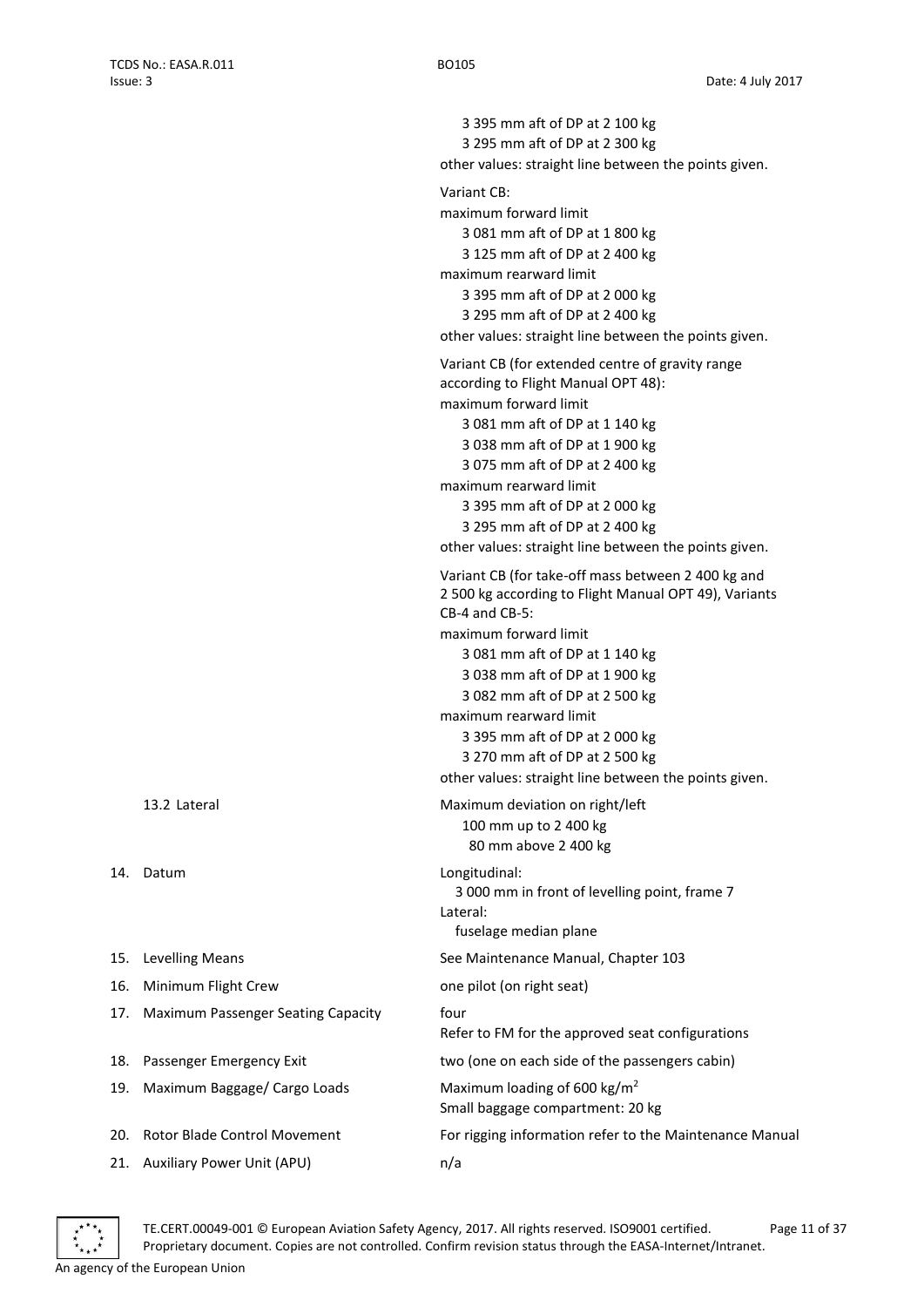<span id="page-11-0"></span>

|    | 22. Life-limited Parts                 | The periods specified in the latest EASA approved<br>revision of the Airworthiness Limitations Section in<br>Chapter 101 of the Maintenance Manual must not be<br>exceeded.                                                                                                                     |
|----|----------------------------------------|-------------------------------------------------------------------------------------------------------------------------------------------------------------------------------------------------------------------------------------------------------------------------------------------------|
|    | IV. Operating and Service Instructions |                                                                                                                                                                                                                                                                                                 |
| 1. | Flight Manual (FM)                     | Variant C23:<br>Flight Manual BO105 C/CS, 4 <sup>th</sup> issue, initially approved<br>on 21 October 1994, and subsequent approved<br>revisions.                                                                                                                                                |
|    |                                        | Variants CB, CB-4:<br>Flight Manual BO105 CB/CBS, 4 <sup>th</sup> issue, initially<br>approved on 23 November 1993, and subsequent<br>approved revisions.<br>Flughandbuch BO105 CB/CBS, 4 <sup>th</sup> issue, initially<br>approved on 23 November 1993, and subsequent<br>approved revisions. |
|    |                                        | Variant CB-5:<br>BO105 CB-5/CBS-5, 2 <sup>nd</sup> issue, initially approved on<br>10 April 1995, and subsequent approved revisions.                                                                                                                                                            |
| 2. | <b>Maintenance Manual</b>              | 1. Maintenance Manual BO105, 2 <sup>nd</sup> issue, dated<br>1 December 1990<br>2. Wartung- und Überholhandbuch, Hubschrauber<br>BO105, Zweitausgabe vom 1 Dezember 1990                                                                                                                        |
| 3. | <b>Structural Repair Manual</b>        | Repair Manual BO105                                                                                                                                                                                                                                                                             |
| 4. | Weight and Balance Manual              | Refer to approved FM                                                                                                                                                                                                                                                                            |
| 5. | <b>Illustrated Parts Catalogue</b>     | Illustrated Parts Catalogue BO105                                                                                                                                                                                                                                                               |
| 6. | <b>Miscellaneous Manuals</b>           | Wiring Diagram Manual BO105<br>Engine documents as per Engine TCDS N°<br>EASA.IM.E.052                                                                                                                                                                                                          |
| 7. | Service Letters and Service Bulletins  | Safety Information Notice (from October 2008<br>onwards, before: Alert Service Information),<br>Information Notice (from October 2008 onwards,<br>before: Service Information),<br>Alert Service Bulletin,<br>Service Bulletin                                                                  |
| 8. | <b>Required Equipment</b>              | Special equipment and kits necessary for intended kind of<br>operations as defined in the approved Flight Manual are<br>required.                                                                                                                                                               |
|    |                                        |                                                                                                                                                                                                                                                                                                 |

- <span id="page-11-1"></span>V. Notes
- 1. Eligible serial numbers: s/n 01 to 929 (except s/n for the BO105 A and LS A-1)
- 2. Convertibility: Helicopters of the model BO105 C, variant CB-4, may be converted into variant CB-5 according to the ECD drawings 105-80081/105-80082.

\* \* \*

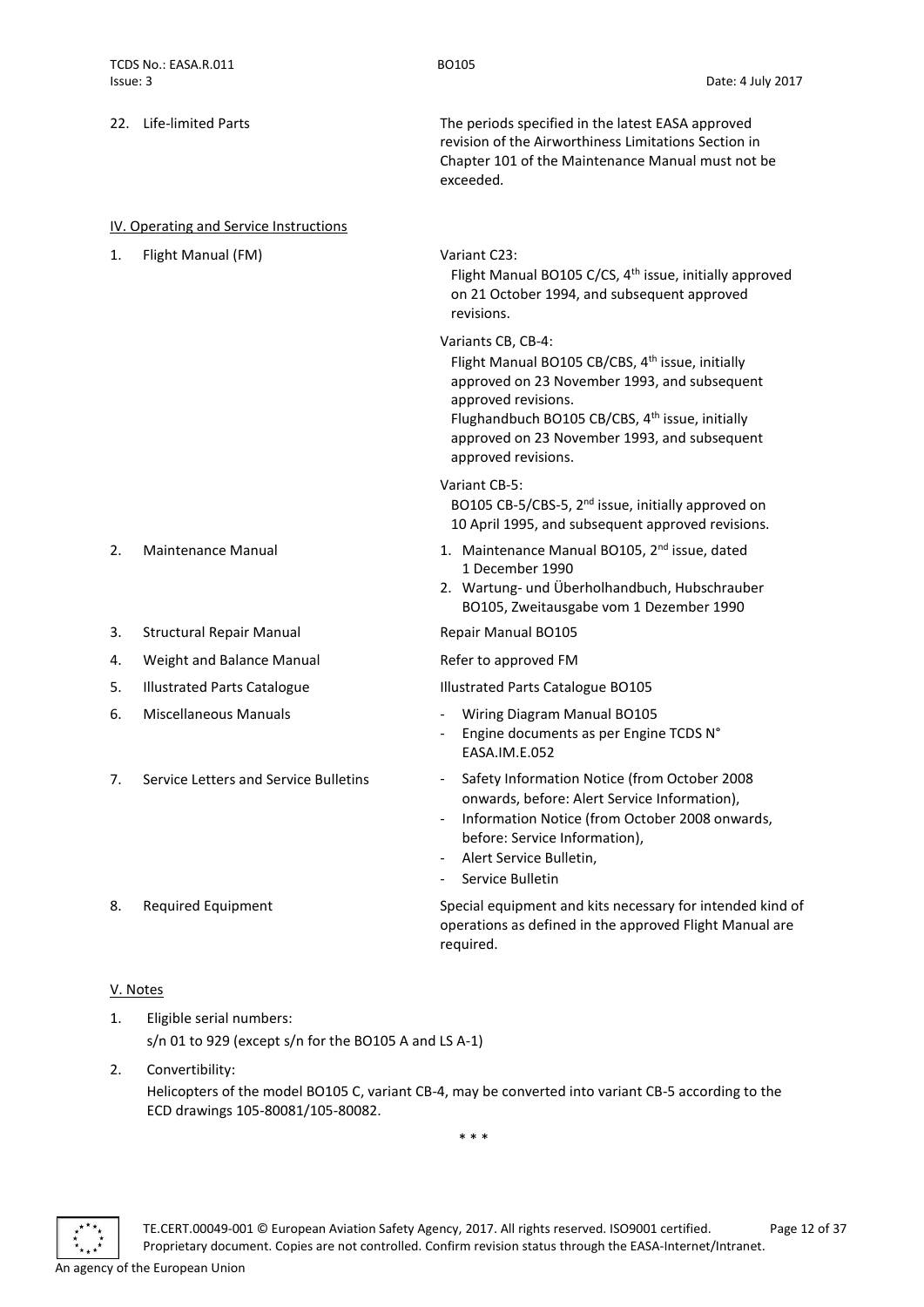## <span id="page-12-0"></span>**SECTION 3: BO105 S [CS, CBS, CBS-4, CBS-5]**

## <span id="page-12-1"></span>I. General

1. Type/ Model/ Variant

|    | 1.1 Type                                   | BO105                                                                                                                              |  |  |  |
|----|--------------------------------------------|------------------------------------------------------------------------------------------------------------------------------------|--|--|--|
|    | 1.2 Model                                  | <b>BO105 C</b>                                                                                                                     |  |  |  |
|    | 1.3 Variant                                | CS, CBS, CBS-4, CBS-5                                                                                                              |  |  |  |
| 2. | Airworthiness Category                     | Small Rotorcraft (Normal Category)                                                                                                 |  |  |  |
| 3. | Manufacturer                               | Airbus Helicopters Deutschland GmbH<br>Industriestrasse 4<br>86609 Donauwörth, Germany                                             |  |  |  |
| 4. | Type Certification Application Date to LBA | not recorded                                                                                                                       |  |  |  |
| 5. | State of Design Authority                  | EASA                                                                                                                               |  |  |  |
| 6. | Type Certificate Date by LBA               | 25 May 1977                                                                                                                        |  |  |  |
| 7. | Type Certificate n°                        | 3025<br>LBA:<br>EASA:<br>EASA.R.011                                                                                                |  |  |  |
| 8. | Type Certificate Data Sheet n°             | 3025 until issue 25, dated 15 March 2004<br>LBA:<br>EASA:<br>EASA.R.011 since 1 July 2009                                          |  |  |  |
| 9. | <b>EASA Type Certification Date</b>        | 28 September 2003,<br>in accordance with CR (EU) 1702/2003, Article 2, 3., (a),<br>(i), $2^{nd}$ bullet, $1^{st}$ indented bullet. |  |  |  |

## <span id="page-12-2"></span>II. Certification Basis

- 1. Reference Date for determining the applicable requirements not recorded
- 2. Airworthiness Requirements
	- FAR 27 (first issue 1 February 1965 including Amdts. 27-1 through 27-3)
	- Additionally for the variants CBS-4 and CBS-5:
		- FAR 27.1501 and 27.1581 including Amdts.27-1 to 27-8
		- JAR 29.45 to 29.87 (Draft version, dated 19 March 1993)
	- Additionally for the sub-variant CBS-5 KLH:
		- FAR 27.1501 and 27.1581 including Amdts.27-1 to 27-8
	- Additionally for IFR operations:
		- FAA EU-100 Acceptable Criteria for Compliance with FAR 27.141 and FAR 29.141, Instrument Flight (Acceptable Means of Compliance) dated 15 February 1971, Revision dated 9 May 1975
	- Additionally for VTOL operation for the variants CBS, CBS-4 and CBS-5:
		- FAR 29.45 to 29.79 including Amdts.29-1 to 29-17 (for VTOL operation)
	- Additionally for Category A Operation (Equivalent) in accordance with IEM OPS 3.480 (a)(1) and (a)(2) for variants CBS-4 and CBS-5
		- FAR 29 Engine Isolation in accordance with AC27-1B, MG-3
	- JAR-29.1027 (a), 29.1187 (e), 29.1195(a), (b), (d), 29.1197, 29.1199, 29.1201, 29.1323 (c)(1) first issue dated 5 November 1993
- 3. Special Conditions none

| 4. | Exemptions                                   | none |
|----|----------------------------------------------|------|
| 5. | Deviations                                   | none |
| 6. | Equivalent Safety Findings                   | none |
|    | Distantes considerations and the consecutive |      |

7. Requirements elected to comply mone

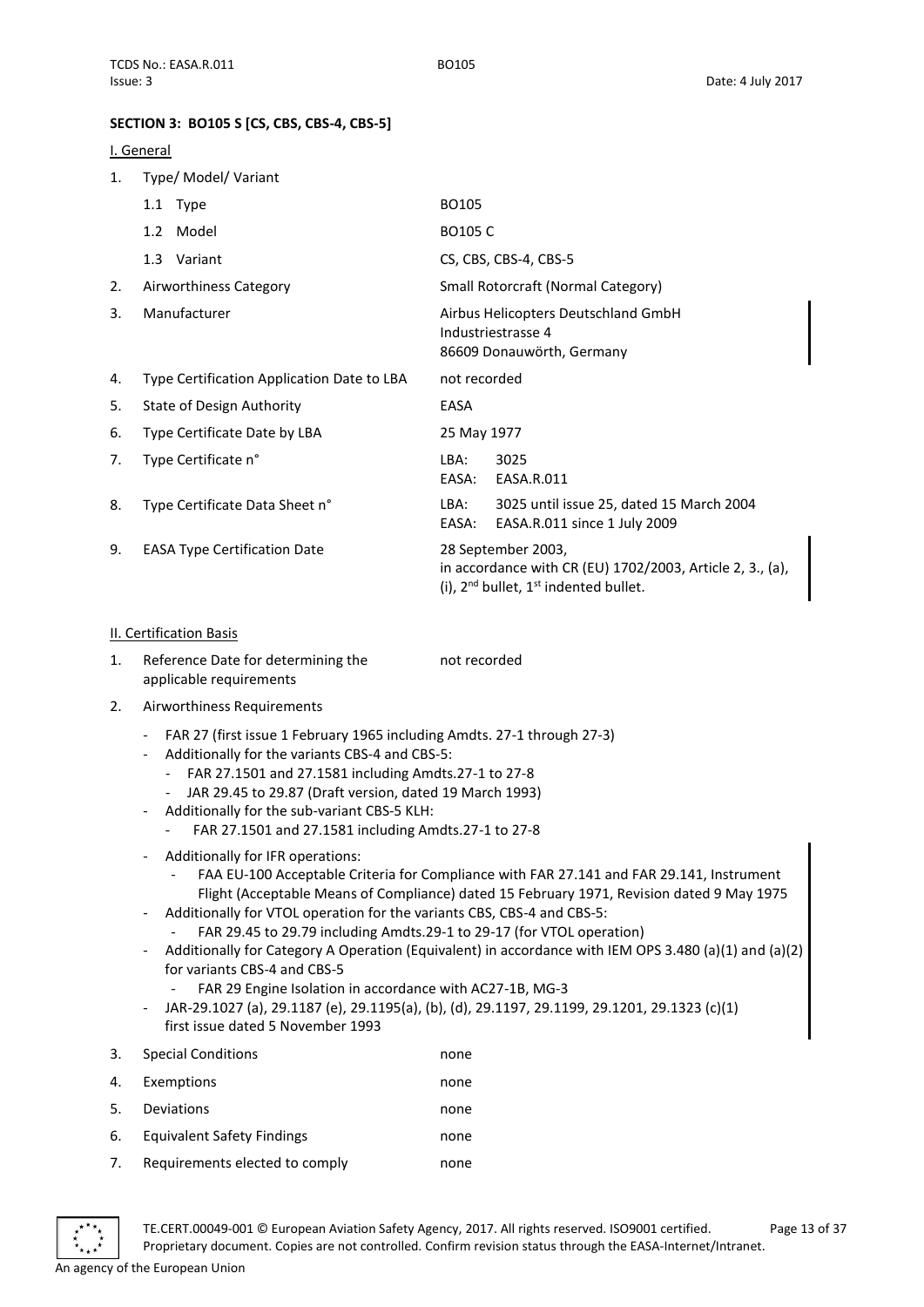## 8. Environmental Protection Requirements

| 8.1 Noise Requirements    | See TCDSN EASA.R.011.                     |
|---------------------------|-------------------------------------------|
| 8.2 Emission Requirements | n/a                                       |
|                           | $\sim$ $\sim$ $\sim$ $\sim$ $\sim$ $\sim$ |

9. Operational Suitability Data (OSD) Not required for rotorcraft that are no longer in production. CR (EU) 748/2012, as amended by CR (EU) 69/2014 does not require OSD elements for this model (see Article 7a, 1.).

## <span id="page-13-0"></span>**III. Technical Characteristics and Operational Limitations**

| 1. | <b>Type Design Definition</b> | 105 CBS                                   |                                                         |                                                                               |  |
|----|-------------------------------|-------------------------------------------|---------------------------------------------------------|-------------------------------------------------------------------------------|--|
| 2. | Description                   | Main rotor:                               | plastics                                                | Hingeless four-bladed main rotor,<br>blades made of fibreglass reinforced     |  |
|    |                               | Tail rotor:                               |                                                         | two-bladed tail rotor, blades made of<br>fibreglass reinforced plastics       |  |
|    |                               | Fuselage:                                 |                                                         | airframe of semi-monocoque design<br>partly using honeycomb components        |  |
|    |                               | Landing gear:                             |                                                         | skid landing gear                                                             |  |
|    |                               | Powerplant:                               |                                                         | propulsion by two freewheel turbines                                          |  |
|    |                               |                                           |                                                         | Additional info: horizontal stabiliser with end plates,<br>five-seat interior |  |
| 3. | Equipment                     | to registration of the helicopter         | Basic equipment must be installed and operational prior |                                                                               |  |
| 4. | <b>Dimensions</b>             |                                           |                                                         |                                                                               |  |
|    | 4.1 Fuselage                  | Length:                                   |                                                         | 4.55 m                                                                        |  |
|    |                               | Width hull:                               |                                                         | 1.58 <sub>m</sub>                                                             |  |
|    |                               | Height:                                   |                                                         | 3.00 <sub>m</sub>                                                             |  |
|    | 4.2<br>Main Rotor             | Diameter:                                 |                                                         |                                                                               |  |
|    |                               | Variants CS, CBS, CBS-4:                  |                                                         | 9.84 m                                                                        |  |
|    |                               | Variant CBS-5:                            |                                                         | 9.80 m                                                                        |  |
|    | 4.3 Tail Rotor                | Diameter:                                 |                                                         | 1.90 m                                                                        |  |
| 5. | Engine                        |                                           |                                                         |                                                                               |  |
|    | 5.1 Model                     | Rolls-Royce Corporation (former: Allison) |                                                         |                                                                               |  |
|    |                               | Variant CS:                               |                                                         |                                                                               |  |
|    |                               |                                           | 2 x Model 250-C20, or,                                  |                                                                               |  |
|    |                               |                                           | 2 x Model 250-C20B                                      |                                                                               |  |
|    |                               | Variants CBS, CBS-4, CBS-5:               |                                                         |                                                                               |  |
|    |                               | 2 x Model 250-C20B                        |                                                         |                                                                               |  |
|    | 5.2 Type Certificate          | EASA TC/TCDS n°:                          |                                                         | EASA.IM.E.052                                                                 |  |
|    |                               | FAA TC/TCDS n°:                           |                                                         | E4CE (State of Design)                                                        |  |
|    |                               | LBA TC/TCDS n°:                           |                                                         | 7007                                                                          |  |

## 5.3 Limitations

## 5.3.1 Installed Engine Limitations and Transmission Torque Limits

| Engine: 250-C20                  | PWR/TQ limits<br>[kW (%)] | Gas generator rpm<br>$[min^{-1}(%)]$ | PWR turbine rpm<br>$[min^{-1}(%)]$ | Temperature TOT<br>[°C] |
|----------------------------------|---------------------------|--------------------------------------|------------------------------------|-------------------------|
| All engine<br>operation:         |                           |                                      |                                    |                         |
| Variant CSa):<br>AEO-TOP (5 min) | 2 x 235 (79)              | 52 000 (102)                         | 6 0 16 (100)                       | 793                     |

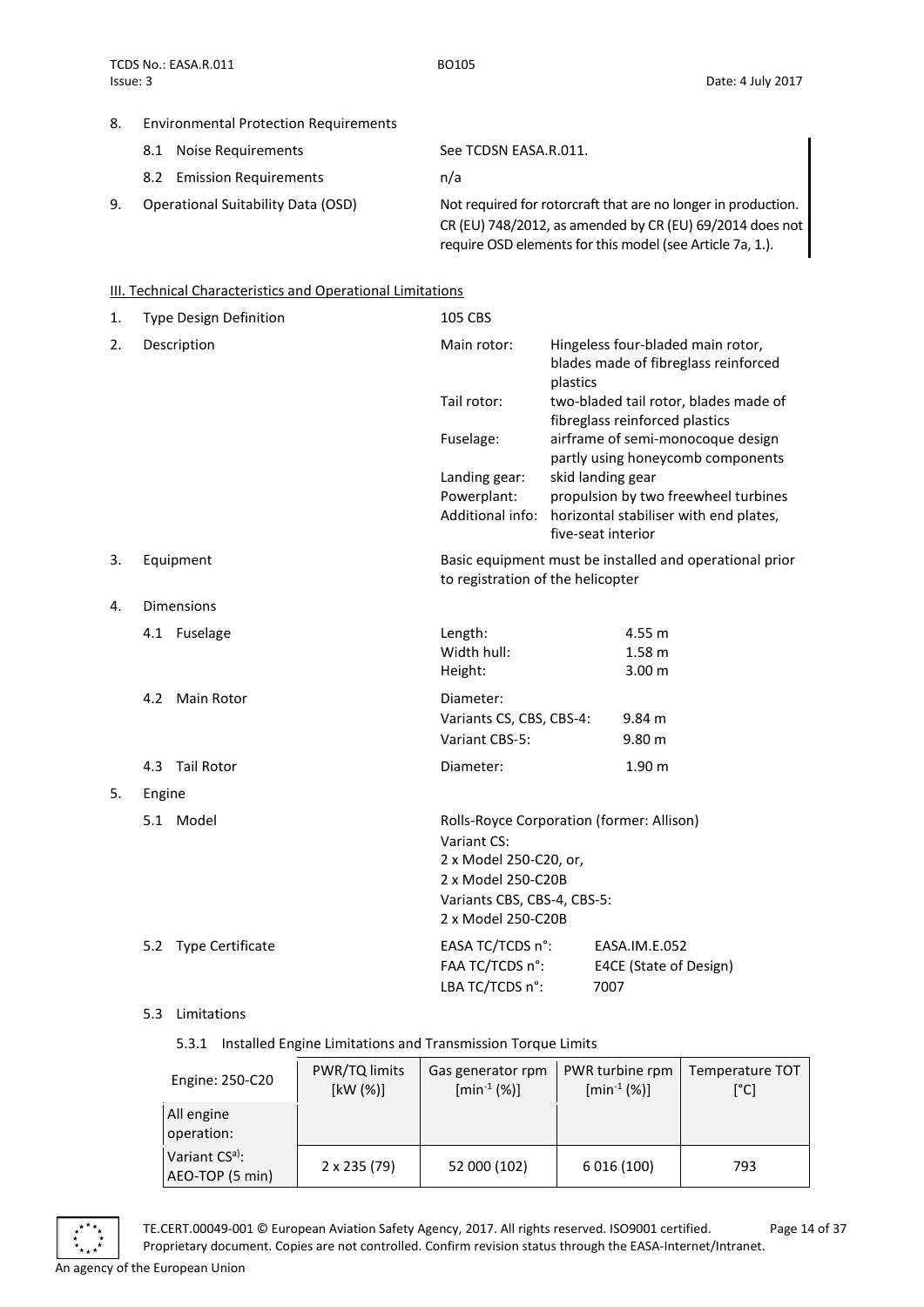| Variant CS <sup>a)</sup> :<br>AEO-MCP                        | 2 x 235 (79)       | 51 490 (101) | 6 0 16 (100) | 777 |
|--------------------------------------------------------------|--------------------|--------------|--------------|-----|
| One engine<br>inoperative:                                   |                    |              |              |     |
| Variant CS <sup>a)</sup> :<br>30 min Emergency<br><b>PWR</b> | $1 \times 277(93)$ | 52 000 (102) | 6 0 16 (100) | 793 |

| Engine: 250-C20B                                                                                         | TQ transm.<br>limits<br>[kW (%)] | Gas generator rpm<br>$[min^{-1}(%)]$ | PWR turbine rpm<br>$[min^{-1}(%)]$ | Temperature TOT<br>[°C] |
|----------------------------------------------------------------------------------------------------------|----------------------------------|--------------------------------------|------------------------------------|-------------------------|
| All engine operation                                                                                     |                                  |                                      |                                    |                         |
| AEO-TOP (5 min)<br>Variant CS <sup>a)</sup> :<br>Variant CBS <sup>b)</sup> ,                             | 2 x 235 (79)                     | 53 000 (104)                         | 6 0 16 (100)                       | 810                     |
| CBS-4 $c$ <sup>c</sup> ), CBS-5:                                                                         | 2 x 257 (86)                     |                                      |                                    |                         |
| AEO-MCP<br>Variant CS <sup>a)</sup> :<br>Variant CBS <sup>b)</sup> ,<br>CBS-4 $c$ <sup>c</sup> ), CBS-5: | 2 x 235 (79)<br>2 x 257 (86)     | 52 220 (102)                         | 6 0 16 (100)                       | 779                     |
| One engine inoperative:                                                                                  |                                  |                                      |                                    |                         |
| 30 min Emergency<br><b>PWR</b><br>Variant CS <sup>a)</sup> :                                             | 1 x 277 (93)                     | 53 000 (104)                         | 6 0 16 (100)                       | 810                     |
| Variant CBSb),<br>CBS-4 <sup>c)</sup> , CBS-5:                                                           | 1 x 283 (95)                     |                                      |                                    |                         |
| One engine inoperative <sup>d)</sup> :                                                                   |                                  |                                      |                                    |                         |
| <b>OEI-MCP</b>                                                                                           | 1 x 313 (105)                    | 53 510 (105)                         | 6 0 16 (100)                       | 810                     |
| 2.5 min Power                                                                                            | 1 x 328 (110)                    | 53 510 (105)                         | 6 0 16 (100)                       | 810                     |

- Engine limits are at standard atmosphere and sea level, for temperature and RPM transients refer to the FM.

Footnotes:

a) Helicopters equipped with ZF FS72B main transmission and modified in accordance with. MBB Service Bulletin N° 60-44 are subject to the same operating limits as Variant CBS.

- b) Applicable to helicopters with equipment cited in the Service Bulletin N° 60-33 or according to drawings 105-80020 and 105-80019 or 105-80021 and 105-80019 (valid for helicopters s/n S 1 to S 320). This is also applicable for series configuration starting from s/n S 321 onward.
- c) Applicable to helicopters that fulfil the requirements of the Variant CBS and is additionally fitted with optional equipment according to the MBB Service Bulletin n° 80-77 or with Kit 105- 80026 by the manufacturer (valid for helicopters s/n S 1 to S 750). The CBS-4 is also valid for s/n S 751 and higher.
- $d)$  Applicable for the power transmission of the BO105 CBS, CBS-4 and CBS-5 variants with main rotor transmissions ZF FS 72E and other equipment to SB-BO-105-80-110 or to MBB/ED engineering drawing 105-84521.
- 5.3.2 Other Engine and Transmission Torque Limits

Refer to approved FM

6. Fluids (Fuel/ Oil/ Additives)

| 6.1 Fuel      | Refer to approved FM |
|---------------|----------------------|
| 6.2 Oil       | Refer to approved FM |
| 6.3 Additives | Refer to approved FM |



TE.CERT.00049-001 © European Aviation Safety Agency, 2017. All rights reserved. ISO9001 certified. Page 15 of 37 Proprietary document. Copies are not controlled. Confirm revision status through the EASA-Internet/Intranet.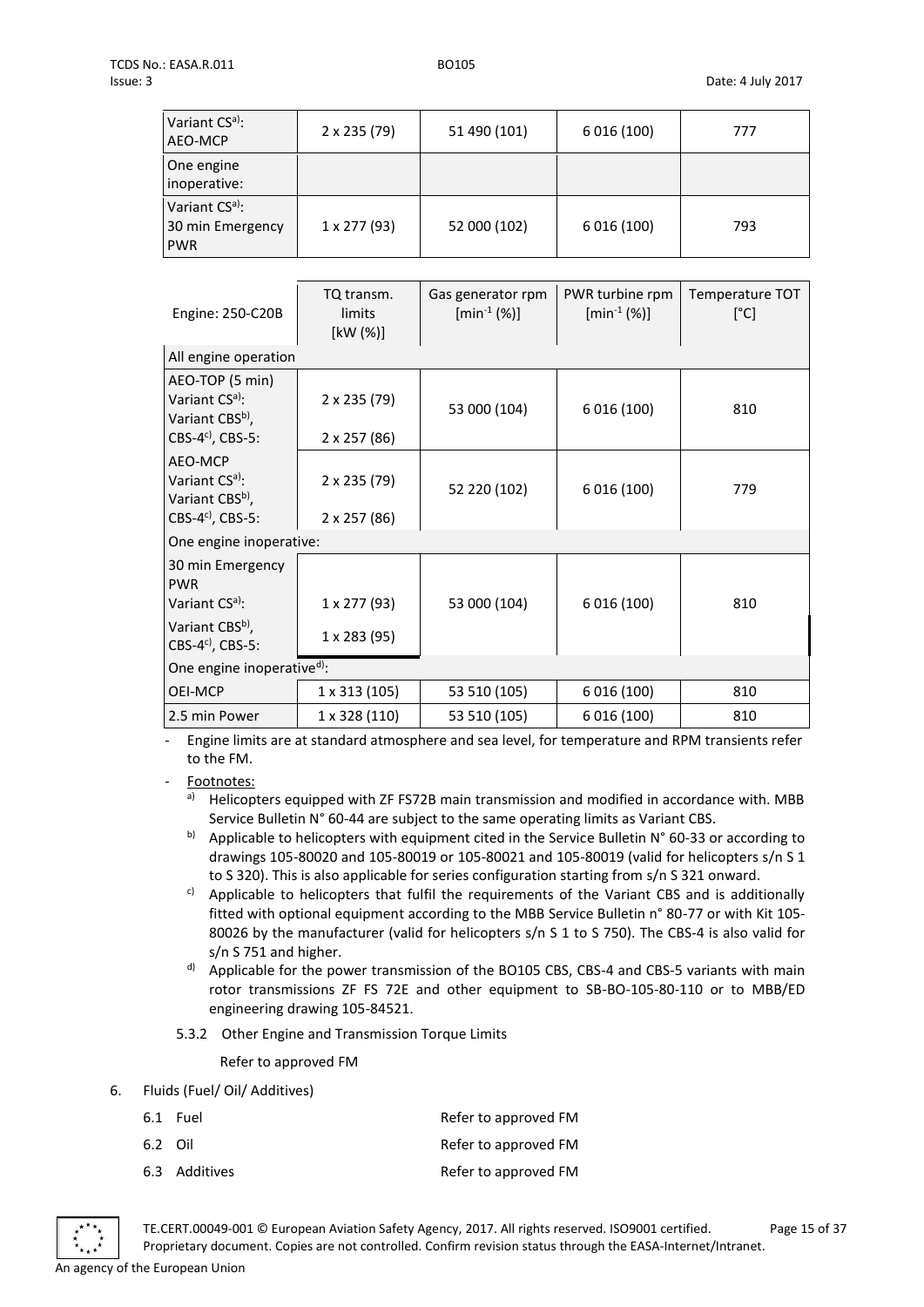| 7.  | Fluid capacities                           |                                                                                                                                                                                                                        |                                                                                                                                                                                                                                                                                                                                           |
|-----|--------------------------------------------|------------------------------------------------------------------------------------------------------------------------------------------------------------------------------------------------------------------------|-------------------------------------------------------------------------------------------------------------------------------------------------------------------------------------------------------------------------------------------------------------------------------------------------------------------------------------------|
|     | 7.1 Fuel                                   | Fuel tank capacity:<br>Usable fuel:                                                                                                                                                                                    | 580.0 litres<br>570.0 litres                                                                                                                                                                                                                                                                                                              |
|     | 7.2 Oil                                    |                                                                                                                                                                                                                        | Engine oil reservoir capacity per engine: 4.5 litres                                                                                                                                                                                                                                                                                      |
|     | 7.3 Coolant System Capacity                | n/a                                                                                                                                                                                                                    |                                                                                                                                                                                                                                                                                                                                           |
| 8.  | Air Speed Limitations                      |                                                                                                                                                                                                                        | Reference. MSL, unless specified otherwise                                                                                                                                                                                                                                                                                                |
|     |                                            | Variants CS, CBS, CBS-4:<br>$V_{NE}$ = 145 knots (268 km/h)<br>$V_{NE}$ = 130 knots (240 km/h)<br>Variant CBS-5:<br>$V_{NE}$ = 145 knots (268 km/h)<br>$V_{NE}$ = 130 knots (240 km/h)<br>and other speed limitations. | up to 2 400 kg<br>above 2 400 kg<br>Refer to approved FM for reduction in V <sub>NE</sub> with<br>altitude and other speed limitations.<br>up to 2 300 kg<br>above 2 300 kg<br>Refer to approved FM for reduction in V <sub>NE</sub> with altitude                                                                                        |
| 9.  | <b>Rotor Speed Limitations</b>             | Power on:<br><b>Maximum</b><br>Minimum<br>Power off:<br>Maximum<br>Minimum<br>Transient:<br>Note:                                                                                                                      | 102 % (433 rpm)<br>98 % (416 rpm)<br>104 % (442 rpm)<br>85 % (361 rpm)<br>Refer to approved FM<br>For helicopters with a maximum certified mass of up to<br>2 400 kg a minimum power on rotor rpm of 95% is<br>permissible at airspeeds of less than V <sub>NE</sub> -20 kts if the<br>triple tachometer indicator is marked accordingly) |
| 10. | Maximum Operating Altitude and Temperature |                                                                                                                                                                                                                        |                                                                                                                                                                                                                                                                                                                                           |
|     | 10.1 Altitude                              | 17 000 ft (5 182 m) PA                                                                                                                                                                                                 |                                                                                                                                                                                                                                                                                                                                           |
|     |                                            | For variation see approved FM                                                                                                                                                                                          |                                                                                                                                                                                                                                                                                                                                           |
|     | 10.2 Temperature                           | Refer to approved FM                                                                                                                                                                                                   |                                                                                                                                                                                                                                                                                                                                           |
|     | 11. Operating Limitations                  | VFR day and night                                                                                                                                                                                                      |                                                                                                                                                                                                                                                                                                                                           |
|     |                                            |                                                                                                                                                                                                                        | No flight into known icing condition                                                                                                                                                                                                                                                                                                      |
|     |                                            | FMS 11-2                                                                                                                                                                                                               | IFR, when equipped and operated in accordance with                                                                                                                                                                                                                                                                                        |
|     |                                            |                                                                                                                                                                                                                        | Additional limitations for TO/LDG refer to approved FM                                                                                                                                                                                                                                                                                    |
|     |                                            | Variants CBS-4 and CBS-5:                                                                                                                                                                                              | Category A (equivalent) Operation, when equipped and<br>operated in accordance with FMS 11-4                                                                                                                                                                                                                                              |
| 12. | <b>Maximum Mass</b>                        | Variant CS:<br>Variant CBS:<br>Variant CBS:<br>Variant CBS-4:<br>Variant CBS-5:                                                                                                                                        | 2 300 kg<br>2 400 kg<br>2 500 kg, if the helicopter has been<br>converted per SB n° 80-77 and is<br>operated in accordance with OPT 49<br>2 500 kg<br>2 500 kg                                                                                                                                                                            |

## 13. Centre of Gravity Range

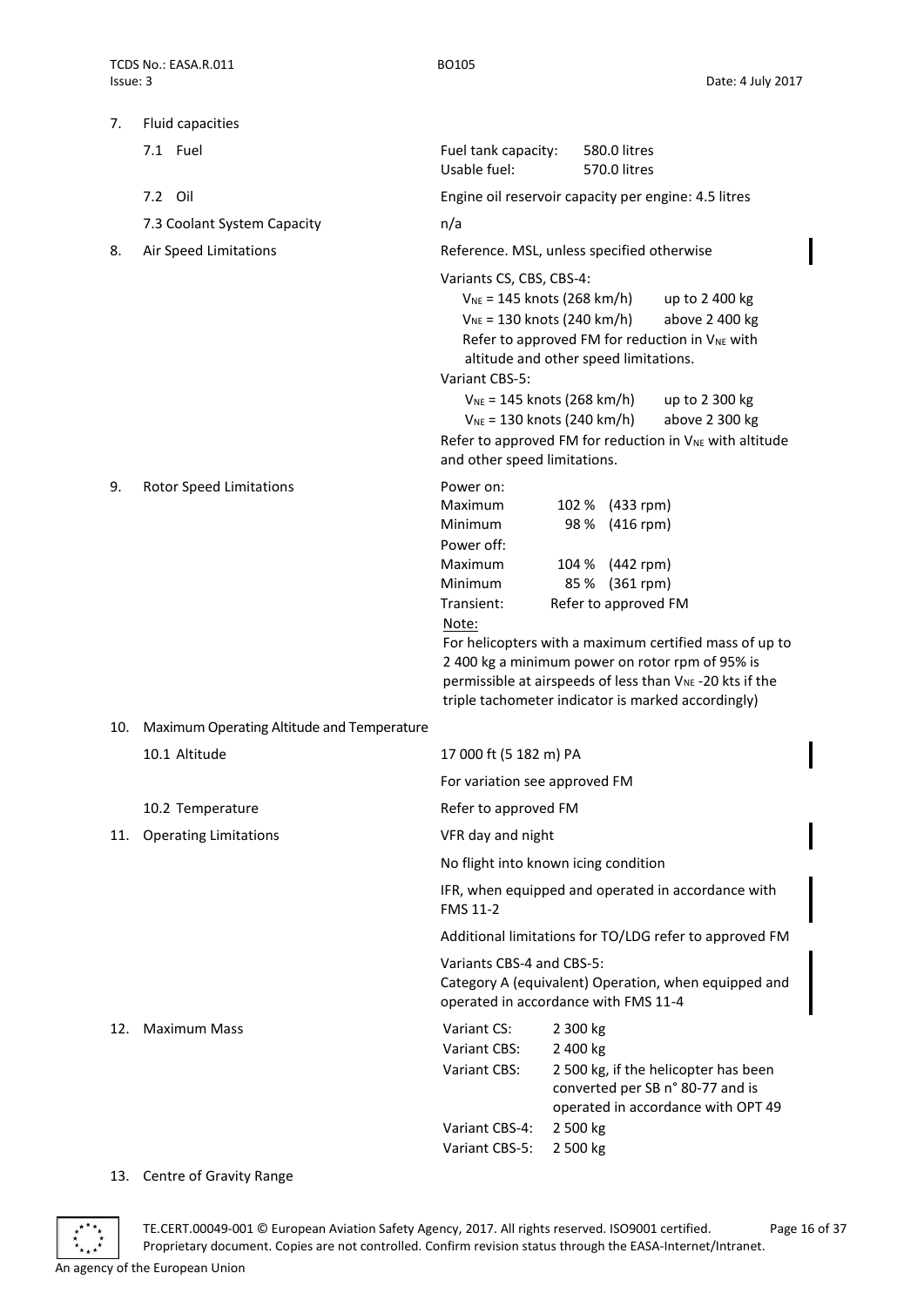|     | 13.1 Longitudinal                         | Variant CS:<br>maximum forward limit<br>3 081 mm aft of DP at 1 800 kg<br>3 102 mm aft of DP at 2 100 kg<br>3 125 mm aft of DP at 2 300 kg                                                                                                                                                                            |
|-----|-------------------------------------------|-----------------------------------------------------------------------------------------------------------------------------------------------------------------------------------------------------------------------------------------------------------------------------------------------------------------------|
|     |                                           | maximum rearward limit<br>3 395 mm aft of DP at 2 100 kg<br>3 295 mm aft of DP at 2 300 kg<br>other values: straight line between the points given.                                                                                                                                                                   |
|     |                                           | <b>Variant CBS:</b><br>maximum forward limit<br>3 081 mm aft of DP at 1 800 kg<br>3 125 mm aft of DP at 2 400 kg<br>maximum rearward limit<br>3 395 mm aft of DP at 2 000 kg<br>3 295 mm aft of DP at 2 400 kg<br>other values: straight line between the points given.                                               |
|     |                                           | Variant CBS (for extended centre of gravity range<br>according to Flight Manual OPT 48):<br>maximum forward limit<br>3 081 mm aft of DP at 1 140 kg<br>3 038 mm aft of DP at 1 900 kg<br>3 075 mm aft of DP at 2 400 kg<br>maximum rearward limit<br>3 395 mm aft of DP at 2 000 kg<br>3 295 mm aft of DP at 2 400 kg |
|     |                                           | other values: straight line between the points given.<br>Variant CBS (for take-off mass between 2 400 kg and 2<br>500 kg according to Flight Manual OPT 49), Variants CBS-<br>4 and CBS-5:                                                                                                                            |
|     |                                           | maximum forward limit<br>3 081 mm aft of DP at 1 140 kg<br>3 038 mm aft of DP at 1 900 kg<br>3 082 mm aft of DP at 2 500 kg<br>maximum rearward limit<br>3 395 mm aft of DP at 2 000 kg<br>3 270 mm aft of DP at 2 500 kg<br>other values: straight line between the points given.                                    |
|     | 13.2 Lateral                              | maximum deviation on right/left<br>100 mm up to 2 400 kg<br>80 mm above 2 400 kg                                                                                                                                                                                                                                      |
|     | 14. Datum                                 | Longitudinal:<br>3 000 mm in front of levelling point, frame 7<br>Lateral:<br>fuselage median plane                                                                                                                                                                                                                   |
| 15. | <b>Levelling Means</b>                    | See Maintenance Manual, Chapter 103                                                                                                                                                                                                                                                                                   |
| 16. | Minimum Flight Crew                       | one pilot (on right seat)                                                                                                                                                                                                                                                                                             |
| 17. | <b>Maximum Passenger Seating Capacity</b> | four, or,<br>five, if the optional equipment "4-seater bench" MBB<br>105S-82660 is installed and operated                                                                                                                                                                                                             |

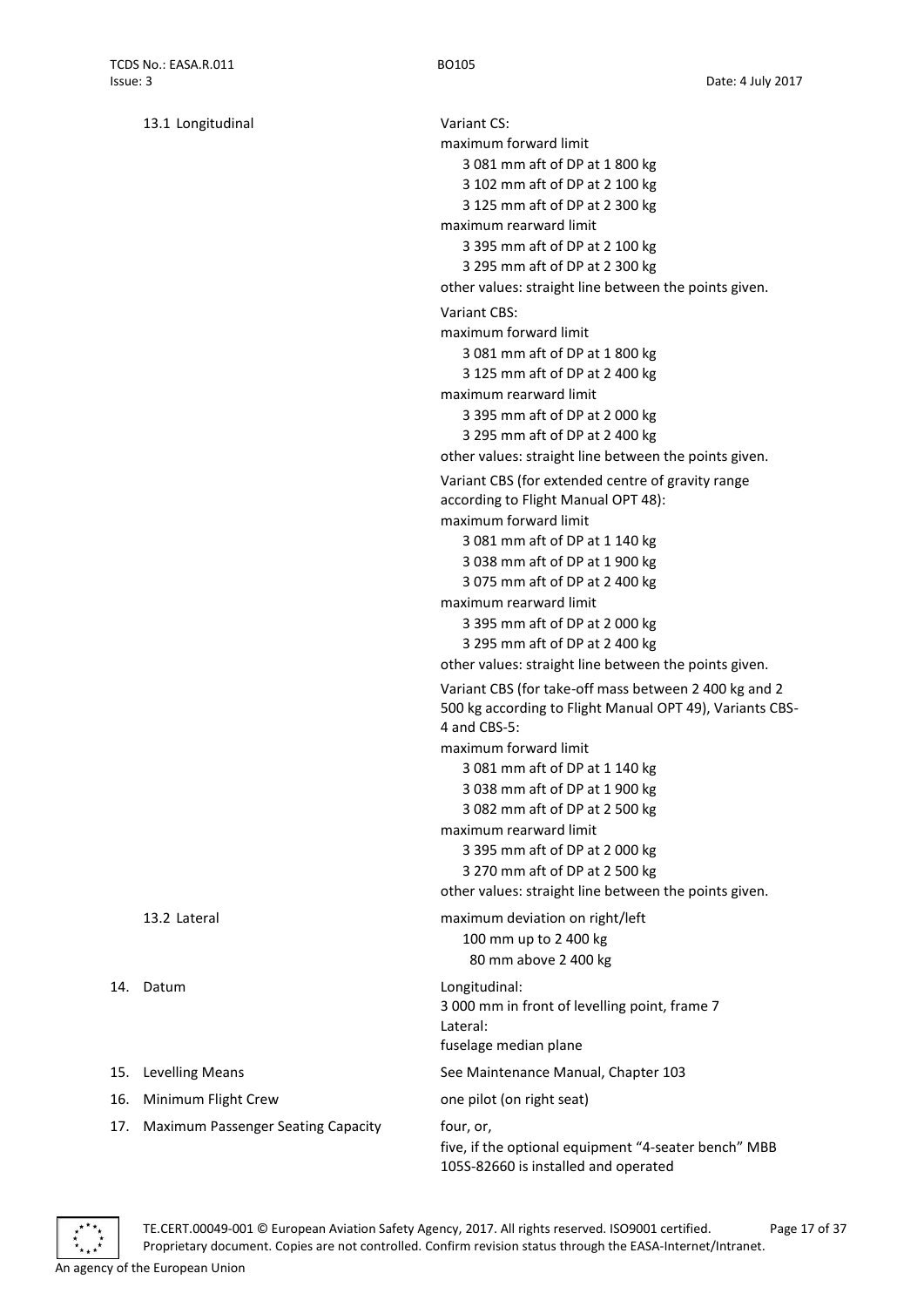<span id="page-17-0"></span>

|     | 18. Passenger Emergency Exit           | two (one on each side of the passengers cabin)                                                                                                                                                                                         |
|-----|----------------------------------------|----------------------------------------------------------------------------------------------------------------------------------------------------------------------------------------------------------------------------------------|
| 19. | Maximum Baggage/ Cargo Loads           | Maximum loading of 600 kg/m <sup>2</sup><br>Small baggage compartment: 20 kg                                                                                                                                                           |
| 20. | <b>Rotor Blade Control Movement</b>    | For rigging information refer to the Maintenance Manual                                                                                                                                                                                |
| 21. | Auxiliary Power Unit (APU)             | n/a                                                                                                                                                                                                                                    |
| 22. | <b>Life-limited Parts</b>              | The periods specified in the latest EASA approved revision<br>of the Airworthiness Limitations section in Chapter 101 of<br>the Maintenance Manual must not be exceeded                                                                |
|     | IV. Operating and Service Instructions |                                                                                                                                                                                                                                        |
| 1.  | Flight Manual (FM)                     | Variant CS:<br>Flight Manual BO105 C/CS, 4 <sup>th</sup> issue, initially approved<br>on 21 October 1994, and subsequent approved<br>revisions.                                                                                        |
|     |                                        | Variants CBS, CBS-4:<br>Flight Manual BO105 CB/CBS, 4 <sup>th</sup> issue, initially<br>approved on 23 November 1993, and subsequent<br>approved revisions.                                                                            |
|     |                                        | Variants CBS-5:<br>BO105 CB-5/CBS-5, 2nd issue, initially approved on<br>10 April 1995, and subsequent approved revisions.                                                                                                             |
| 2.  | Maintenance Manual                     | 1. Maintenance Manual BO105, 2 <sup>nd</sup> issue, dated<br>1 December 1990<br>2. Wartung- und Überholhandbuch, Hubschrauber<br>BO105, Zweitausgabe vom 1 Dezember 1990                                                               |
| 3.  | <b>Structural Repair Manual</b>        | Repair Manual BO105                                                                                                                                                                                                                    |
| 4.  | Weight and Balance Manual              | Refer to approved FM                                                                                                                                                                                                                   |
| 5.  | <b>Illustrated Parts Catalogue</b>     | Illustrated Parts Catalogue BO105                                                                                                                                                                                                      |
| 6.  | <b>Miscellaneous Manuals</b>           | - Wiring Diagram Manual BO105<br>- Engine documents as per Engine TCDS n° EASA.IM.E.052                                                                                                                                                |
| 7.  | Service Letters and Service Bulletins  | - Safety Information Notice (from October 2008 onwards,<br>before: Alert Service Information),<br>- Information Notice (from October 2008 onwards,<br>before: Service Information),<br>- Alert Service Bulletin,<br>- Service Bulletin |
|     |                                        |                                                                                                                                                                                                                                        |

8. Required Equipment Special equipment and kits necessary for intended kind of operations as defined in the approved Flight Manual are required.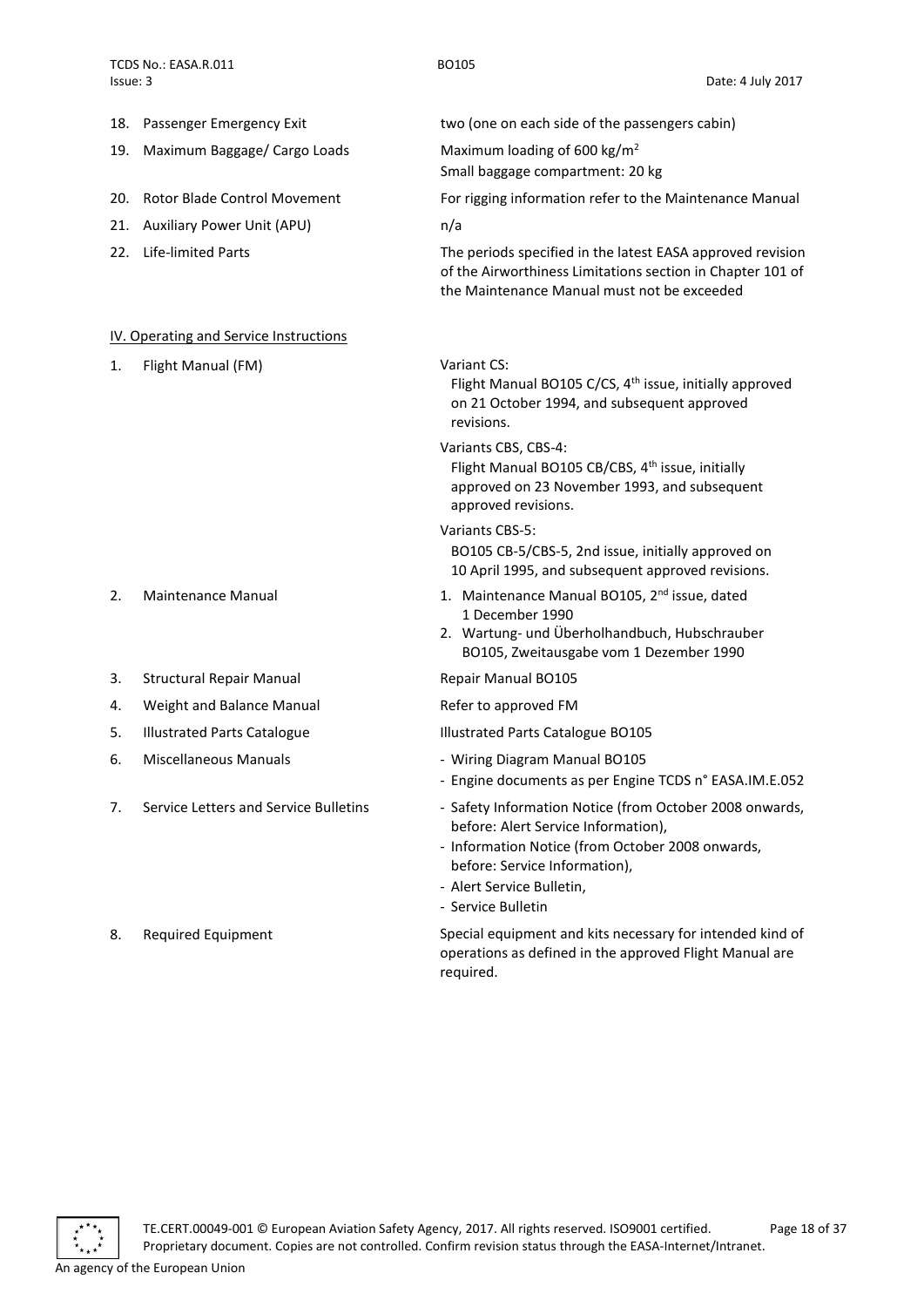## <span id="page-18-0"></span>V. Notes

- 1. Eligible serial numbers: s/n 01 to 929 (except s/ns for the BO105 A and LS A-1)
- 2. Convertibility:

The model BO105 C may be converted into the model BO105 S configuration according to the drawings n° 105 S-000001 or:

- n° 105 S-000002 (s/n S 161 to 300), or,

- n° 105 S-000003 (s/n S 301 to 550), or,

- n° 105 S-000005 (s/n S 551 to 740), or,

- n° 105 S-000006 (s/n S 741 to 780)

The models BO105 C (s/n S 9 to S 160) may be converted in accordance with the drawing n° 105-80036 into the BO105 S variant CBS-4 configuration or into variant CBS, if Kit 105-80026 is not installed.

The BO105 S variant CBS-4 (s/n up to and including 901) may be converted into the variant CBS-5 in accordance with the drawings n° 105-80038/105-80033.

The BO105 S variant CBS-4, s/n from 902 and upwards, may be converted into the variant CBS-5 in accordance with the drawings n° 105-80838/105-80833.

The BO105 S sub-variant CBS-5-KLH is fitted with various equipment items according to p/n 105-CBS-KLH. Only helicopters s/n 932 and 933 are of the variant CBS-5-KLH. These helicopters do not qualify for a civil registration.

\* \* \*

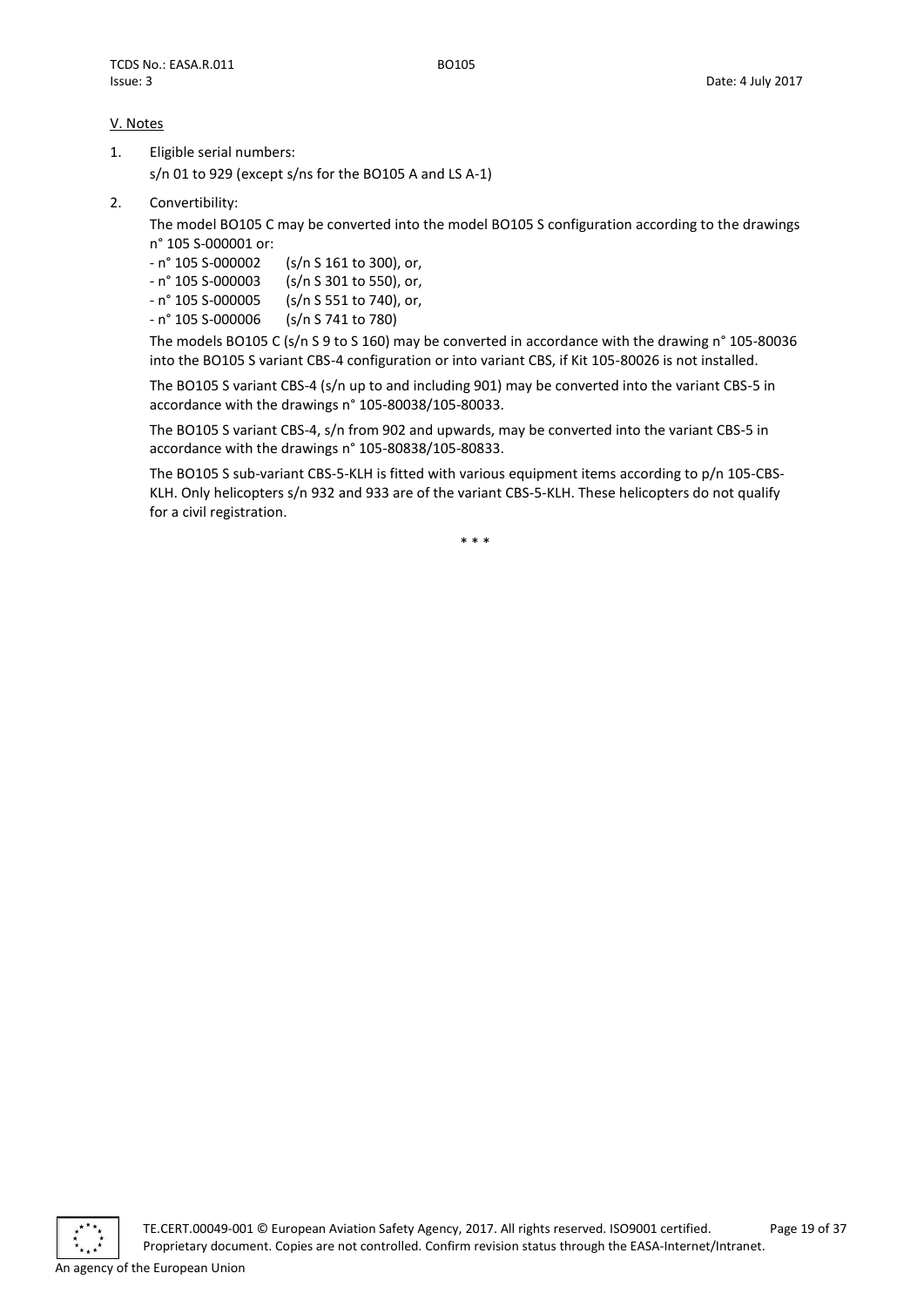## <span id="page-19-0"></span>**SECTION 4: BO105 LS A-1**

## <span id="page-19-1"></span>I. General 1. Type/ Model/ Variant 1.1 Type BO105 1.2 Model BO105 LSA-1 1.3 Variant n/a 2. Airworthiness Category Small Rotorcraft (Normal Category) 3. Manufacturer **Airbus Helicopters Deutschland GmbH** Industriestrasse 4 86609 Donauwörth, Germany 4. Type Certification Application Date to LBA not recorded 5. State of Design Authority EASA 6. Type Certificate Date by LBA 19 July 1984 7. Type Certificate n° LBA: 3025 EASA: EASA.R.011 8. Type Certificate Data Sheet n° LBA: 3025 until issue 25, dated 15 March 2004 EASA: EASA.R.011 since 1 July 2009 9. EASA Type Certification Date 28 September 2003. in accordance with CR (EU) 1702/2003, Article 2, 3., (a), (i),  $2^{nd}$  bullet,  $1^{st}$  indented bullet. II. Certification Basis 1. Reference Date for determining the applicable requirements not recorded 2. Airworthiness Requirements - FAR 27 (first issue 1 February 1965 including Amdts. 27-1 through 27-3) - FAR 27.67 and FAR 27.75 Amdt.27-14 - FAR 27.923 and FAR 27.927 Amdt.27-12 - FAR 27.939 Amdt. 27-11 - FAR 27.1195 Amdt. 27-5 3. Special Conditions none 4. Exemptions none 5. Deviations none 6. Equivalent Safety Findings and the mone

8. Environmental Protection Requirements

<span id="page-19-2"></span>7. Requirements elected to comply mone

- 8.1 Noise Requirements See TCDSN EASA.R.011
	- 8.2 Emission Requirements n/a
- 

9. Operational Suitability Data (OSD) Not required for rotorcraft that are no longer in production. CR (EU) 748/2012, as amended by CR (EU) 69/2014 does not require OSD elements for this model (see Article 7a, 1.).

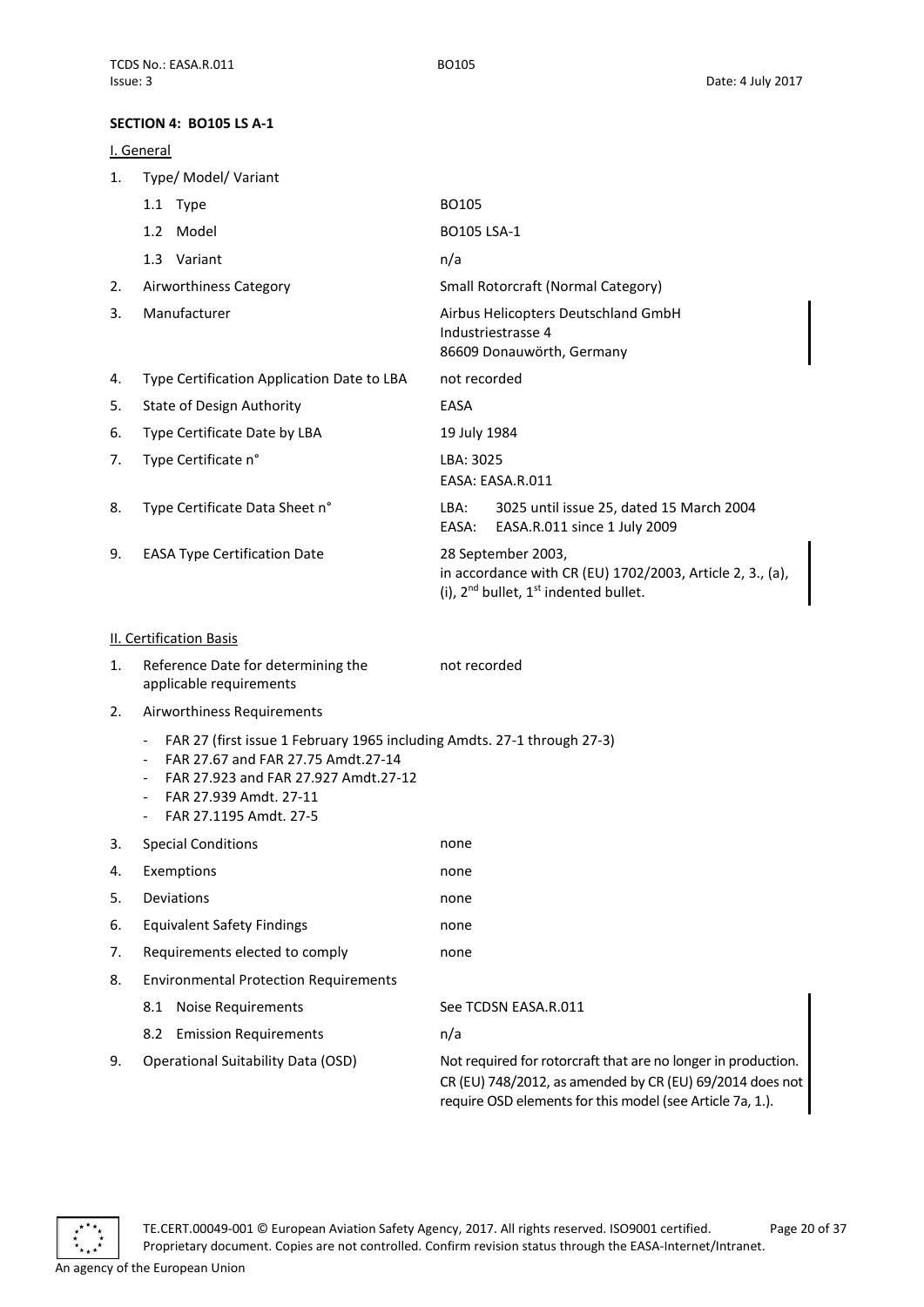## <span id="page-20-0"></span>III. Technical Characteristics and Operational Limitations

| 1. |        | Type Design Definition  | 105-LS-A1.01                                                                                  |                                                                                                                                                                                                |
|----|--------|-------------------------|-----------------------------------------------------------------------------------------------|------------------------------------------------------------------------------------------------------------------------------------------------------------------------------------------------|
| 2. |        | Description             | Main rotor:                                                                                   | Hingeless four-bladed main rotor,<br>blades made of fibreglass reinforced<br>plastics                                                                                                          |
|    |        |                         | Tail rotor:                                                                                   | two-bladed tail rotor, blades made of<br>fibreglass reinforced plastics                                                                                                                        |
|    |        |                         | Fuselage:                                                                                     | airframe of semi-monocoque design<br>partly using honeycomb components                                                                                                                         |
|    |        |                         | Landing gear:                                                                                 | skid landing gear                                                                                                                                                                              |
|    |        |                         | Powerplant:                                                                                   | propulsion by two freewheel turbines                                                                                                                                                           |
|    |        |                         | Additional info:                                                                              | horizontal stabiliser with end plates,<br>five-seat interior                                                                                                                                   |
|    |        |                         | Differences:                                                                                  | The BO105 LS A-1 differs from the<br>BO105 in having a more powerful<br>engine and reinforced transmission,<br>improvements in the engine oil cooler<br>and in the on-board electrical system. |
| 3. |        | Equipment               | Basic equipment must be installed and operational prior<br>to registration of the helicopter. |                                                                                                                                                                                                |
| 4. |        | <b>Dimensions</b>       |                                                                                               |                                                                                                                                                                                                |
|    |        | 4.1 Fuselage            | Length:<br>Width hull:<br>Height:                                                             | 4.55 m<br>1.58 <sub>m</sub><br>3.00 <sub>m</sub>                                                                                                                                               |
|    | 4.2    | Main Rotor              | Diameter:                                                                                     | 9.84 m                                                                                                                                                                                         |
|    | 4.3    | <b>Tail Rotor</b>       | Diameter:                                                                                     | 1.90 <sub>m</sub>                                                                                                                                                                              |
| 5. | Engine |                         |                                                                                               |                                                                                                                                                                                                |
|    |        | 5.1 Model               | 2 x Model 250-C28 C                                                                           | Rolls-Royce Corporation (former: Allison)                                                                                                                                                      |
|    | 5.2    | <b>Type Certificate</b> | EASA TC/TCDS n°:<br>FAA TC/TCDS n°:<br>LBA TC/TCDS n°:                                        | EASA.IM.E.109<br>E1GL (State of Design)<br>7014                                                                                                                                                |

## 5.3 Limitations

## 5.3.1 Installed Engine Limitations and Transmission Torque Limits

| Engine:<br>250-C28C     | PWR/TQ limits<br>[kW (%)] | Gas generator rpm<br>$[min^{-1}(%)]$ | Power turbine rpm<br>$[min^{-1}(%)]$ | Temperature TOT<br>[°C] |
|-------------------------|---------------------------|--------------------------------------|--------------------------------------|-------------------------|
| All Engine Operation:   |                           |                                      |                                      |                         |
| AEO-TOP (5 min)         | $2 \times 283(54)$        | 52 980 (104)                         | 6 016 (100)                          | 791                     |
| AEO-MCP                 | 2 x 258 (49)              | 52 980 (104)                         | 6 016 (100)                          | 741                     |
| One Engine Inoperative: |                           |                                      |                                      |                         |
| 2.5 min OEI-TOP         | $1 \times 410(78)$        | 52 980 (104)                         | 6 016 (100)                          | 791                     |
| 30 min OEI-MCP          | $2 \times 368(70)$        | 52 980 (104)                         | 6 016 (100)                          | 791                     |

Note:

Engine limits are at standard atmosphere and sea level, for temperature and RPM transients refer to the FM.

## 5.3.2 Other Engine and Transmission Torque Limits

Refer to approved FM

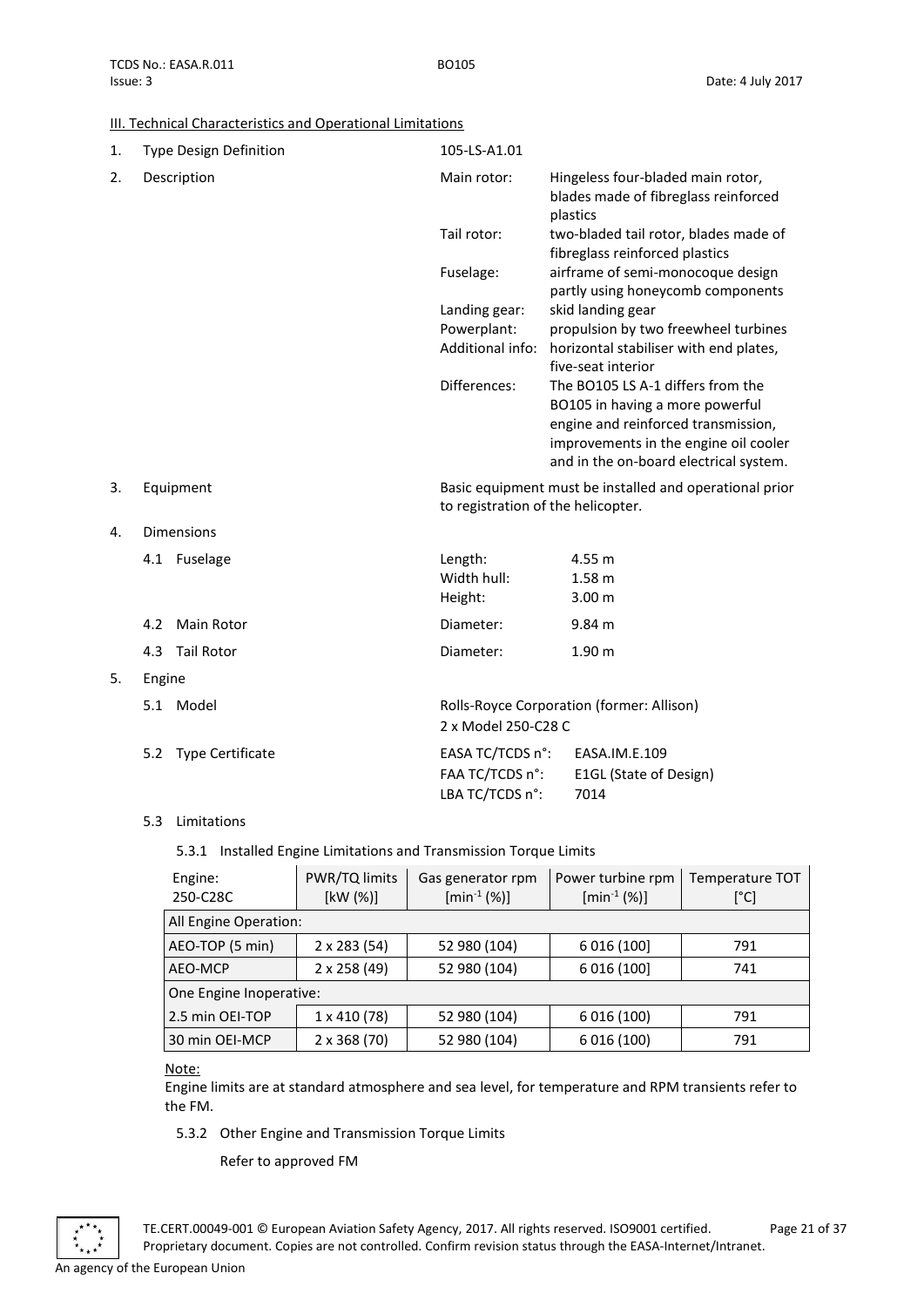| 6.  | Fluids (Fuel/ Oil/ Additives)              |                                                                                                                                                                                                                                                                                                                                                                    |  |
|-----|--------------------------------------------|--------------------------------------------------------------------------------------------------------------------------------------------------------------------------------------------------------------------------------------------------------------------------------------------------------------------------------------------------------------------|--|
|     | 6.1 Fuel                                   | Refer to approved FM                                                                                                                                                                                                                                                                                                                                               |  |
|     | 6.2 Oil                                    | Refer to approved FM                                                                                                                                                                                                                                                                                                                                               |  |
|     | 6.3 Additives                              | Refer to approved FM                                                                                                                                                                                                                                                                                                                                               |  |
| 7.  | Fluid capacities                           |                                                                                                                                                                                                                                                                                                                                                                    |  |
|     | 7.1 Fuel                                   | Fuel tank capacity:<br>580.0 litres<br>Usable fuel:<br>570.0 litres                                                                                                                                                                                                                                                                                                |  |
|     | 7.2 Oil                                    | Engine oil reservoir capacity per engine: 4.5 litres                                                                                                                                                                                                                                                                                                               |  |
|     | 7.3 Coolant System Capacity                | n/a                                                                                                                                                                                                                                                                                                                                                                |  |
| 8.  | Air Speed Limitations                      | $V_{NE}$ = 145 knots (268 km/h) at MSL<br>Refer to approved FM for reduction in V <sub>NE</sub> with altitude<br>and other speed limitations.                                                                                                                                                                                                                      |  |
| 9.  | <b>Rotor Speed Limitations</b>             | Power on:<br>maximum<br>102 % (433 rpm)<br>98 % (416 rpm)<br>minimum<br>below 12 000 ft<br>100 % (424 rpm)<br>above 12 000 ft<br>minimum<br>Power off:<br>104 % (442 rpm)<br>maximum<br>85 % (361 rpm)<br>minimum<br>Transient:<br>Refer to approved FM                                                                                                            |  |
| 10. | Maximum Operating Altitude and Temperature |                                                                                                                                                                                                                                                                                                                                                                    |  |
|     | 10.1 Altitude                              | 17 000 ft (5 182 m) PA                                                                                                                                                                                                                                                                                                                                             |  |
|     |                                            | For variation see approved FM                                                                                                                                                                                                                                                                                                                                      |  |
|     | 10.2 Temperature                           | Refer to approved FM                                                                                                                                                                                                                                                                                                                                               |  |
| 11. | <b>Operating Limitations</b>               | VFR day and night                                                                                                                                                                                                                                                                                                                                                  |  |
|     |                                            | No flight into known icing condition<br>Additional limitations for TO/LDG refer to approved FM                                                                                                                                                                                                                                                                     |  |
| 12. | <b>Maximum Mass</b>                        | 2 400 kg                                                                                                                                                                                                                                                                                                                                                           |  |
|     | 13. Centre of Gravity Range                | Longitudinal C.G Limits<br>maximum forward limit:<br>3 081 mm aft of DP at 1 800 kg<br>3 125 mm aft of DP at 2 400 kg<br>maximum rearward limit:<br>3 395 mm aft of DP at 2 000 kg<br>3 295 mm aft of DP at 2 400 kg<br>other values: straight line between the points given.<br>Lateral C.G Limits<br>maximum deviation on right / left:<br>100 mm up to 2 400 kg |  |
|     | 14. Datum                                  | Longitudinal:<br>3 000 mm in front of levelling point, frame 7<br>Lateral:<br>fuselage median plane                                                                                                                                                                                                                                                                |  |
| 15. | <b>Levelling Means</b>                     | See Maintenance Manual, Chapter 103                                                                                                                                                                                                                                                                                                                                |  |
| 16. | Minimum Flight Crew                        | one pilot (on right seat)                                                                                                                                                                                                                                                                                                                                          |  |



TE.CERT.00049-001 © European Aviation Safety Agency, 2017. All rights reserved. ISO9001 certified. Page 22 of 37 Proprietary document. Copies are not controlled. Confirm revision status through the EASA-Internet/Intranet. An agency of the European Union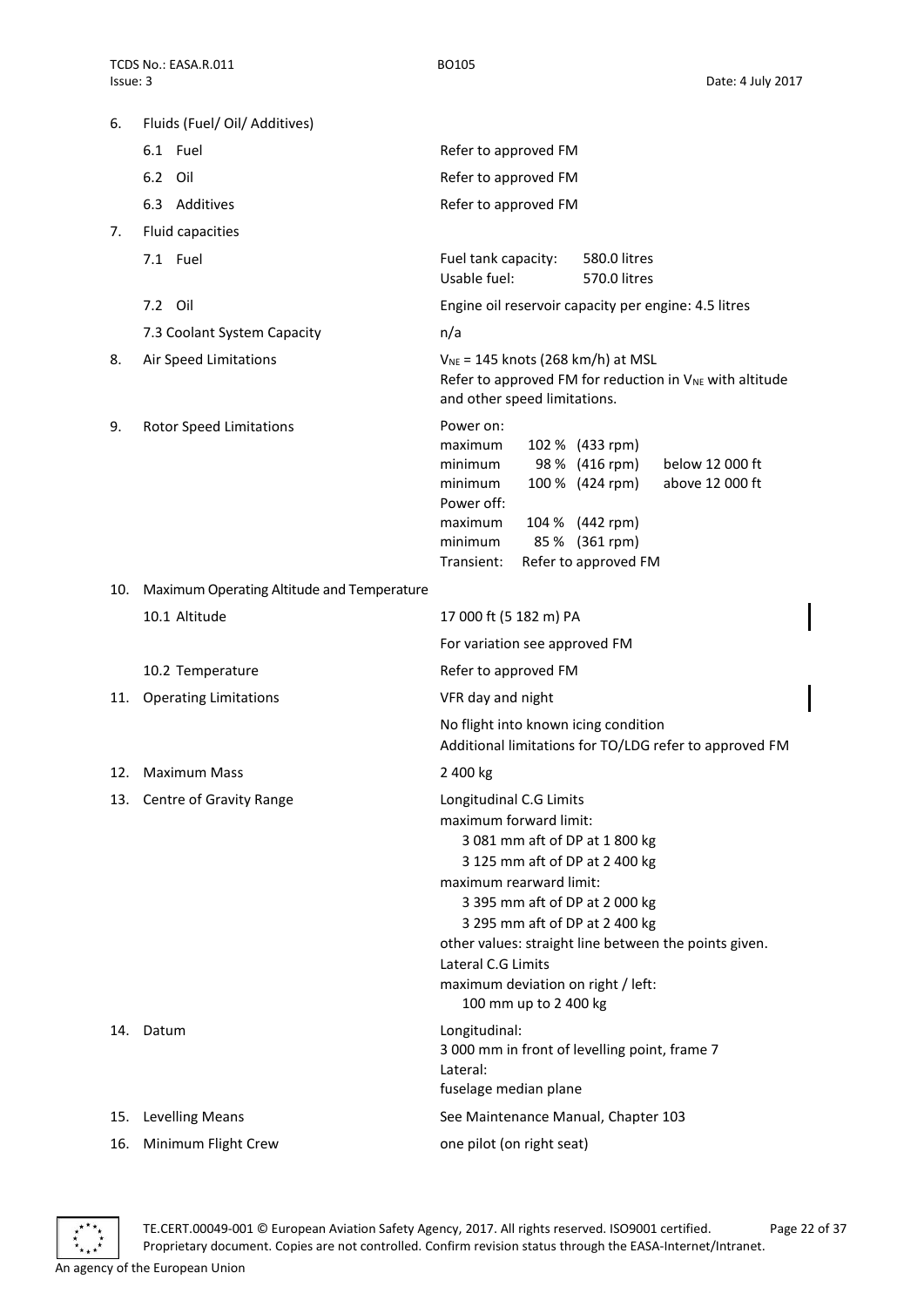TCDS No.: EASA.R.011 BO105 Issue: 3 Date: 4 July 2017

- 17. Maximum Passenger Seating Capacity four, or,
- 
- 19. Maximum Baggage/ Cargo Loads Maximum loading of 600 kg/m<sup>2</sup>
- 
- 21. Auxiliary Power Unit (APU) m/a
- 

## <span id="page-22-0"></span>IV. Operating and Service Instructions

- 
- 
- 3. Structural Repair Manual **Repair Manual Repair Manual BO105**
- 4. Weight and Balance Manual **Refer to approved FM**
- 
- 
- 

five, if the optional equipment "4-seater bench" MBB 105S-82660 is installed and operated.

18. Passenger Emergency Exit two (one on each side of the passengers cabin)

Small baggage compartment: 20 kg

20. Rotor Blade Control Movement For rigging information refer to the Maintenance Manual.

22. Life-limited Parts The periods specified in the latest revision Annex A, section 9 of the Maintenance Manual must not be exceeded.

1. Flight Manual (FM) BO105 LS A-1, initially LBA approved on 19 July 1984

2. Maintenance Manual Maintenance Manual BO105 LS A-1

5. Illustrated Parts Catalogue **Illustrated Parts Catalogue BO105** 

- 6. Miscellaneous Manuals **6. Miscellaneous Manual BO105** 
	- Engine documents as per LBA Engine TCDS n° 7014
- 7. Service Letters and Service Bulletins Safety Information Notice (from October 2008 onwards, before: Alert Service Information),
	- Information Notice (from October 2008 onwards, before: Service Information),
	- Alert Service Bulletin,
	- Service Bulletin

8. Required Equipment Special equipment and kits necessary for intended kind of operations as defined in the approved Flight Manual are required.

## <span id="page-22-1"></span>V. Notes

1. Eligible serial numbers: s/n 459, 651, 652, 653, 654, 655. These serial numbers were retrofitted to BO105 LS A-1 in accordance with the drawing n° 105 LSA 1.01.

\* \* \*

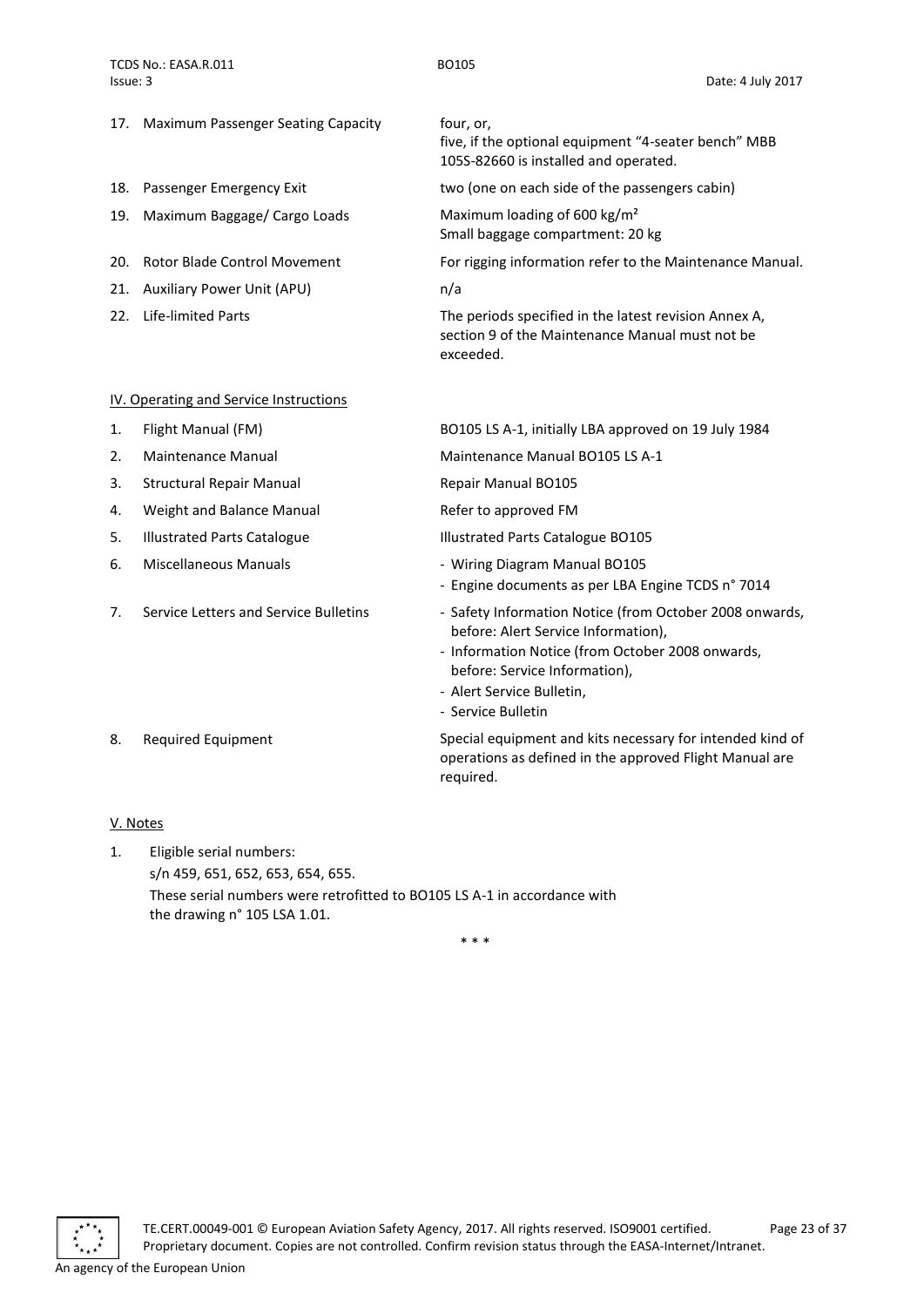## <span id="page-23-0"></span>**SECTION 5: BO105 LSA-3**

## <span id="page-23-1"></span>I. General

| $\mathbf{1}$ . | Type/ Model/ Variant                       |                                                                                                                                                |
|----------------|--------------------------------------------|------------------------------------------------------------------------------------------------------------------------------------------------|
|                | 1.1 Type                                   | BO105                                                                                                                                          |
|                | Model<br>1.2                               | BO105 LS A-3                                                                                                                                   |
|                | 1.3 Variant                                | n/a                                                                                                                                            |
| 2.             | Airworthiness Category                     | Small Rotorcraft (Normal Category)                                                                                                             |
| 3.             | Manufacturer                               | Airbus Helicopters Deutschland GmbH<br>Industriestrasse 4<br>86609 Donauwörth, Germany                                                         |
| 4.             | Type Certification Application Date to LBA | 12 June 1985                                                                                                                                   |
| 5.             | <b>State of Design Authority</b>           | EASA                                                                                                                                           |
| 6.             | Type Certificate Date by LBA               | 7 July 1986                                                                                                                                    |
| 7.             | Type Certificate n°                        | 3058<br>LBA:<br>EASA: EASA.R.011                                                                                                               |
| 8.             | Type Certificate Data Sheet n°             | 3058 until issue 1, dated 25 February 1991<br>LBA:<br>H-94 until issue 3, dated 31 July 1994<br>TCCA:<br>EASA.R.011 since 1 July 2009<br>EASA: |
| 9.             | <b>EASA Type Certification Date</b>        | 28 September 2003,<br>in accordance with CR (EU) 1702/2003, Article 2, 3., (a),<br>(i), $2^{nd}$ bullet, $1^{st}$ indented bullet.             |

## <span id="page-23-2"></span>II. Certification Basis

1. Reference Date for determining the applicable requirements

12 June 1985

- 2. Airworthiness Requirements
	- FAR 27 effective February 1, 1965, including Amendments 27-1 through 27-3.
	- FAA Special Conditions 27-31 EU-6 issued November 8, 1970.
	- The following amendments have been incorporated into the approval basis:
		- FAR 27.1195 Amdt. 27-5,
		- FAR 27.939 Amdt. 27-11,
		- FAR 27.923 and 27.927 Amdt. 27-12,
		- FAR 27.67 and 27.75 Amdt. 27-14.

## 3. Special Conditions none 4. Exemptions none 5. Deviations none 6. Equivalent Safety Findings **for Static Longitudinal Stability FAR 27.175 (b)** as detailed in MBB Opinion Sheet LHE32-61/87 7. Requirements elected to comply mone 8. Environmental Protection Requirements 8.1 Noise Requirements German Noise Prevention Requirement for Aircraft (Lärmschutzforderungen für Luftfahrzeuge LSL) Chapter 8 dated 1 August 1985 (equivalent to ICAO Annex 16 Chapter 8).

See TCDSN EASA.R.011.

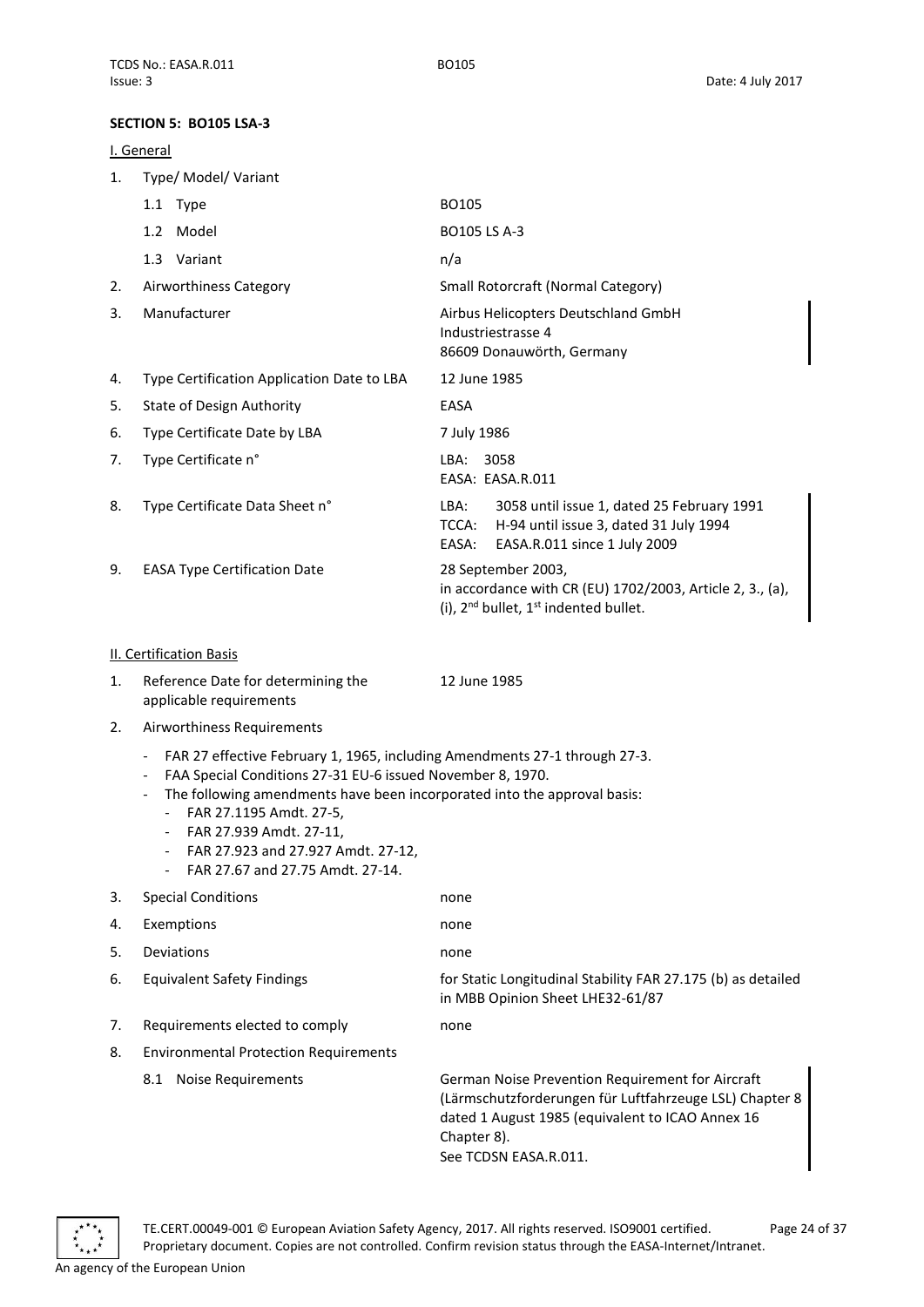|    | 8.2 Emission Requirements          | n/a                                                                                                                       |
|----|------------------------------------|---------------------------------------------------------------------------------------------------------------------------|
| 9. | Operational Suitability Data (OSD) | Not required for rotorcraft that are no longer in production.<br>CR (EU) 748/2012, as amended by CR (EU) 69/2014 does not |
|    |                                    | require OSD elements for this model (see Article 7a, 1.).                                                                 |

<span id="page-24-0"></span>

|    | III. Technical Characteristics and Operational Limitations |                                                        |                                                                                                                            |
|----|------------------------------------------------------------|--------------------------------------------------------|----------------------------------------------------------------------------------------------------------------------------|
| 1. | <b>Type Design Definition</b>                              | 105-A3.01                                              |                                                                                                                            |
| 2. | Description                                                | Main rotor:                                            | Hingeless four-bladed main rotor,<br>blades are made of fibreglass reinforced<br>plastics                                  |
|    |                                                            | Tail rotor:                                            | two-bladed tail rotor, blades are made<br>of fibreglass reinforced plastics                                                |
|    |                                                            | Fuselage:                                              | airframe of semi-monocoque design<br>partly using honeycomb components                                                     |
|    |                                                            | Landing gear:<br>Powerplant:<br>Additional info:       | skid landing gear<br>propulsion by two freewheel turbines)<br>horizontal stabiliser with end plates,<br>five-seat interior |
| 3. | Equipment                                                  | to registration of the helicopter.                     | Basic equipment must be installed and operational prior                                                                    |
| 4. | <b>Dimensions</b>                                          |                                                        |                                                                                                                            |
|    | 4.1 Fuselage                                               | Length:<br>Width hull:<br>Height:                      | 4.55 m<br>1.58 <sub>m</sub><br>3.00 <sub>m</sub>                                                                           |
|    | <b>Main Rotor</b><br>4.2                                   | Diameter:                                              | 9.84 m                                                                                                                     |
|    | <b>Tail Rotor</b><br>4.3                                   | Diameter:                                              | 1.90 <sub>m</sub>                                                                                                          |
| 5. | Engine                                                     |                                                        |                                                                                                                            |
|    | 5.1 Model                                                  | 2 x Model 250-C28 C                                    | Rolls-Royce Corporation (former: Allison)                                                                                  |
|    | 5.2 Type Certificate                                       | EASA TC/TCDS n°:<br>FAA TC/TCDS n°:<br>LBA TC/TCDS n°: | EASA.IM.E.109<br>E1GL (State of Design)<br>7014                                                                            |

## 5.3 Limitations

## 5.3.1 Installed Engine Limitations

| Engine:<br>250-C28C   | TQ limits<br>[kW (shp)] | PWR turbine rpm<br>$[min^{-1}(%)]$ | Gas generator rpm<br>$[min^{-1}(%)]$ | <b>Temperature TOT</b><br>[°C] |  |
|-----------------------|-------------------------|------------------------------------|--------------------------------------|--------------------------------|--|
| All Engine Operative: |                         |                                    |                                      |                                |  |
| AEO-TOP (5 min)       | 373 (500)               | 6 036 (102)                        | 52 980 (104)                         | 791                            |  |
| AEO-MCP               | 368 (494)               | 6 036 (102)                        | 52 980 (104)                         | 741                            |  |

Note:

- Engine limits are at standard atmosphere and sea level.

- For temperature and RPM transients refer to FM.

5.3.2 Transmission Limits

|                 | TQ limits               |       |     |  |  |  |
|-----------------|-------------------------|-------|-----|--|--|--|
|                 | [kW]                    | [shp] | [%] |  |  |  |
|                 | Both engines operating: |       |     |  |  |  |
| AEO-TOP (5 min) | 310                     | 416   | 75  |  |  |  |

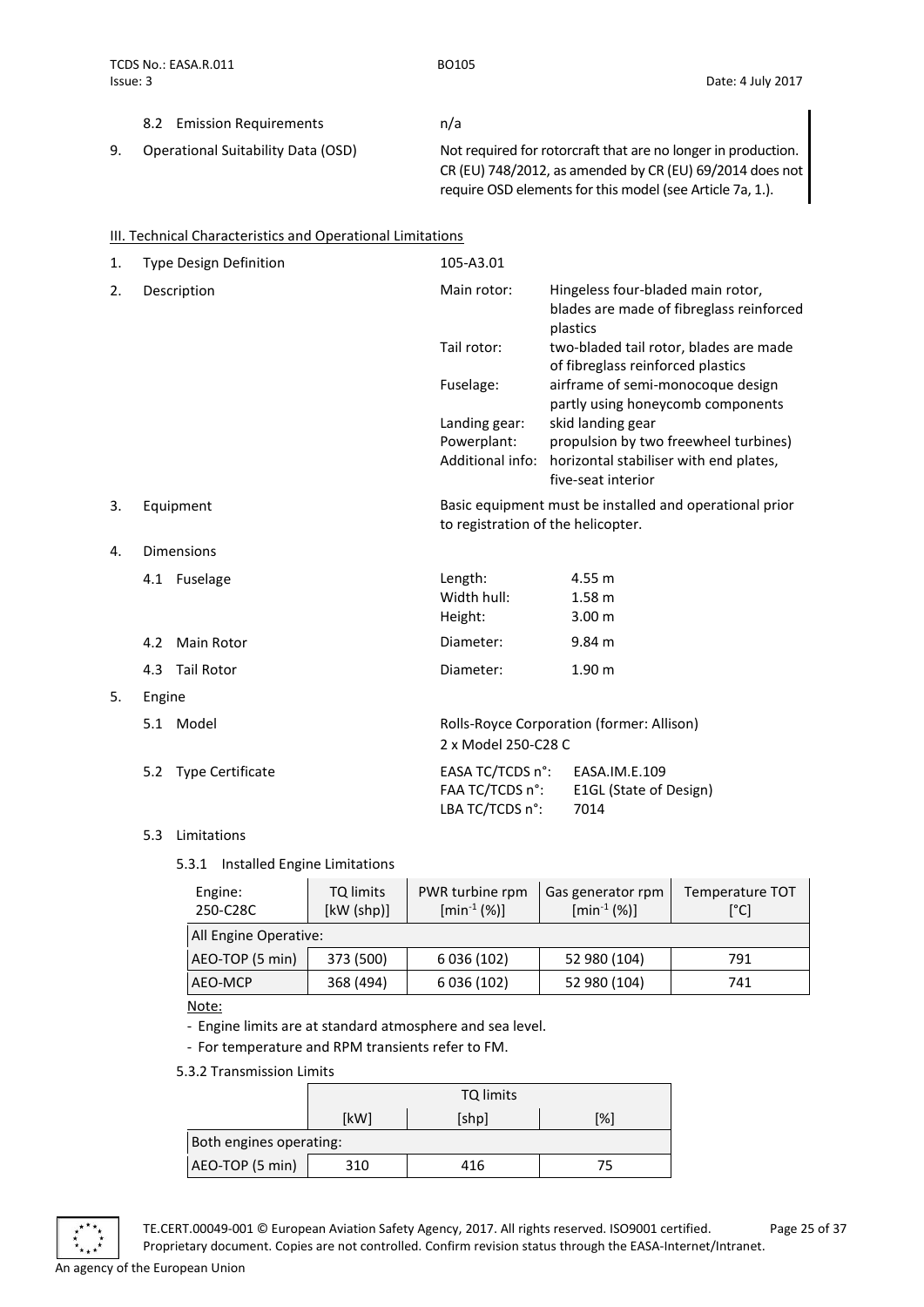| AEO-MCP                | 294 | 395 | 77  |  |
|------------------------|-----|-----|-----|--|
| One engine inoperative |     |     |     |  |
| 2.5 min PWR            | 410 | 550 | 100 |  |
| OEI-MCP                | 368 | 494 | 90  |  |

Note: For temperature and RPM transients refer to FM.

5.3.2 Other Engine and Transmission Torque Limits

Refer to approved FM

| Fluids (Fuel/ Oil/ Additives)<br>6. |                                                                                             |                                                                                                                                                                                                |                                                                         |                                                                                                                                                             |  |
|-------------------------------------|---------------------------------------------------------------------------------------------|------------------------------------------------------------------------------------------------------------------------------------------------------------------------------------------------|-------------------------------------------------------------------------|-------------------------------------------------------------------------------------------------------------------------------------------------------------|--|
|                                     | 6.1 Fuel                                                                                    | Refer to approved FM                                                                                                                                                                           |                                                                         |                                                                                                                                                             |  |
|                                     | 6.2 Oil                                                                                     | Refer to approved FM                                                                                                                                                                           |                                                                         |                                                                                                                                                             |  |
|                                     | 6.3 Additives                                                                               | Refer to approved FM                                                                                                                                                                           |                                                                         |                                                                                                                                                             |  |
| 7.                                  | Fluid capacities                                                                            |                                                                                                                                                                                                |                                                                         |                                                                                                                                                             |  |
|                                     | 7.1 Fuel                                                                                    | Fuel tank capacity:<br>Usable fuel:                                                                                                                                                            | 580.0 litres (127.6 Imp gal)<br>570.0 litres (125.4 Imp gal)            |                                                                                                                                                             |  |
|                                     | 7.2 Oil                                                                                     | Engine oil reservoir capacity per engine:<br>5.0 litres (1.1 Imp gal)                                                                                                                          |                                                                         |                                                                                                                                                             |  |
|                                     | 7.3 Coolant System Capacity                                                                 | n/a                                                                                                                                                                                            |                                                                         |                                                                                                                                                             |  |
| 8.                                  | Air Speed Limitations                                                                       | $V_{NE}$ = 145 knots (268 km/h) at MSL                                                                                                                                                         |                                                                         |                                                                                                                                                             |  |
|                                     | Refer to approved FM for reduction in $V_{NE}$ with altitude<br>and other speed limitations |                                                                                                                                                                                                |                                                                         |                                                                                                                                                             |  |
| 9.                                  | <b>Rotor Speed Limitations</b>                                                              | Power on:<br>max. Transient<br>max. Continuous<br>min. Transient<br>min. Continuous<br>min. Continuous<br>Power off:<br>max. Transient<br>max. Continuous<br>min. Transient<br>min. Continuous | 105 %<br>102 %<br>95 %<br>98 %<br>100%<br>110 %<br>104 %<br>85%<br>85 % | $(446$ rpm)<br>$(433$ rpm)<br>$(413$ rpm)<br>(416 rpm) below 8 000 ft<br>(424 rpm) above 8 000 ft<br>$(467$ rpm)<br>(442 rpm)<br>$(361$ rpm)<br>$(361$ rpm) |  |
| 10.                                 | Maximum Operating Altitude and Temperature                                                  |                                                                                                                                                                                                |                                                                         |                                                                                                                                                             |  |
|                                     | 10.1 Altitude                                                                               | 20 000 ft (6 096 m) PA                                                                                                                                                                         |                                                                         |                                                                                                                                                             |  |
|                                     |                                                                                             | For variation see approved FM                                                                                                                                                                  |                                                                         |                                                                                                                                                             |  |
|                                     | 10.2 Temperature                                                                            | Refer to approved FM                                                                                                                                                                           |                                                                         |                                                                                                                                                             |  |
| 11.                                 | <b>Operating Limitations</b>                                                                | VFR day and night                                                                                                                                                                              |                                                                         |                                                                                                                                                             |  |
|                                     |                                                                                             | No flight into known icing condition                                                                                                                                                           |                                                                         |                                                                                                                                                             |  |
|                                     |                                                                                             | For additional operating limitations see approved FM                                                                                                                                           |                                                                         |                                                                                                                                                             |  |
|                                     |                                                                                             |                                                                                                                                                                                                |                                                                         | Additional limitations for TO/LDG refer to approved FM                                                                                                      |  |
| 12.                                 | <b>Maximum Mass</b>                                                                         | 2 600 kg (5 733 lb)                                                                                                                                                                            |                                                                         |                                                                                                                                                             |  |
| 13.                                 | Centre of Gravity Range                                                                     | Longitudinal C.G Limits:<br>maximum forward limit<br>3 081 mm aft of DP at 1 800 kg<br>3 137 mm aft of DP at 2 600 kg                                                                          |                                                                         |                                                                                                                                                             |  |



TE.CERT.00049-001 © European Aviation Safety Agency, 2017. All rights reserved. ISO9001 certified. Page 26 of 37 Proprietary document. Copies are not controlled. Confirm revision status through the EASA-Internet/Intranet. An agency of the European Union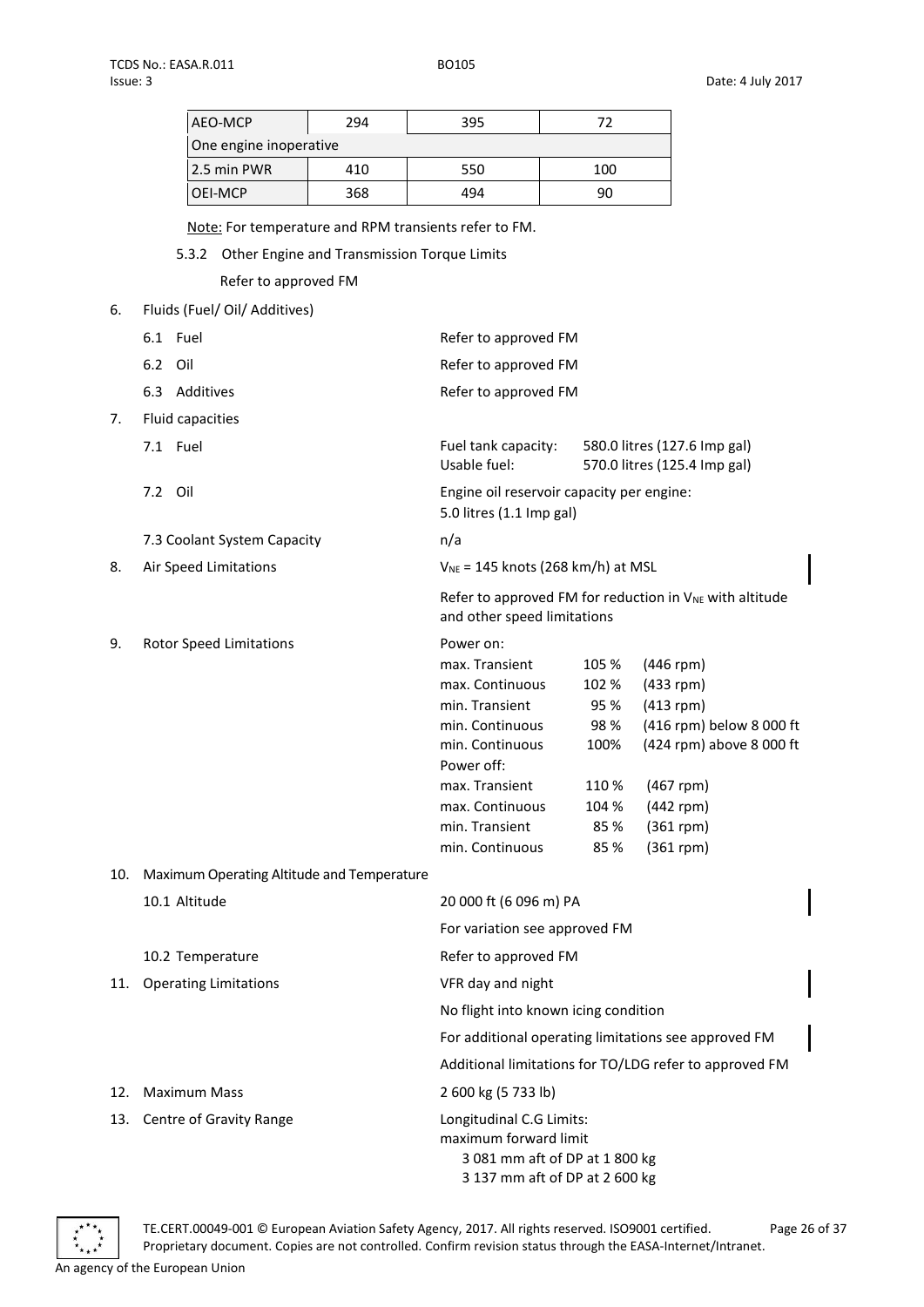maximum rearward limit 3 247 mm aft of DP at 2 600 kg 3 395 mm aft of DP at 2 000 kg other values: straight line between the points given. Lateral C.G Limits: Up to 2 400 kg 100 mm left/right of lateral reference datum. between 2 400 and 2 600 kg 80 mm left/right of lateral reference datum. 14. Datum Longitudinal: 3 000 mm in front of levelling point, frame 7 Lateral: fuselage median plane 15. Levelling Means See Maintenance Manual, Chapter 103 16. Minimum Flight Crew one pilot (on right seat) five, if the optional equipment "4-seater bench" MBB 105S-82660 is installed and operated. 18. Passenger Emergency Exit two (one on each side of the passengers cabin) 19. Maximum Baggage/ Cargo Loads Maximum loading of 600 kg/m<sup>2</sup> Small baggage compartment: 20 kg 20. Rotor Blade Control Movement For rigging information refer to the Maintenance Manual. 22. Life-limited Parts The periods specified in the latest revision Annex A, Section 9 of the Maintenance Manual must not be exceeded. 1. Flight Manual (FM) BO105 LS A-3, Issue 3 Rev. 3, firstly EASA approved on 30 June 2009 2. Maintenance Manual Maintenance Manual BO105 LS A-3 5. Illustrated Parts Catalogue **Illustrated Parts Catalogue BO105** 

- 6. Miscellaneous Manuals Wiring Diagram Manual BO105
	- Engine documents as per LBA Engine TCDS n° 7014
- 7. Service Letters and Service Bulletins Safety Information Notice (from October 2008 onwards, before: Alert Service Information),
	- Information Notice (from October 2008 onwards, before: Service Information),
	- Alert Service Bulletin,
	- Service Bulletin

8. Required Equipment Special equipment and kits necessary for intended kind of operations as defined in the approved Flight Manual are required.



- 
- 
- 17. Maximum Passenger Seating Capacity four, or,
- 
- 
- 
- 21. Auxiliary Power Unit (APU) m/a
- 

## <span id="page-26-0"></span>IV. Operating and Service Instructions

- 
- 
- 3. Structural Repair Manual Repair Manual BO105
- 4. Weight and Balance Manual **Refer to approved FM**
- 
- 
- 



An agency of the European Union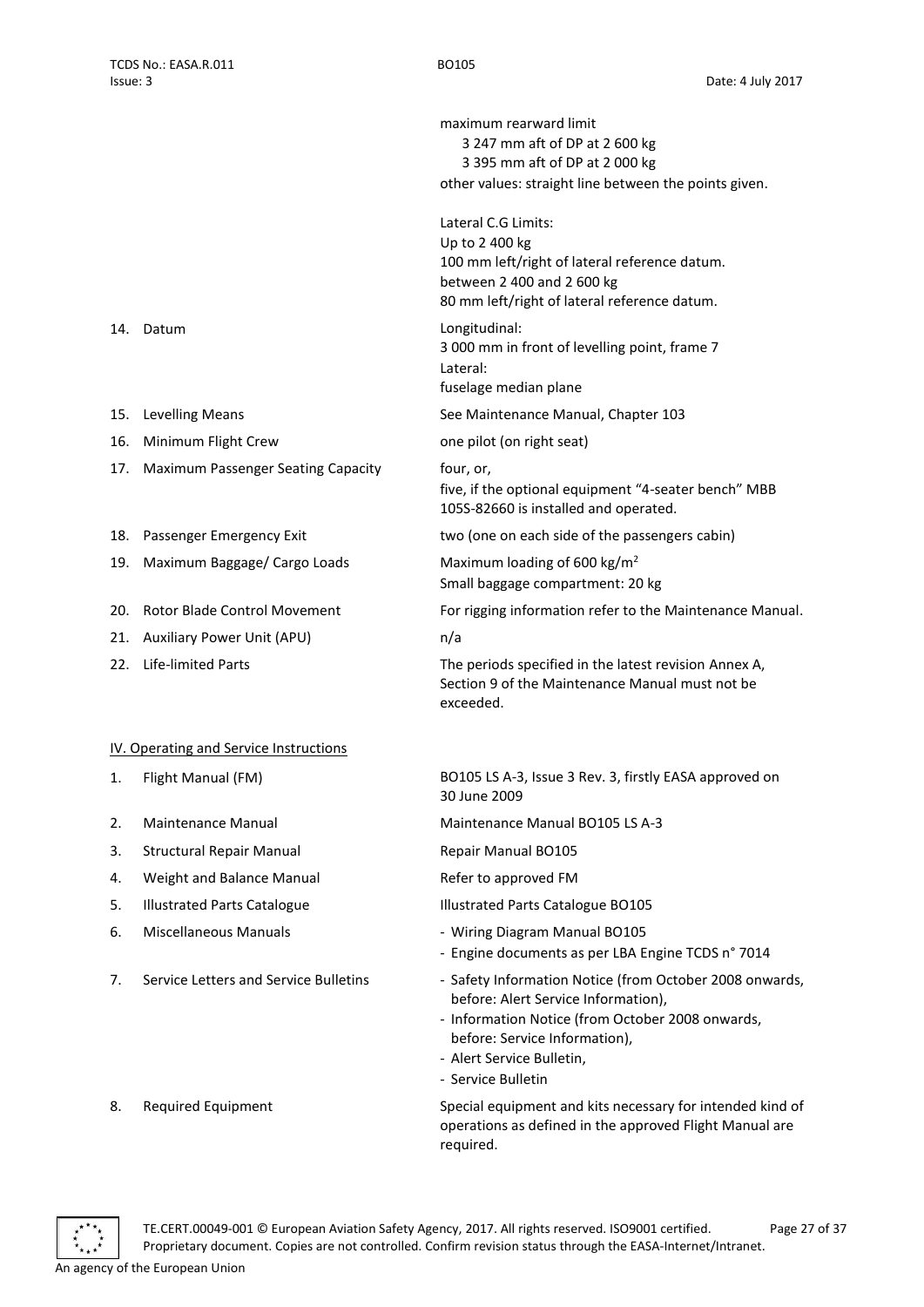## <span id="page-27-0"></span>V. Notes

- 1. Eligible serial numbers: s/n 2001 through 2058
- 2. Responsibility Transfer

Initial certification of BO105 LS A-3 by LBA on 7 July 1986 under TC n° 3025.

As per 25 February 1991, the development responsibility for all BO105 LS A-3 model was transferred from MBB, D-8000 München 80, and the German Federal Aviation Office (LBA) to Messerschmitt-Bölkow-Blohm Helicopter Canada Limited (MCL), Fort Erie, Canada and Transport Canada.

The Canadian TCDS was n° H-94. The German TCDS shifted to 3058.

As per 30 June 2009, the development responsibility for all BO105 LS A-3 model was transferred from Eurocopter Canada Limited, Fort Erie, Canada, and Transport Canada to Eurocopter Deutschland GmbH and European Aviation Safety Agency. It was handled under TCDS n° EASA.R.011.

The Canadian TCDS n° shifted back to H-79.

3. Airworthiness Directives

The TCCA Airworthiness Directive that are applied at the time of design transfer (see Note 4) are:

CF-88-07R2, CF-88-18 CF-91-41 CF-93-06 CF-97-18 CF-2005-17 CF-2008-17R1 CF-2009-12

\* \* \*

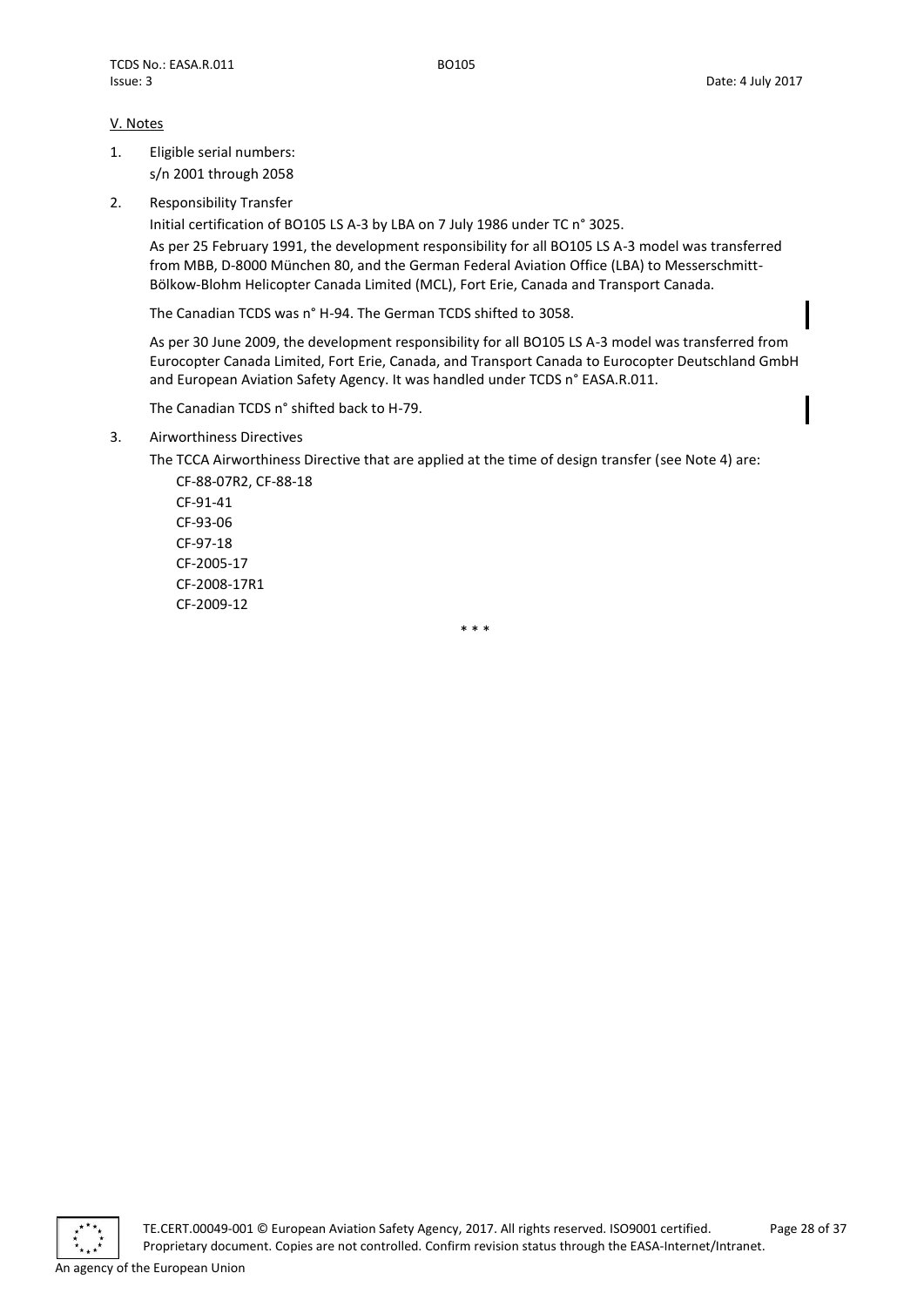## <span id="page-28-0"></span>**SECTION 6: BO105 D [D, DS, DB, DB-4, DBS, DBS-4, DBS-5]**

## <span id="page-28-1"></span>I. General

| 1. | Type/ Model/ Variant                                          |                                                                                                                                                            |  |  |
|----|---------------------------------------------------------------|------------------------------------------------------------------------------------------------------------------------------------------------------------|--|--|
|    | 1.1 Type                                                      | BO105                                                                                                                                                      |  |  |
|    | 1.2 Model                                                     | <b>BO105D</b>                                                                                                                                              |  |  |
|    | 1.3 Variant                                                   | D, DS, DB, DBS, DB-4, DBS-4, DBS-5                                                                                                                         |  |  |
| 2. | Airworthiness Category                                        | Small Rotorcraft (Normal Category)                                                                                                                         |  |  |
| 3. | Manufacturer                                                  | Airbus Helicopters Deutschland GmbH<br>Industriestrasse 4<br>86609 Donauwörth, Germany                                                                     |  |  |
| 4. | Type Certification Application Date                           | not recorded                                                                                                                                               |  |  |
| 5. | State of Design Authority                                     | EASA                                                                                                                                                       |  |  |
| 6. | Type Certificate Date by                                      | CAA UK:<br>5 July 1973<br>15 August 1985<br>LBA:                                                                                                           |  |  |
| 7. | Type Certificate n°                                           | CAA UK:<br>FR.3<br>LBA:<br>3025<br>R.011<br>EASA:                                                                                                          |  |  |
| 8. | Type Certificate Data Sheet n°                                | UK FR3 until issue n° 4 dated August 1996<br>CAA UK:<br>3025 until issue n° 25, dated 15 March 2004<br>LBA:<br>EASA.R.011 since issue 1 July 2009<br>EASA: |  |  |
| 9. | <b>EASA Type Certification Date</b>                           | 28 September 2003,<br>in accordance with CR (EU) 1702/2003, Article 2, 3., (a),<br>(i), 2 <sup>nd</sup> bullet, 1 <sup>st</sup> indented bullet.           |  |  |
|    | <b>II. Certification Basis</b>                                |                                                                                                                                                            |  |  |
| 1. | Reference Date for determining the<br>applicable requirements | not recorded                                                                                                                                               |  |  |
| 2. | Airworthiness Requirements                                    | FAR 27 (first issue February 1, 1965 including amendments<br>27-1 through 27-3)                                                                            |  |  |
|    |                                                               | amended by ARB Special Condition determined by Special<br>Survey No. 4039<br>Note: BO105 DBS-5 Group A performance was certificated                        |  |  |
|    |                                                               | in accordance with JAR 27 (Appendix C) Issue 1                                                                                                             |  |  |
| 3. | <b>Special Conditions</b>                                     | none                                                                                                                                                       |  |  |
| 4. | Exemptions                                                    | none                                                                                                                                                       |  |  |
| 5. | Deviations                                                    | none                                                                                                                                                       |  |  |
| 6. | <b>Equivalent Safety Findings</b>                             | none                                                                                                                                                       |  |  |
| 7. | Requirements elected to comply                                | none                                                                                                                                                       |  |  |
| 8. | <b>Environmental Protection Requirements</b>                  |                                                                                                                                                            |  |  |
|    | <b>Noise Requirements</b><br>8.1                              | See TCDSN EASA.R.011.                                                                                                                                      |  |  |
|    | 8.2 Emission Requirements                                     | n/a                                                                                                                                                        |  |  |
| 9. | <b>Operational Suitability Data (OSD)</b>                     | Not required for rotorcraft that are no longer in production.                                                                                              |  |  |

CR (EU) 748/2012, as amended by CR (EU) 69/2014 does not require OSD elements for this model (see Article 7a, 1.).

<span id="page-28-2"></span>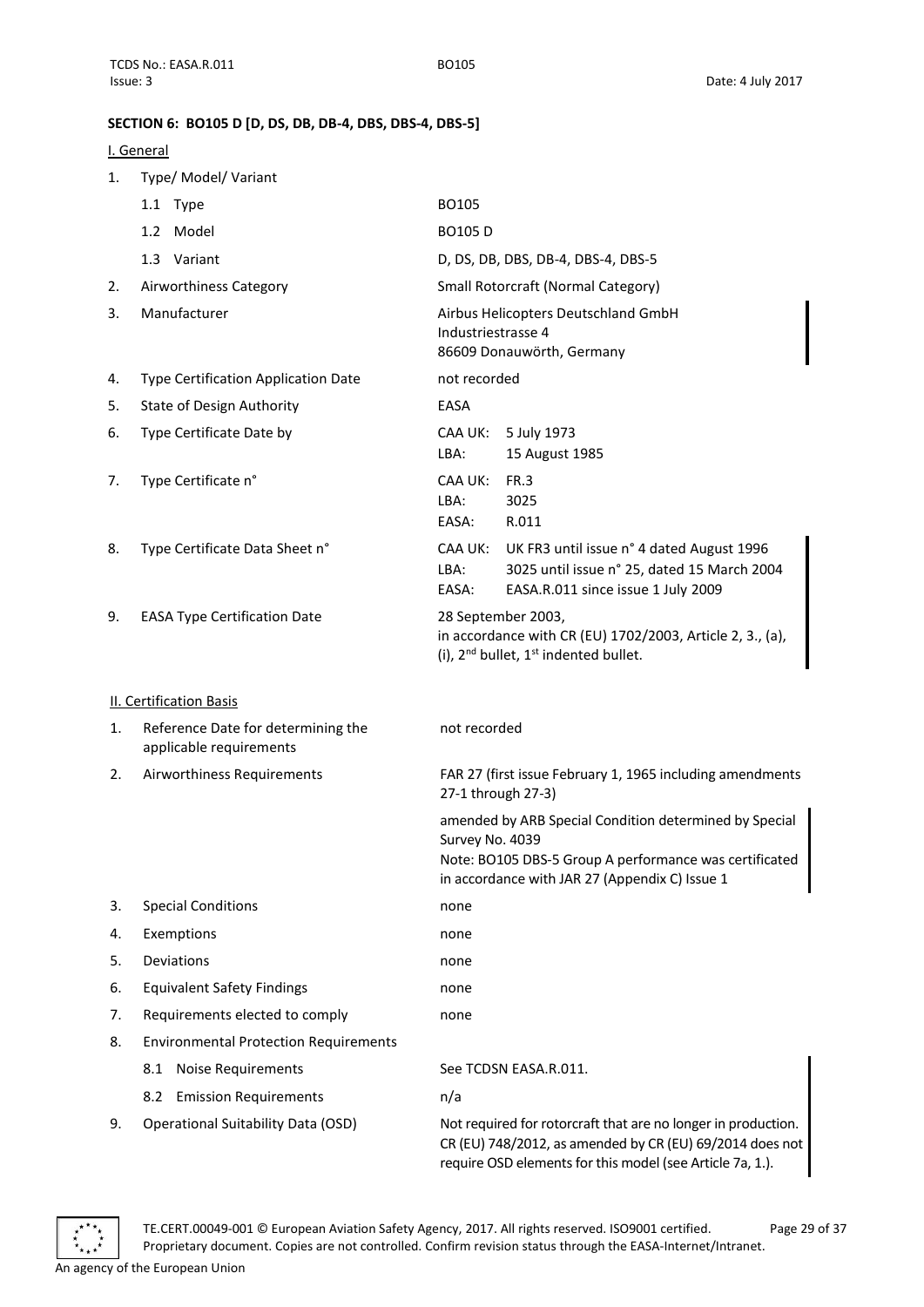## <span id="page-29-0"></span>III. Technical Characteristics and Operational Limitations

| 1. | Type Design Definition | 105-800086                                                                            |                                                                                                                                                                                                                                                              |  |  |
|----|------------------------|---------------------------------------------------------------------------------------|--------------------------------------------------------------------------------------------------------------------------------------------------------------------------------------------------------------------------------------------------------------|--|--|
| 2. | Description            | Main rotor:                                                                           | Hingeless four-bladed main rotor,<br>blades are made of fibreglass reinforced<br>plastics                                                                                                                                                                    |  |  |
|    |                        | Tail rotor:                                                                           | two-bladed tail rotor, blades are made<br>of fibreglass reinforced plastics                                                                                                                                                                                  |  |  |
|    |                        | Fuselage:                                                                             | airframe of semi-monocoque design<br>partly using honeycomb components                                                                                                                                                                                       |  |  |
|    |                        | Landing gear:<br>Powerplant:<br>Additional info:                                      | skid landing gear<br>propulsion by two freewheel turbines)<br>horizontal stabiliser with end plates five-<br>seat interior                                                                                                                                   |  |  |
|    |                        | Differences:                                                                          | The BO105 D differs from the BO105 C<br>by changes to the electrical system and<br>detailed changes to the engine and<br>hydraulic installations. These changes<br>have been defined for the purpose of<br>export to Great Britain and are                   |  |  |
|    |                        |                                                                                       | contained in TN-D13-1/72 (for variants<br>D and DS), TN-DE 03-1/78 (for variant<br>DB), Kit 105-80030 (for variants DBS), Kit<br>105-80030 in combination with SB<br>BO105-10-106 (for variants DB-4 and<br>DBS-4) and Kit 105800086 (for variant<br>DBS-5). |  |  |
|    |                        |                                                                                       | The technical characteristics and<br>differences of the variants are provided<br>in the following subparagraphs.                                                                                                                                             |  |  |
| 3. | Equipment              |                                                                                       | Basic equipment must be installed and operational prior<br>to registration of the helicopter.                                                                                                                                                                |  |  |
| 4. | <b>Dimensions</b>      |                                                                                       |                                                                                                                                                                                                                                                              |  |  |
|    | 4.1 Fuselage           | Length:<br>Width hull:<br>Height:                                                     | 4.55 m<br>1.58 <sub>m</sub><br>3.00 <sub>m</sub>                                                                                                                                                                                                             |  |  |
|    | 4.2 Main Rotor         | Diameter:                                                                             |                                                                                                                                                                                                                                                              |  |  |
|    |                        |                                                                                       | Variants D, DS, DB, DBS, DB-4, DBS-4:<br>9.84 m                                                                                                                                                                                                              |  |  |
|    |                        | Variant DBS-5:                                                                        | 9.80 m                                                                                                                                                                                                                                                       |  |  |
|    | 4.3 Tail Rotor         | Diameter:                                                                             | 1.90 <sub>m</sub>                                                                                                                                                                                                                                            |  |  |
| 5. | Engine                 |                                                                                       |                                                                                                                                                                                                                                                              |  |  |
|    | 5.1 Model              | Variants D, DS:<br>2 x Model 250-C20, or,<br>2 x Model 250-C20B<br>2 x Model 250-C20B | Rolls-Royce Corporation (former: Allison)<br>Variants DB, DBS, DB-4, DBS-4, DBS-5:                                                                                                                                                                           |  |  |
|    | 5.2 Type Certificate   | EASA TC/TCDS n°:<br>FAA TC/TCDS n°:<br>LBA TC/TCDS n°:                                | EASA.IM.E.052<br>E4CE (State of Design)<br>7007                                                                                                                                                                                                              |  |  |

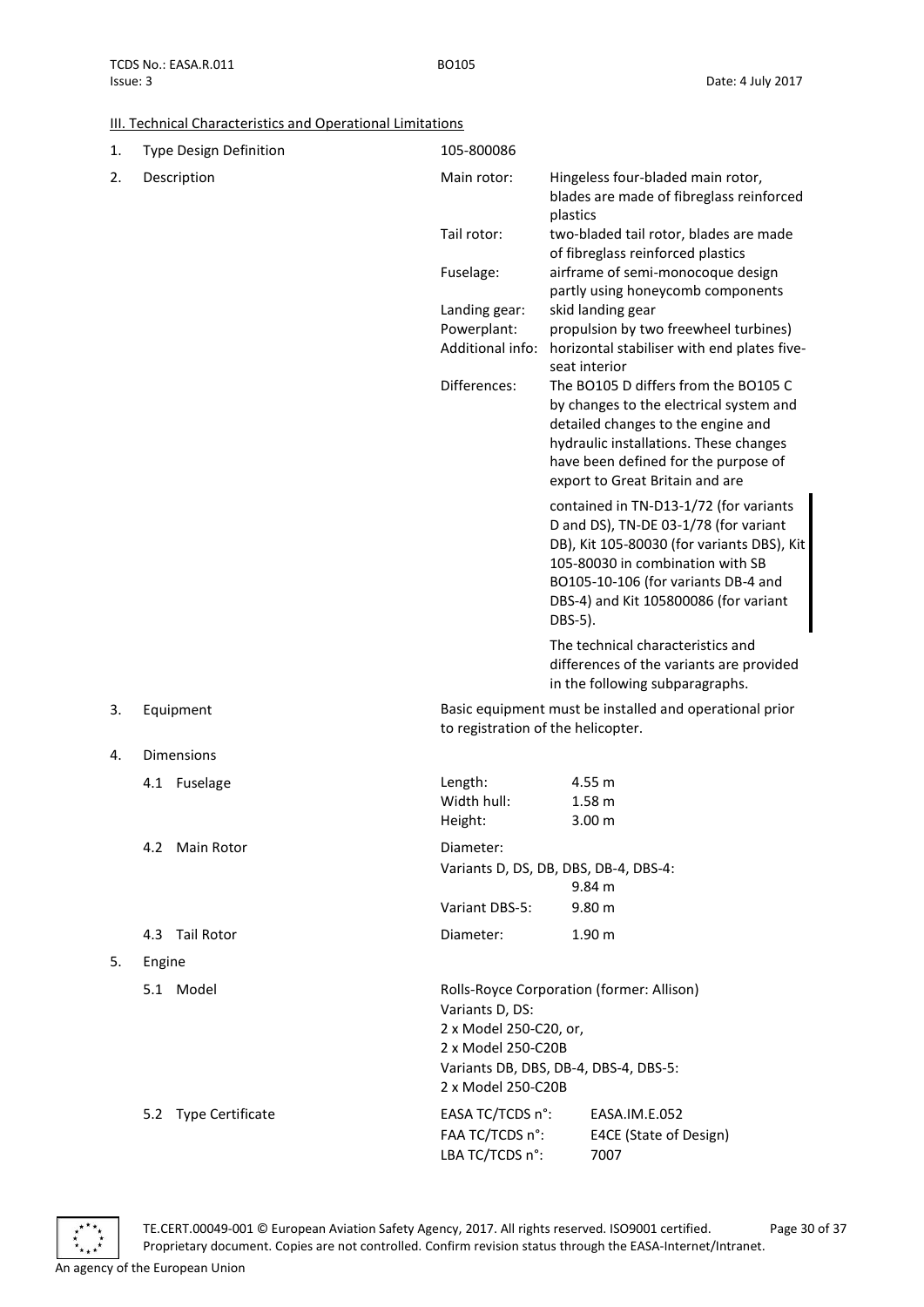## 5.3 Limitations

## 5.3.1 Installed Engine Limitations and Transmission Torque Limits

| Engine: 250-C20<br>(Variants D, DS) | PWR/TQ limits<br>[kW (%)] | Gas generator rpm<br>$[min^{-1}(%)]$ | PWR turbine rpm<br>$[min^{-1}(%)]$ | Temperature TOT<br>[°C] |  |
|-------------------------------------|---------------------------|--------------------------------------|------------------------------------|-------------------------|--|
| All engine operation:               |                           |                                      |                                    |                         |  |
| AEO-TOP (5 min)                     | $2 \times 235 (79)$       | 52 000 (102)                         | 6 016 (100)                        | 793                     |  |
| AEO-MCP                             | $2 \times 235 (79)$       | 51 490 (101)                         | 6 016 (100)                        | 777                     |  |
| One engine inoperative:             |                           |                                      |                                    |                         |  |
| OEI-MCP                             | $1 \times 277(93)$        | 52 000 (102)                         | 6 016 (100)                        | 793                     |  |

| Engine: 250-C20B<br>(Variants D, DS) | TQ transm. limits<br>[kW (%)] | Gas generator rpm<br>$[min^{-1}(%)]$ | PWR turbine rpm<br>$[min^{-1}(%)]$ | Temperature TOT<br>[°C] |
|--------------------------------------|-------------------------------|--------------------------------------|------------------------------------|-------------------------|
| All engine operation                 |                               |                                      |                                    |                         |
| AEO-TOP (5 min)                      | 2 x 235 (79)                  | 53 000 (104)                         | 6 016 (100)                        | 810                     |
| AEO-MCP                              | 2 x 235 (79)                  | 52 220 (102)                         | 6 016 (100)                        | 779                     |
| One engine inoperative:              |                               |                                      |                                    |                         |
| OEI-MCP                              | $1 \times 277(93)$            | 53 000 (104)                         | 6 016 (100)                        | 810                     |

| Engine: 250-C20B<br>(Variants: DB,<br>DB-4, DBS, DBS-4,<br>DBS-5) | TQ transm. limits<br>[kW (%)] | Gas generator rpm<br>$[min^{-1}(%)]$ | PWR turbine rpm<br>$[min^{-1}(%)]$ | <b>Temperature TOT</b><br>[°C] |
|-------------------------------------------------------------------|-------------------------------|--------------------------------------|------------------------------------|--------------------------------|
| All engine operation                                              |                               |                                      |                                    |                                |
| AEO-TOP (5 min)                                                   | 2 x 257 (86)                  | 53 510 (105)                         | 6 136 (102)                        | 810                            |
| AEO-MCP                                                           | $2 \times 257(86)$            | 53 510 (105)                         | 6 136 (102)                        | 779                            |
| One Engine Inoperative                                            |                               |                                      |                                    |                                |
| <b>OEI-MCP</b>                                                    | $1 \times 313(105)$           | 53 510 (105)                         | 6 016 (100)                        | 810                            |
| 2,5 min Power                                                     | 1 x 328 (110)                 | 53 510 (105)                         | 6 016 (100)                        | 810                            |

- Engine limits are at standard atmosphere and sea level

- For temperature and RPM transients refer to the FM.

5.3.2 Other Engine and Transmission Torque Limits

## Refer to approved FM

## 6. Fluids (Fuel/ Oil/ Additives)

|    | 6.1 Fuel                    | Refer to approved FM                                                                        |
|----|-----------------------------|---------------------------------------------------------------------------------------------|
|    | 6.2 Oil                     | Refer to approved FM                                                                        |
|    | 6.3 Additives               | Refer to approved FM                                                                        |
| 7. | Fluid capacities            |                                                                                             |
|    | 7.1 Fuel                    | Fuel tank capacity:<br>580.0 litres<br>Usable fuel:<br>570.0 litres                         |
|    | 7.2 Oil                     | Engine oil reservoir capacity per engine: 4.5 litres                                        |
|    | 7.3 Coolant System Capacity | n/a                                                                                         |
| 8. | Air Speed Limitations       | $V_{NE}$ = 145 knots (268 km/h) at MSL                                                      |
|    |                             | Refer to approved FM for reduction in $V_{NE}$ with altitude<br>and other speed limitations |

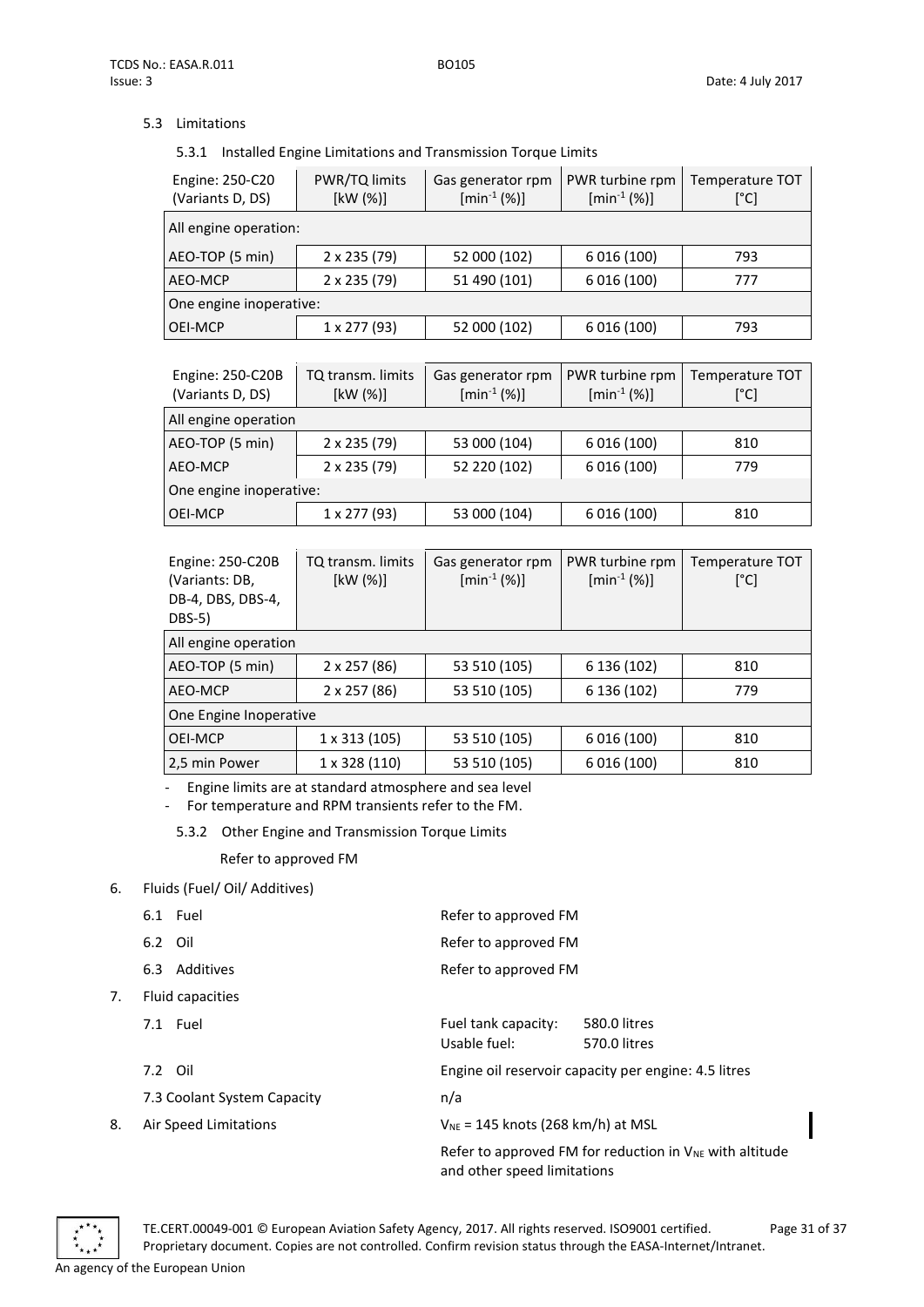| 9.  | <b>Rotor Speed Limitations</b>                | Power on:                                                                                                                                                                                                                                                                                                                                                                                                                                                          | maximum<br>minimum                                                                                                                                                                                                                                                                                             | 102 %<br>98%                     | $(433$ rpm)<br>$(416$ rpm)                                |
|-----|-----------------------------------------------|--------------------------------------------------------------------------------------------------------------------------------------------------------------------------------------------------------------------------------------------------------------------------------------------------------------------------------------------------------------------------------------------------------------------------------------------------------------------|----------------------------------------------------------------------------------------------------------------------------------------------------------------------------------------------------------------------------------------------------------------------------------------------------------------|----------------------------------|-----------------------------------------------------------|
|     |                                               | Power off:                                                                                                                                                                                                                                                                                                                                                                                                                                                         | maximum<br>minimum                                                                                                                                                                                                                                                                                             | 110 %<br>85%                     | $(467$ rpm)<br>$(361$ rpm)                                |
|     |                                               | Transient:                                                                                                                                                                                                                                                                                                                                                                                                                                                         | See EASA approved FM                                                                                                                                                                                                                                                                                           |                                  |                                                           |
| 10. | Maximum Operating Altitude and<br>Temperature |                                                                                                                                                                                                                                                                                                                                                                                                                                                                    |                                                                                                                                                                                                                                                                                                                |                                  |                                                           |
|     | 10.1 Altitude                                 | 17 000 ft (5 182 m) PA                                                                                                                                                                                                                                                                                                                                                                                                                                             |                                                                                                                                                                                                                                                                                                                |                                  |                                                           |
|     |                                               | For variation see approved FM                                                                                                                                                                                                                                                                                                                                                                                                                                      |                                                                                                                                                                                                                                                                                                                |                                  |                                                           |
|     | 10.2 Temperature                              | Refer to approved FM                                                                                                                                                                                                                                                                                                                                                                                                                                               |                                                                                                                                                                                                                                                                                                                |                                  |                                                           |
| 11. | <b>Operating Limitations</b>                  | VFR day and night                                                                                                                                                                                                                                                                                                                                                                                                                                                  |                                                                                                                                                                                                                                                                                                                |                                  |                                                           |
|     |                                               | No flight into known icing condition<br>For additional TO/LDG limitations refer to approved FM.                                                                                                                                                                                                                                                                                                                                                                    |                                                                                                                                                                                                                                                                                                                |                                  |                                                           |
|     |                                               | Variant D, DS:<br>IFR day and night<br>Variant DB, DBS, DB-4, DBS-4, DBS-5:<br>IFR, when equipped and operated in accordance with<br>FMS 11-2<br>Variant D, DS:<br>Group A Operation in dependence of applicable<br>Rotorcraft Flight Manual<br>Variant DB, DBS, DB-4, DBS-4:<br>Group A Operation, when equipped and operated in<br>accordance with FMS 11-4<br>Variant DBS-5:<br>Category A Operation, when equipped and operated in<br>accordance with FMS 11-4 |                                                                                                                                                                                                                                                                                                                |                                  |                                                           |
| 12. | <b>Maximum Mass</b>                           | Variants D, DS:<br>Variants DB, DBS:<br>Variants DB-4, DBS-4, DBS-5:                                                                                                                                                                                                                                                                                                                                                                                               |                                                                                                                                                                                                                                                                                                                | 2 300 kg<br>2 400 kg<br>2 500 kg |                                                           |
|     | 13. Centre of Gravity Range                   | Longitudinal C.G Limits:<br>Variants D, DS:<br>maximum forward limit<br>maximum rearward limit<br>other values on a straight line between the points given.<br>Variants DB, DBS:<br>maximum forward limit<br>maximum rearward limit                                                                                                                                                                                                                                | 3 081 mm aft of DP at 1 800 kg<br>3 102 mm aft of DP at 2 100 kg<br>3 125 mm aft of DP at 2 300 kg<br>3 395 mm aft of DP at 2 100 kg<br>3 295 mm aft of DP at 2 300 kg<br>3 081 mm aft of DP at 1 800 kg<br>3 125 mm aft of DP at 2 400 kg<br>3 395 mm aft of DP at 2 000 kg<br>3 295 mm aft of DP at 2 400 kg |                                  | other values on a straight line between the points given. |



TE.CERT.00049-001 © European Aviation Safety Agency, 2017. All rights reserved. ISO9001 certified. Page 32 of 37 Proprietary document. Copies are not controlled. Confirm revision status through the EASA-Internet/Intranet.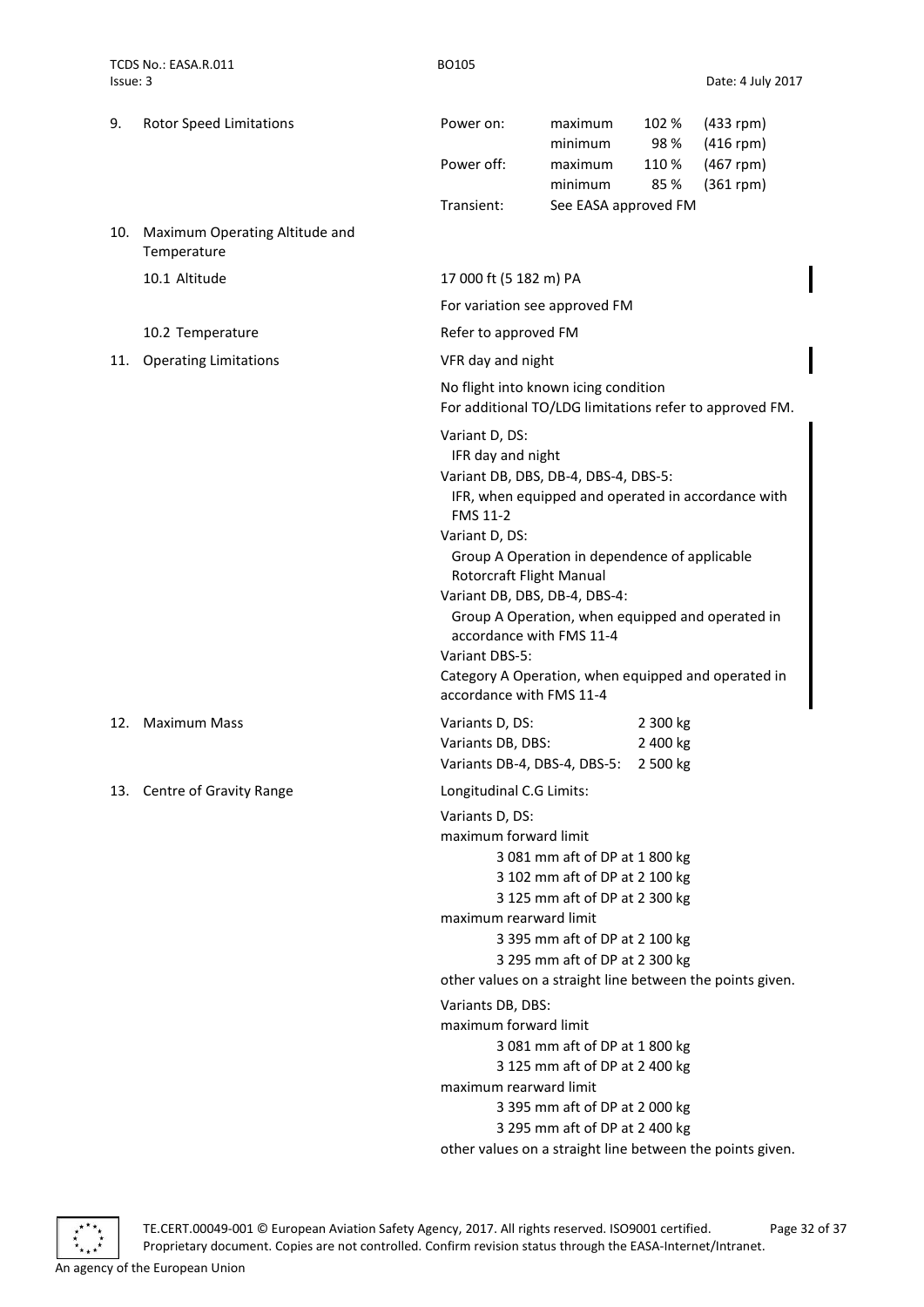Variants DB-4, DBS-4, DBS-5: maximum forward limit 3 081 mm aft of DP at 1 140 kg 3 038 mm aft of DP at 1 900 kg 3 082 mm aft of DP at 2 500 kg maximum rearward limit 3 395 mm aft of DP at 2 000 kg 3 270 mm aft of DP at 2 500 kg other values on a straight line between the points given. Lateral C.G Limits: maximum deviation on right / left 100 mm up to 2 400 kg 80 mm above 2 400 kg 14. Datum Longitudinal: 3 000 mm in front of levelling point, frame 7 Lateral: fuselage median plane 15. Levelling Means See Maintenance Manual, Chapter 103 16. Minimum Flight Crew one pilot (on right seat) 17. Maximum Passenger Seating Capacity four 18. Passenger Emergency Exit two (one on each side of the passengers cabin) 19. Maximum Baggage/ Cargo Loads Maximum loading of 600 kg/m<sup>2</sup> Small baggage compartment: 20 kg 20. Rotor Blade Control Movement For rigging information refer to the Maintenance Manual. 21. Auxiliary Power Unit (APU) m/a 22. Life-limited Parts The periods specified in the latest revision of the Chapter 11 of the Maintenance Manual must not be exceeded. IV. Operating and Service Instructions 1. Flight Manual (FM) Variants D, DS: Flight Manual BO105 D and BO105 DS, 2<sup>nd</sup> Issue, firstly approved on 01 September 1982, and subsequent revisions Variants DB, DB-4, DBS, DBS-4: Flight Manual BO105 DB/DBS, 3rd Issue, firstly approved on 10 February 1995 (by CAA-UK), and subsequent revisions. Variants DBS-5: Flight Manual BO105 DBS-5,  $1<sup>st</sup>$  Issue, firstly approved on 22 November 1994 (by CAA-UK), and subsequent revisions. 2. Maintenance Manual Maintenance Manual BO105, issued on 13 October 1970. Plus Chapter 8+9 of MOM D 3. Structural Repair Manual Repair Manual BO105 4. Weight and Balance Manual **Refer to approved FM** 5. Illustrated Parts Catalogue Illustrated Parts Catalogue BO105 6. Miscellaneous Manuals **6. Miscellaneous Manual BO105** 

<span id="page-32-0"></span>

TE.CERT.00049-001 © European Aviation Safety Agency, 2017. All rights reserved. ISO9001 certified. Page 33 of 37 Proprietary document. Copies are not controlled. Confirm revision status through the EASA-Internet/Intranet.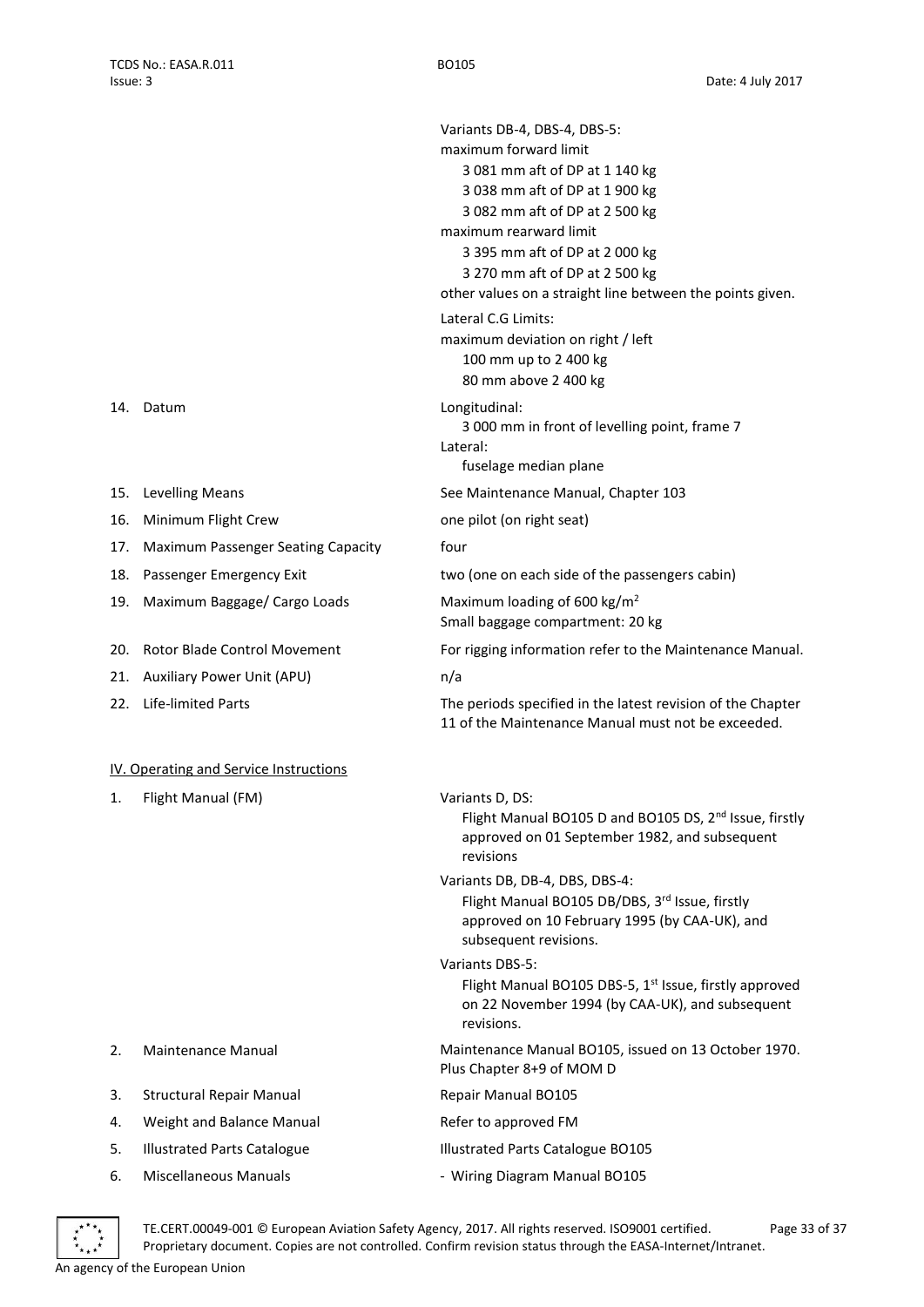|    |                                       | - Engine documents as per Engine TCDS n° EASA.IM.E.052                                                                            |
|----|---------------------------------------|-----------------------------------------------------------------------------------------------------------------------------------|
| 7. | Service Letters and Service Bulletins | - Safety Information Notice (from October 2008 onwards,<br>before: Alert Service Information)                                     |
|    |                                       | - Information Notice (from October 2008 onwards,<br>before: Service Information)<br>- Alert Service Bulletin                      |
|    |                                       | - Service Bulletin                                                                                                                |
| 8. | Required Equipment                    | Special equipment and kits necessary for intended kind of<br>operations as defined in the approved Flight Manual are<br>required. |

## <span id="page-33-0"></span>V. Notes

- 1. Eligible serial numbers: s/n 01 to 929 (except s/n for the BO105 A and BO105 LS A-1)
- 2. Data Plate

The helicopter model/variant designation provided on the helicopter data plate under 'Code' or 'Model' or 'Baumuster', as applicable, refers to the model/variant as listed in this TCDS.

\* \* \*

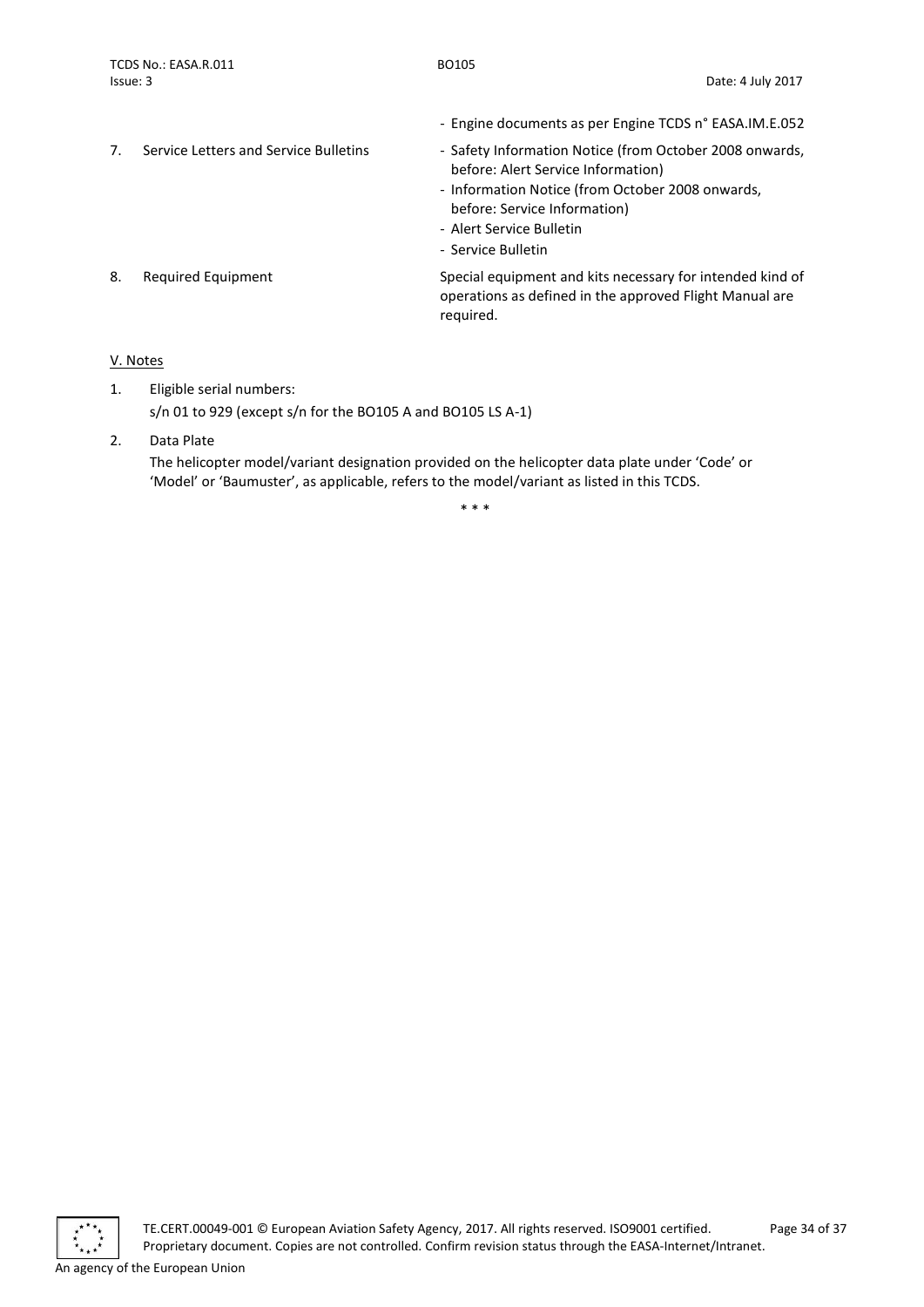## <span id="page-34-0"></span>**SECTION: ADMINISTRATIVE**

## <span id="page-34-1"></span>I. Acronyms and Abbreviations

| <b>AEO</b>    | All Engines Operative                                   | <b>MCL</b>            | Messerschmitt-Bölkow-Blohm<br>Helicopter Canada Limited |
|---------------|---------------------------------------------------------|-----------------------|---------------------------------------------------------|
| AHD           | Airbus Helicopters Deutschland GmbH                     | <b>MCP</b>            | <b>Maximum Continuous Power</b>                         |
| Amdt.         | Amendment                                               | min.                  | Minimum                                                 |
| Amdts.        | Amendments                                              | <b>MMEL</b>           | Master Minimum Equipment List                           |
| <b>CAA UK</b> | Civil Aviation Authority UK                             | <b>MSL</b>            | Mean Sea Level                                          |
| C.G.          | Centre of Gravity                                       | n/a                   | not applicable                                          |
| CR            | (European) Commission Regulation                        | n°                    | Number                                                  |
| DA            | Density Altitude                                        | OEI                   | One Engine Inoperative                                  |
| <b>DOA</b>    | Design Organisation Approval                            | <b>OSD</b>            | <b>Operational Suitability Data</b>                     |
| <b>DP</b>     | Datum Point/Plane                                       | p/n                   | Part Number                                             |
| <b>ECD</b>    | Eurocopter Deutschland GmbH                             | PA                    | Pressure Altitude                                       |
| <b>ECL</b>    | Eurocopter Canada Limited                               | <b>PWR</b>            | Power                                                   |
| EU            | <b>European Union</b>                                   | rpm                   | Rounds per minute                                       |
| <b>FAA</b>    | <b>Federal Aviation Administration</b>                  | s/n                   | Serial Number                                           |
| <b>FAR</b>    | <b>Federal Aviation Regulation</b>                      | <b>SB</b>             | Service Bulletin                                        |
| FM.           | <b>Flight Manual</b>                                    | sec                   | Seconds                                                 |
| <b>FMS</b>    | <b>Flight Manual Supplement</b>                         | shp                   | Shaft Horse Power                                       |
| ft            | foot                                                    | <b>TC</b>             | <b>Type Certificate</b>                                 |
| <b>IFR</b>    | Instrument Flight Rules                                 | <b>TCCA</b>           | <b>Transport Canada Civil Aviation</b>                  |
| Imp. Gal.     | <b>Imperial Gallons</b>                                 | TO                    | Take-Off                                                |
| <b>JAR</b>    | Joint Aviation Requirements                             | <b>TOP</b>            | Take-Off Power                                          |
| <b>KIAS</b>   | Knots Indicated Air Speed                               | <b>TOT</b>            | <b>Turbine Outlet Temperature</b>                       |
| km/h          | Kilometer per hour                                      | TQ                    | Torque                                                  |
| LBA           | Luftfahrt-Bundesamt<br>(German Federal Aviation Office) | <b>VFR</b>            | <b>Visual Flight Rules</b>                              |
| <b>LDG</b>    | Landing                                                 | <b>V<sub>NE</sub></b> | Never Exceed Speed                                      |
| max.          | Maximum                                                 | <b>VTOL</b>           | Vertical Take-Off and Landing                           |
| <b>MBB</b>    | Messerschmitt-Bölkow-Blohm GmbH                         |                       |                                                         |

## <span id="page-34-2"></span>II. Type Certificate Holder Record

| II.1 Type Certificate Holder                                                                | Period                                            |  |  |  |
|---------------------------------------------------------------------------------------------|---------------------------------------------------|--|--|--|
| For models BO105 A, BO105 C, BO105 S, BO105 LS A-1, BO105 D                                 |                                                   |  |  |  |
| Messerschmitt-Bölkow-Blohm GmbH (MBB)<br>Postfach 801140<br>8000 München 80, Germany        | From 13 October 1970<br>until 9 July 2009         |  |  |  |
| Eurocopter Deutschland GmbH (ECD)<br>86607 Donauwörth, Germany                              | From 10 July 2009<br>until 6 January 2014         |  |  |  |
| Airbus Helicopters Deutschland GmbH (AHD)<br>Industriestraße 4<br>86609 Donauwörth, Germany | since 7 January 2014                              |  |  |  |
| For models BO105 LS A-3                                                                     |                                                   |  |  |  |
| Messerschmitt-Bölkow-Blohm GmbH (MBB)<br>Postfach 80 11 40<br>8000 München 80, Germany      | From 13 October 1970<br>until 24 February<br>1991 |  |  |  |



TE.CERT.00049-001 © European Aviation Safety Agency, 2017. All rights reserved. ISO9001 certified. Page 35 of 37 Proprietary document. Copies are not controlled. Confirm revision status through the EASA-Internet/Intranet.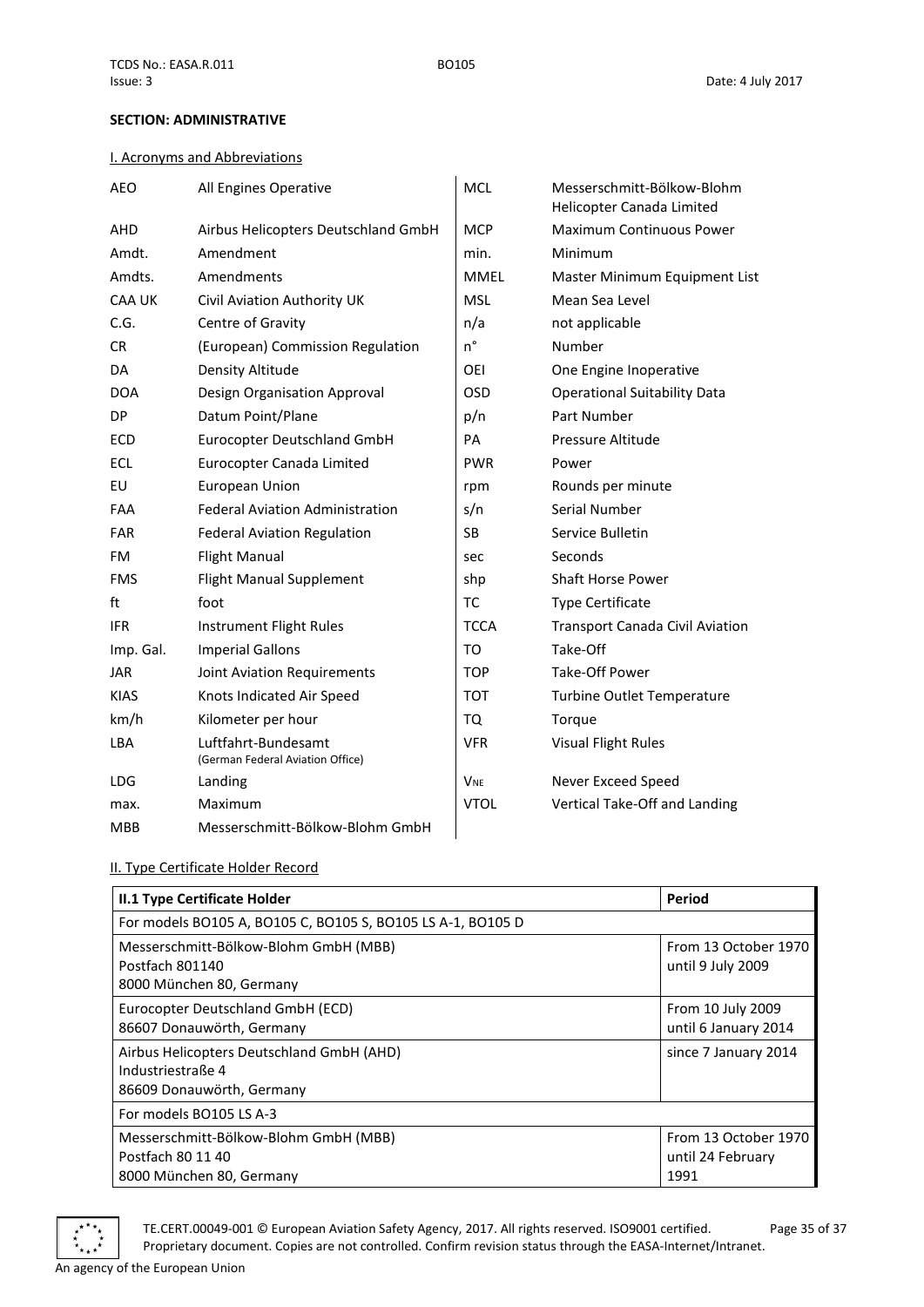| II.1 Type Certificate Holder                                                                | Period                                          |
|---------------------------------------------------------------------------------------------|-------------------------------------------------|
| Messerschmitt-Bölkow-Blohm Helicopter Canada Limited (MCL)<br>Fort Erie/Ontario, Canada     | From 25 February<br>1991<br>until 19 March 1992 |
| Eurocopter Canada Limited (ECL)<br>Fort Erie/Ontario, Canada                                | From 20 March 1991<br>until 9 July 2009         |
| Eurocopter Deutschland GmbH (ECD)<br>86607 Donauwörth, Germany                              | From 10 July 2009<br>until 6 January 2014       |
| Airbus Helicopters Deutschland GmbH (AHD)<br>Industriestraße 4<br>86609 Donauwörth, Germany | since 7 January 2014                            |

| II.2 Contracted DOA Holder (21.A.2)       | Period             |
|-------------------------------------------|--------------------|
| DOA Certificate No. EASA.21J.700 held by: |                    |
| Airbus Helicopters                        | since 21 June 2016 |
| Aéroport International Marseille-Provence |                    |
| 13725 Marignane CEDEX, France             |                    |

## <span id="page-35-0"></span>III. Manufacturer Record

| Manufacturer                                                                                                                                                                                            | Period                                    |  |  |  |
|---------------------------------------------------------------------------------------------------------------------------------------------------------------------------------------------------------|-------------------------------------------|--|--|--|
| For models BO105 A, BO105 C, BO105 S, BO105 LS A-1, BO105 D                                                                                                                                             |                                           |  |  |  |
| Messerschmitt-Bölkow-Blohm GmbH (MBB)<br>Unternehmensbereich Drehflügler und Verkehr<br>bzw. Unternehmensgruppe Hubschrauber und Flugzeuge<br>Postfach 1350<br>8850 Donauwörth 80, Germany              | until December 1991                       |  |  |  |
| Eurocopter Hubschrauber Deutschland GmbH<br>Postfach 1353<br>8850 Donauwörth, Germany                                                                                                                   | From December 1991<br>until May 1992      |  |  |  |
| Eurocopter Deutschland GmbH (ECD)<br>Postfach 1353<br>8850 Donauwörth<br>86603 Donauwörth<br>86607 Donauwörth, Germany                                                                                  | From May 1992<br>until January 2014       |  |  |  |
| Airbus Helicopters Deutschland GmbH (AHD)<br>Industriestraße 4<br>86609 Donauwörth, Germany                                                                                                             | since January 2014                        |  |  |  |
| For models BO105 LS A-3                                                                                                                                                                                 |                                           |  |  |  |
| Messerschmitt-Bölkow-Blohm GmbH (MBB)<br>Postfach 801140<br>8000 München 80, Germany<br>(s/n from 2001 up to 2016 under LBA TCDS n° 3025)                                                               | not available                             |  |  |  |
| Messerschmitt-Bölkow-Blohm Helicopter Canada Limited (MCL)<br>Fort Erie/Ontario, Canada<br>(s/n from 2017 up to 2032 under TCCA TCDS n° H-79, and,<br>s/n from 2033 up to 2058 under TCCA TCDS n° H-94) | until 19 March 1991                       |  |  |  |
| Eurocopter Canada Limited (ECL)<br>Fort Erie/Ontario, Canada                                                                                                                                            | From 20 March 1991<br>until 9 July 2009   |  |  |  |
| Eurocopter Deutschland GmbH (ECD)<br>86607 Donauwörth, Germany                                                                                                                                          | From 10 July 2009<br>until 6 January 2014 |  |  |  |
| Airbus Helicopters Deutschland GmbH (AHD)<br>Industriestraße 4<br>86609 Donauwörth, Germany                                                                                                             | since 7 January 2014                      |  |  |  |